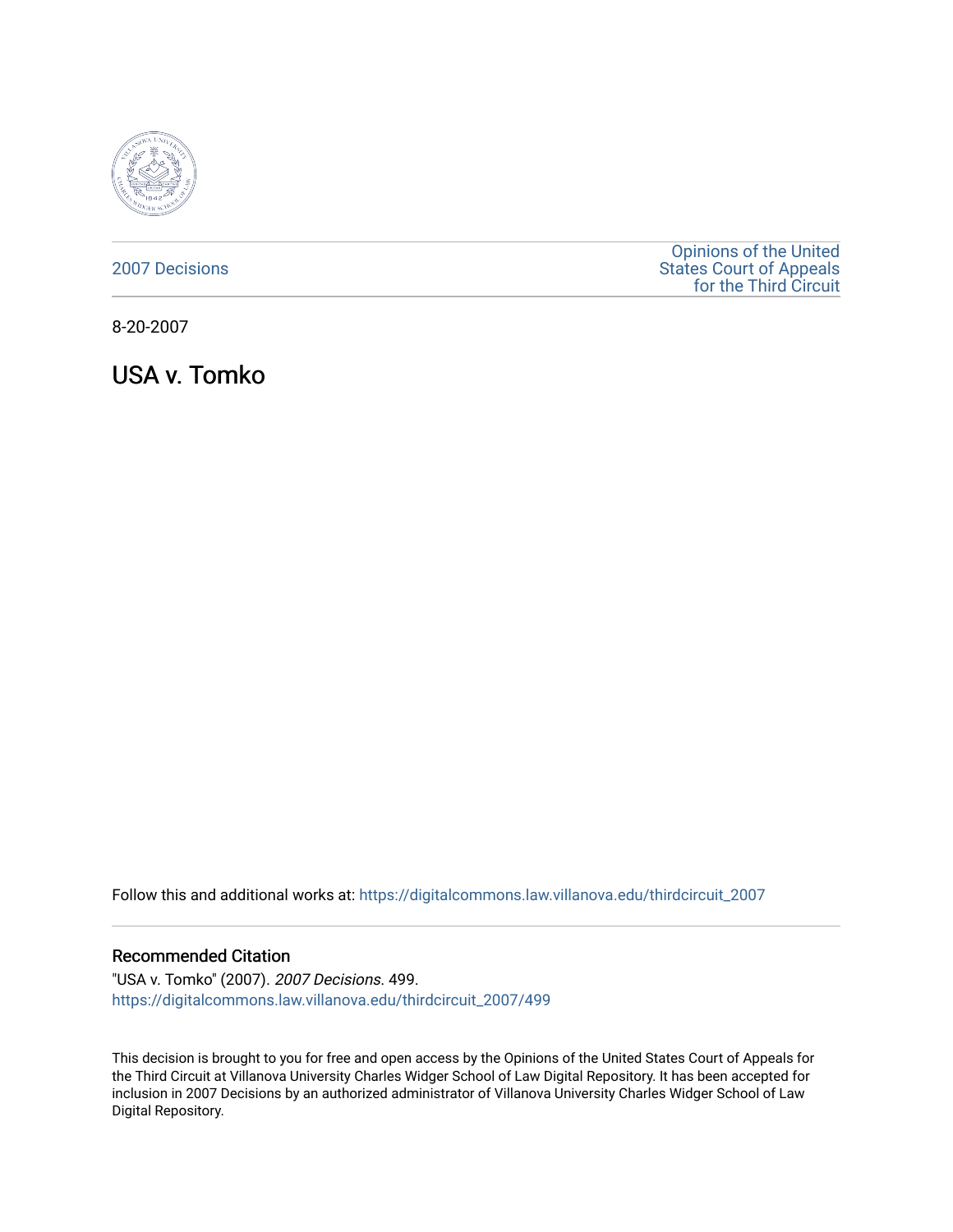### PRECEDENTIAL

# UNITED STATES COURT OF APPEALS FOR THE THIRD CIRCUIT

l

No. 05-4997  $\overline{\phantom{a}}$ 

# UNITED STATES OF AMERICA,

Appellant

v.

# WILLIAM TOMKO

On Appeal from the United States District Court for the Western District of Pennsylvania (D.C. No. 04-cr-00108) District Judge: Honorable Gary L. Lancaster

Argued October 24, 2006 Before: SMITH, FISHER and COWEN, *Circuit Judges*.

 $\mathcal{L}^{\text{max}}$ 

(Filed: August 20, 2007 )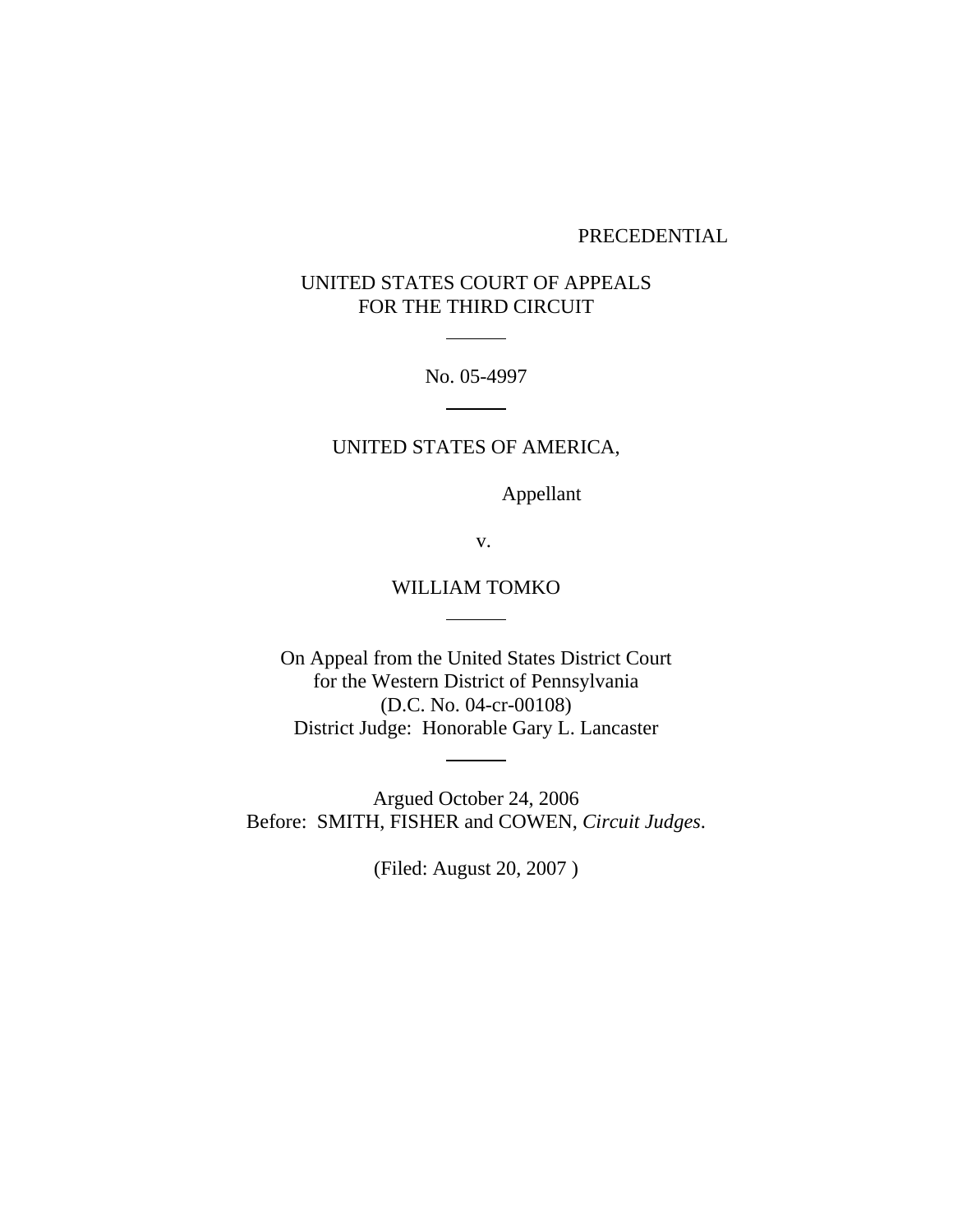Alan Hechtkopf S. Robert Lyons (Argued) United States Department of Justice Tax Division P.O. Box 502 Washington, DC 20044 *Attorneys for Appellant*

J. Alan Johnson Cynthia R. Eddy (Argued) Johnson & Eddy 707 Grant Street 1720 Gulf Tower Pittsburgh, PA 15219 *Attorneys for Appellee*

# OPINION OF THE COURT

l

l

## FISHER, *Circuit Judge*.

The Government appeals from a judgment of sentence imposed on William Tomko, Jr., who pleaded guilty to a fraudulent scheme to evade personal income taxes. Tomko's fraudulent scheme resulted in a tax deficiency of more than \$225,000. The District Court imposed a below-Guidelines sentence consisting of 250 hours of community service, three years of probation (including one year of house arrest), and a fine of \$250,000. Tomko was also ordered to undergo twenty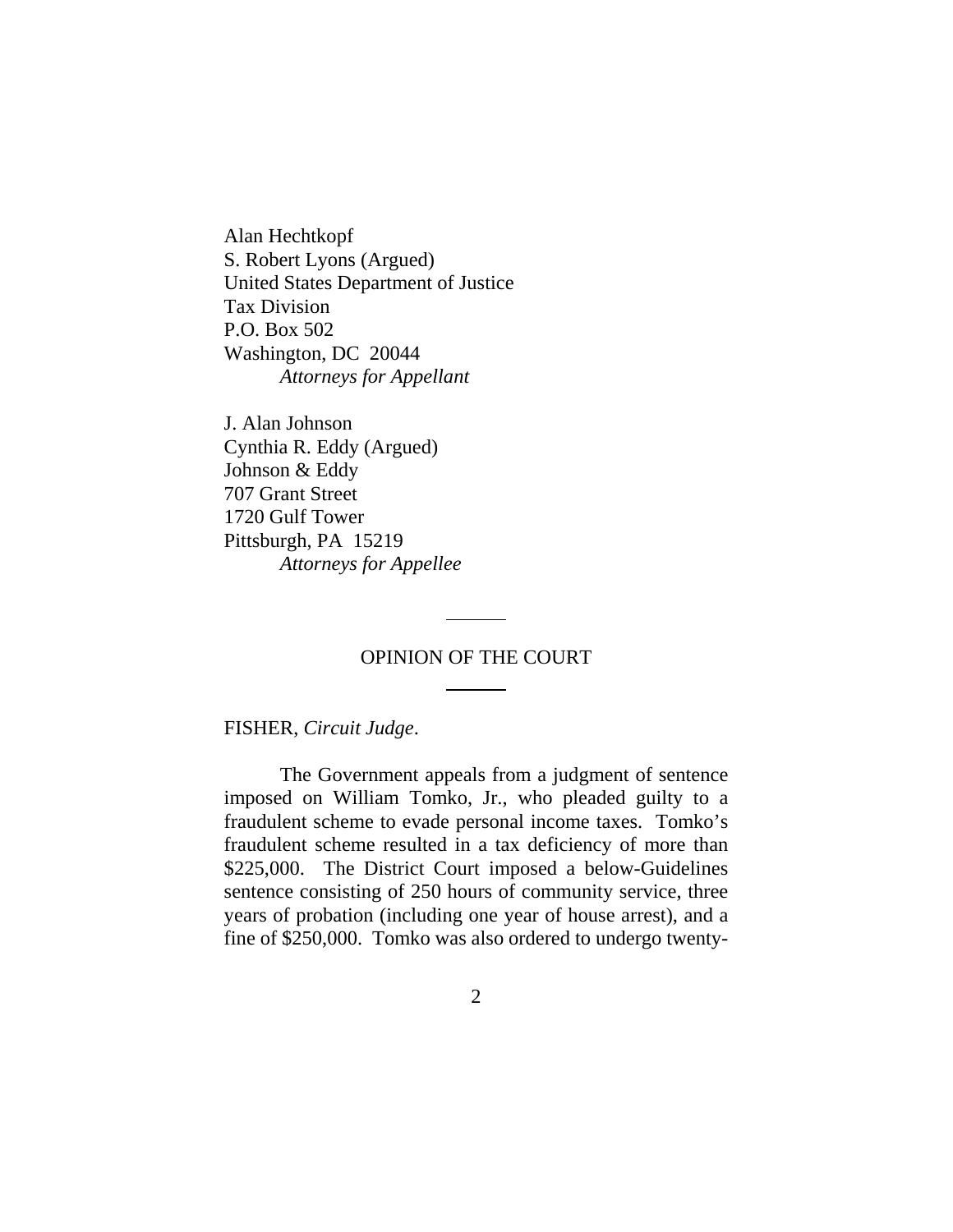eight days of in-house treatment for alcohol abuse. As discussed below, this sentence is unreasonable in light of the circumstances of this case and the sentencing factors outlined in 18 U.S.C. § 3553(a). It was therefore an abuse of discretion for the District Court to impose it and we will vacate the judgment and remand for resentencing.

### I. BACKGROUND

William G. Tomko, Jr., pleaded guilty to a fraudulent scheme to evade federal income taxes that revolved around the construction of his luxurious new home in southwestern Pennsylvania. From 1996 through 1998, during the construction of this home, Tomko had numerous subcontractors falsify their billing invoices to make it appear their work had been done for his construction company, W.G. Tomko, Inc. ("Tomko, Inc."), at one of its job sites, rather than for Tomko, the individual, at his personal residence. As a result, the company paid the construction costs of the home, illegally deducted the expenses, and Tomko did not properly report the value of the construction costs paid for by the company as income on his personal income  $\arccos$ <sup>1</sup>. The scheme resulted in a stipulated tax deficiency of \$228,557.

<sup>&</sup>lt;sup>1</sup>Tomko, Inc. is classified as a flow-through "Subchapter S Corporation" under the federal tax code. An S Corporation's shareholders are required to include on their personal income tax returns their share of the S Corporation's separately stated items of income, deduction, loss, and credit, and their share of nonseparately stated income or loss.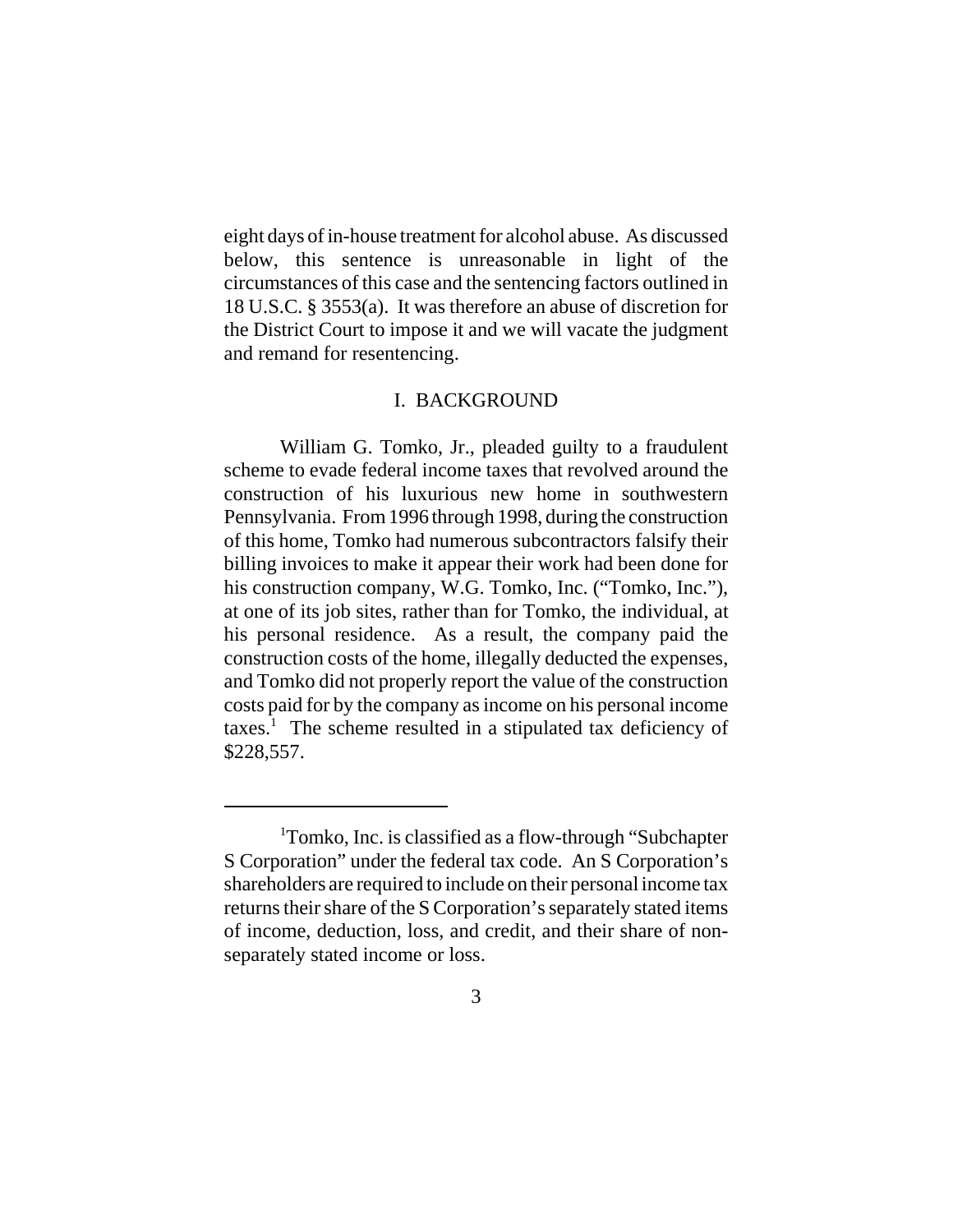Numerous subcontractors were involved in Tomko's scheme. One subcontractor, for example, who installed the lawn sprinkler system at Tomko's residence, told Internal Revenue Service-Criminal Investigation Division (IRS-CID) investigators that he wrote billing invoices at Tomko's behest that made it appear his work had been done at one of five local area schools. Because Tomko, Inc. was working jobs at these local schools, the company could appear to be legitimately paying the invoices.2 As a result, the construction costs were diverted from Tomko personally to Tomko's company, which then deducted them as expenses. Similarly, another subcontractor, who installed the granite and marble countertops throughout Tomko's home, told the IRS-CID investigators that Tomko had stated "I'll pay you but this is how I want it written up." Tomko then instructed him to prepare invoices indicating that the work had been done at one of the local area schools so that Tomko, Inc. could foot the bill and deduct the expenses.

There are even more egregious examples in the record of this sort of fraudulent misrepresentation. One subcontractor, who built custom cabinetry for Tomko's house, stated that he was told by Tomko to "be creative" in his billing and that he had previously been "tipped" that Tomko was running the costs of the construction through his business. Another subcontractor,

<sup>&</sup>lt;sup>2</sup>Upon the receipt of these invoices, Tomko, Inc. paid the subcontractors in the normal course of business and posted the expenses to the jobs that were listed on the invoices. Tomko as an individual then attempted to evade personal income taxes by omitting the company payment of his personal expenses on his Form 1040 personal income tax return.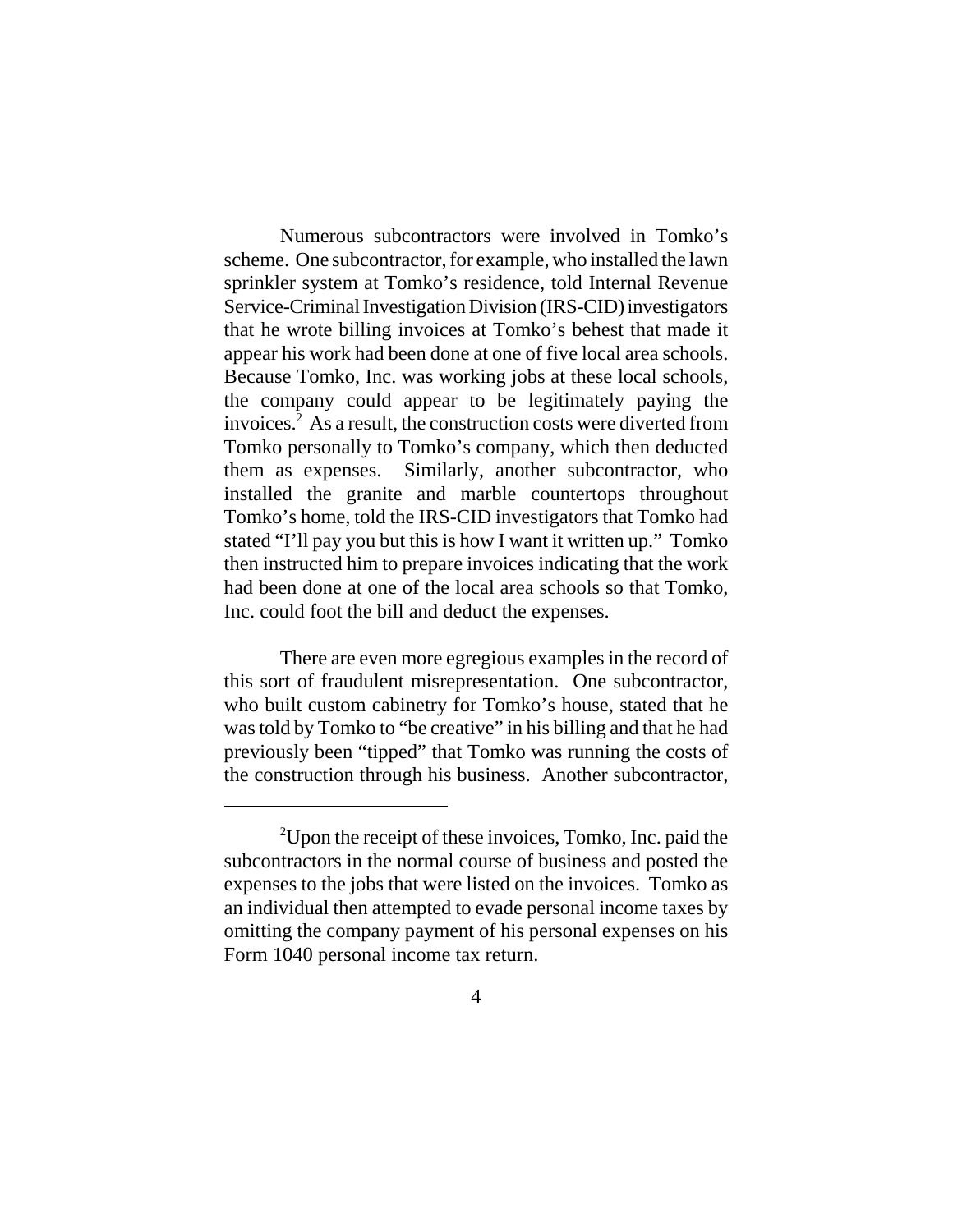who installed stainless steel kitchen fixtures at the house, stated that Tomko told him he "wanted this job run through [a local school]" and that the billing invoice was to be sent to Tomko, Inc. Another subcontractor, who did specialty wiring at the house, stated that Tomko instructed him to prepare false invoices indicating that the services he had provided for the house were actually done for yet another local school.

IRS-CID investigators interviewed seventeen individuals in all with respect to Tomko's scheme. While the details vary from individual to individual, in most cases the pattern of conduct resembled the examples already described - Tomko attempted to evade paying taxes by fraudulently diverting construction costs through his company, Tomko, Inc., deducting the costs as business expenses, and then failing to report as income the value of the services provided to him personally. On October 4, 2001, an IRS-CID agent contacted Tomko to advise him there was an allegation of unreported income against him and to request an interview. On May 11, 2004, Tomko waived indictment and pleaded guilty to a one-count information charging tax evasion for 1997, in violation of 26 U.S.C. § 7201.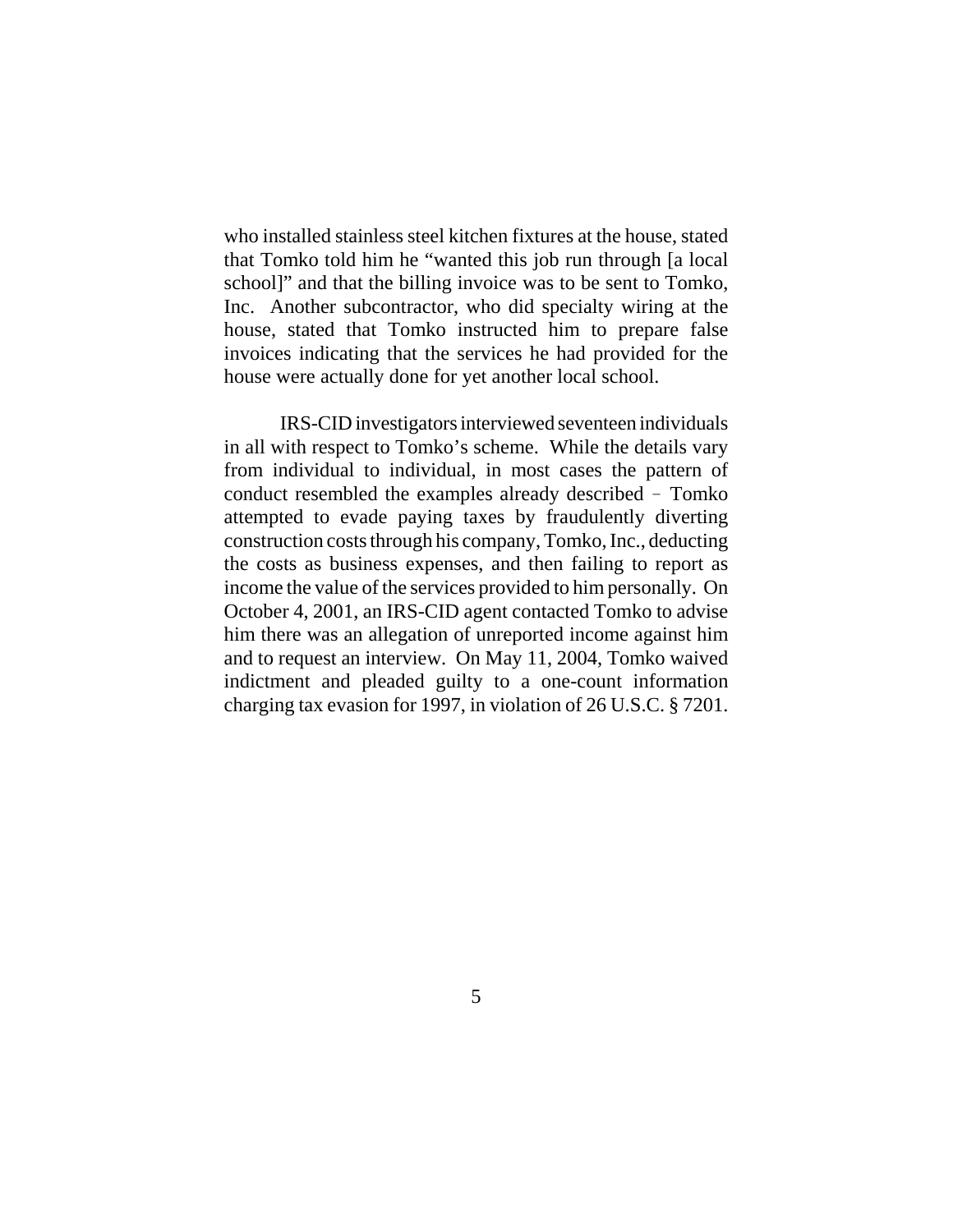Tomko was sentenced on September 30, 2005.<sup>3</sup> At the sentencing hearing, the District Court properly recognized its obligation to calculate the correct advisory United States Sentencing Guidelines ("Guidelines") offense level and concluded that the applicable offense level was thirteen.<sup>4</sup> The

4 August 17, 2007The resulting Guidelines level was calculated as follows:

<sup>&</sup>lt;sup>3</sup>The Government had previously requested a four-level enhancement of the offense level under U.S.S.G. Manual § 3B1.1(a) for Tomko's alleged leadership role in the offense. It argued "what [Tomko] did was he got five or more people to essentially assist him in his tax violation, and once he does that . . . they're participants if they had the criminal intent . . . we submit these people do have criminal culpability." In response, counsel for Tomko argued the subcontractors did not necessarily "know what was going on." The Government stated, however, that it had been provided with statements from the subcontractors admitting they knew Tomko's ultimate goal was to evade the payment of taxes. The District Court observed that "in order to be a participant, you have to be criminally responsible . . . and simply knowing a crime is taking place does not make you an aider or abettor." The District Court then made a tentative ruling that the four-level enhancement was not applicable based upon the Government's proffer that Tomko had coerced some of the subcontractors into participating. As a result, the District Court reasoned, they were not "willing participants." The Government has waived any appeal of this ruling, mentioning it only by way of footnote in its brief and expressly waiving any objection at oral argument.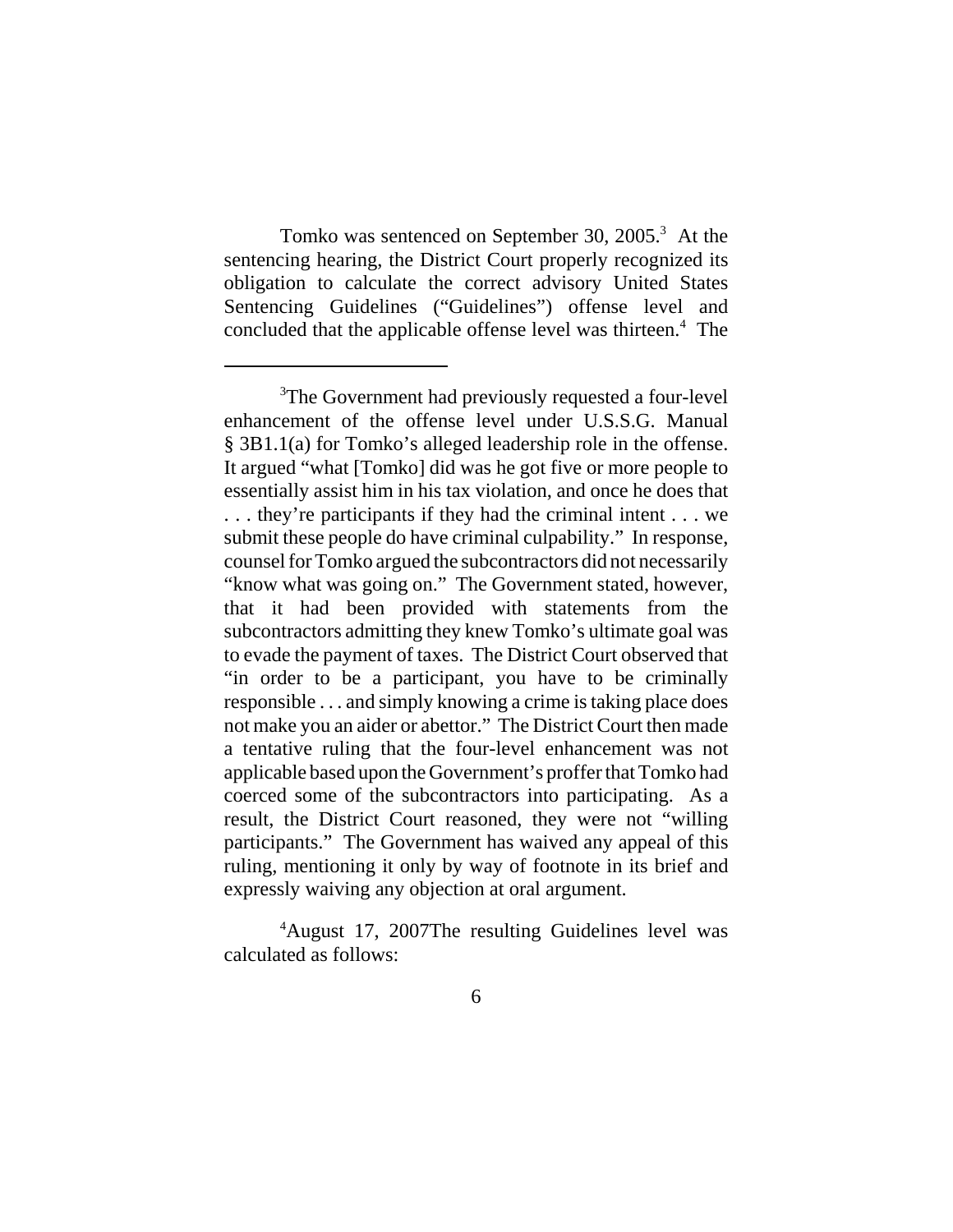recommended Guidelines sentencing range for this offense level is twelve to eighteen months of incarceration, but defense counsel proposed, in lieu of imprisonment, that Tomko be allowed to do volunteer work with Habitat for Humanity and assist in its efforts to provide housing for victims of Hurricane Katrina. Counsel stated "I wouldn't ask that normally, Your Honor, but it seems to me that if he were sitting in prison, whether it's minimum security or medium security or whatever, and he could be helping the people who have been so devastated so significantly in the New Orleans area and in the Gulf Coast area . . . ."

Defense counsel then presented as a witness the Executive Director of the Pittsburgh affiliate of Habitat for Humanity, who was first contacted about Tomko's interest in volunteering, after Tomko's guilty plea. The Director was generous in her appraisal of Tomko. She testified that his construction expertise and local contacts had helped the organization immensely and that he had been able to contribute substantially to a number of their ongoing construction projects.

Adjustment for Role in the Offense: (0) Adjustment for Obstruction of Justice: (0) Acceptance of Responsibility: (-3)  $(\S$  3E1.1(a) and (b)) Applicable Sentencing Guideline offense

level: (13)

Base Offense Level for violation of 26 U.S.C. § 7201: (16)

<sup>(§§ 2</sup>T1.1 and 2T4.1 (tax loss determined to be \$228,557.00))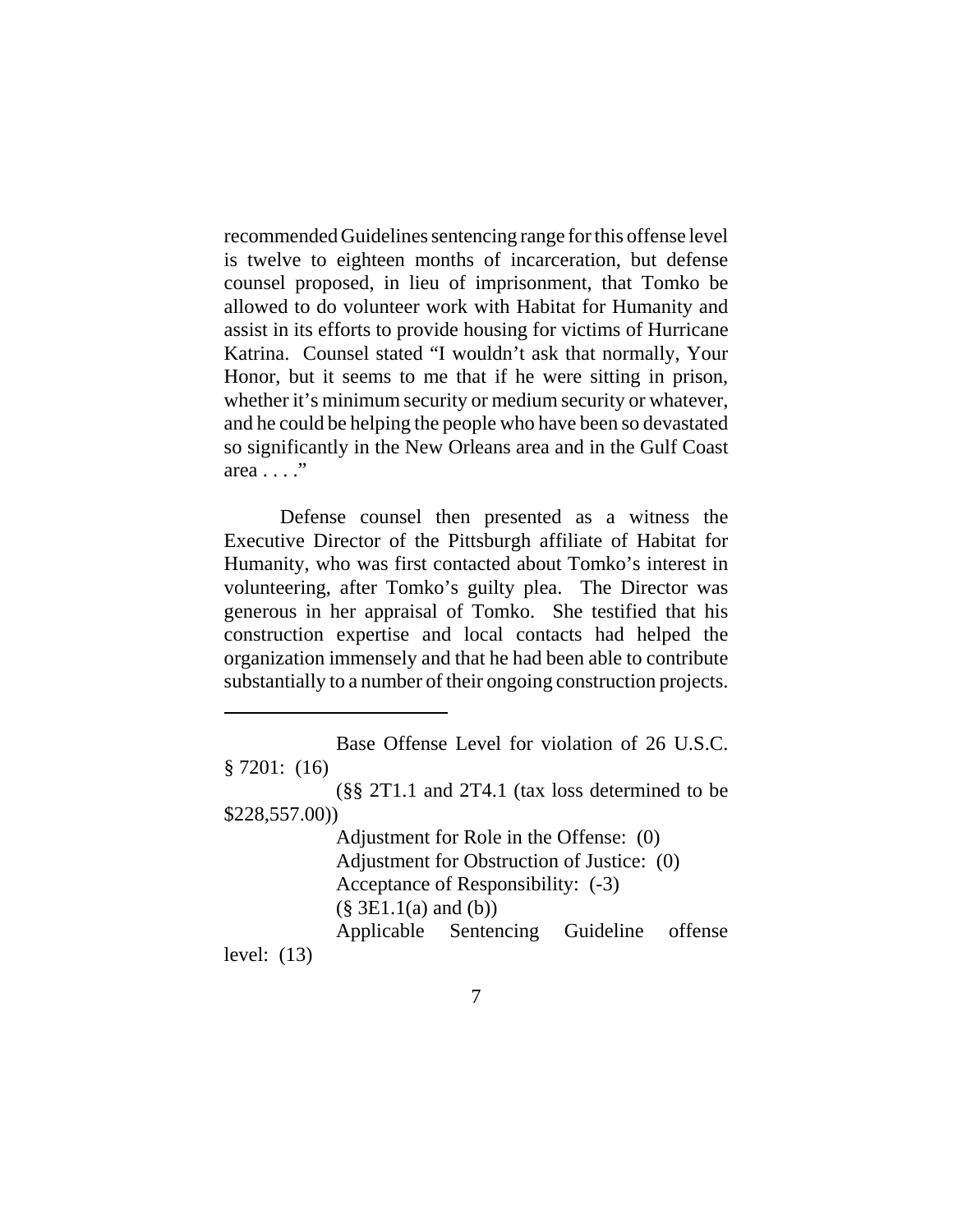She outlined the Pittsburgh Habitat for Humanity's plans to aid in the Gulf Coast reconstruction efforts by building prefabricated housing ("Home in a Box Program") for shipment to the Gulf Coast and Tomko's assistance in that effort.

Defense counsel also proffered testimony from Tomko, Inc.'s chief financial officer stating that Tomko's absence from the company could very well place Tomko, Inc. in dire straits financially. The Court indicated that it had reviewed and considered all motions and briefs submitted by the parties. One of these motions was a Motion for Downward Departure, in which defense counsel stated as grounds for downward departure: (1) the effect incarceration would have on Tomko's business, causing a job loss to more than 300 innocent employees; (2) Tomko's exceptional charitable and community activities; (3) extraordinary acceptance of responsibility; and (4) a combination of factors. The motion included as exhibits over fifty letters from friends, family, and community leaders attesting to Tomko's generosity and compassion.

After stating that it had reviewed and considered all motions and briefs submitted by the parties, the District Court then proceeded to place on the record its consideration of the Guidelines and the  $\S$  3553 factors.<sup>5</sup> First, in considering the

<sup>5</sup>Under § 3553(a), the relevant factors are:

- (1) the nature and circumstances of the offense and the history and characteristics of the defendant;
- (2) the need for the sentence imposed-- (A) to reflect the seriousness of the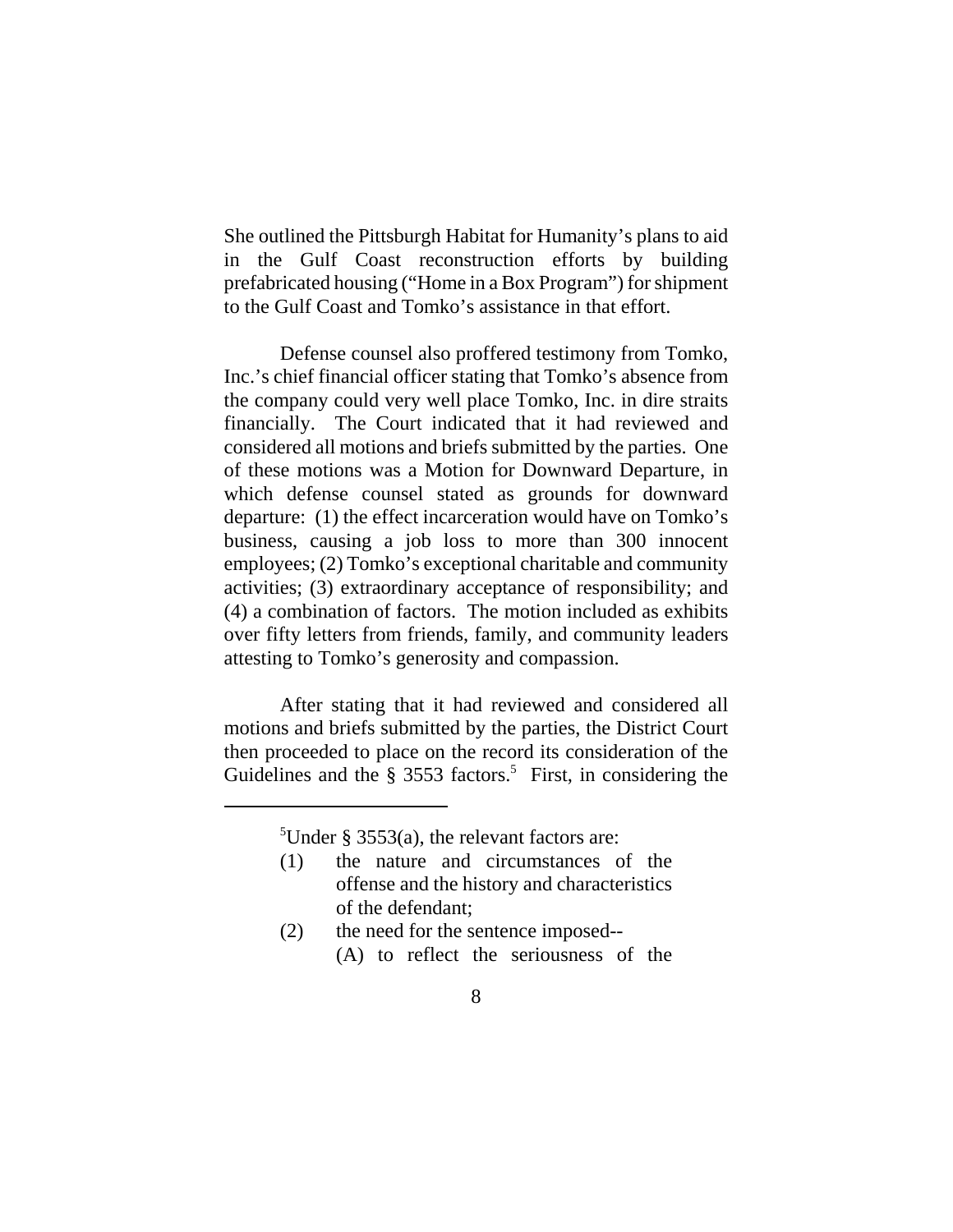offense, to promote respect for the law, and to provide just punishment for the offense;

(B) to afford adequate deterrence to criminal conduct;

(C) to protect the public from further crimes of the defendant; and

(D) to provide the defendant with needed educational or vocational training, medical care, or other correctional treatment in the most effective manner;

- (3) the kinds of sentences available;
- (4) the kinds of sentence and the sentencing range established . . .
- (5) any pertinent policy statement-- (A) issued by the Sentencing Commission pursuant to section 994(a)(2) of title 28, United States Code, subject to any amendments made to such policy statement by act of Congress (regardless of whether such amendments have yet to be incorporated by the Sentencing Commission into amendments issued under section 994(p) of title 28); and (B) that, except as provided in section 3742(g) [18 USCS § 3742(g)], is in effect on the date the defendant is sentenced.
- (6) the need to avoid unwarranted sentence disparities among defendants with similar records who have been found guilty of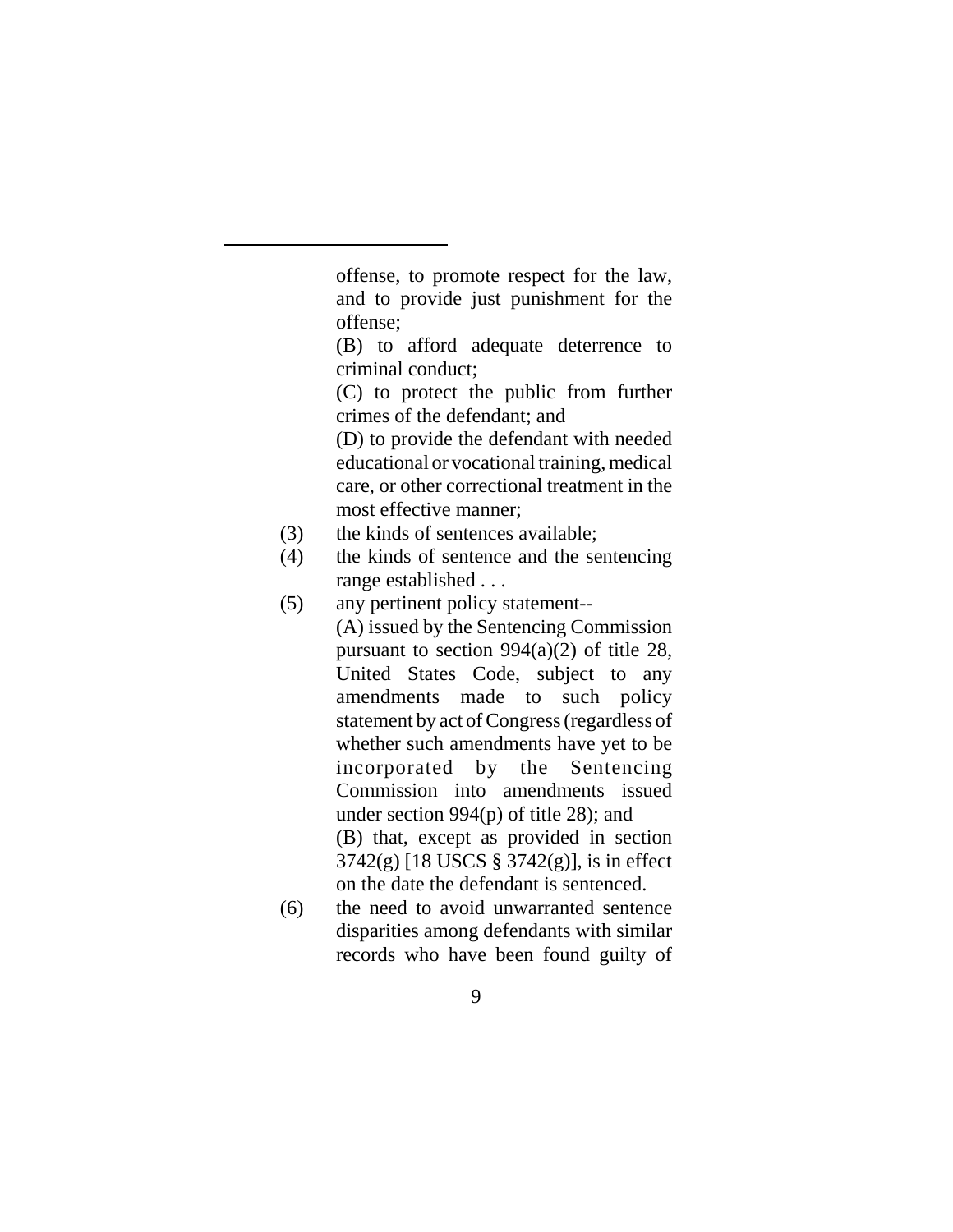nature and circumstances of the offense, § 3553(a)(1), the District Court found that the offense was nonviolent, not ongoing in nature, not part of a larger pattern of criminal activity, and that there were no identifiable victims of the offense. Regarding the history and characteristics of the defendant, *id.*, the Court noted Tomko's good family history, educational attainment, gainful employment, and negligible criminal history. It also observed that Tomko had a drinking problem that could benefit from treatment and moderate depression that was already being treated. Second, in applying § 3553(a)(2), the Court considered that tax evasion was a serious offense, but that Tomko had led an otherwise crime-free life and there was little likelihood of recidivism. Finally, in addressing  $§$  3553(a)(3), (4), and (6), the Court considered the kinds of sentences available and "the need for unwarranted sentence disparities among Defendants with similar records who have been found guilty of similar conduct" and acknowledged that "these considerations generally weigh in favor of sentencing a Defendant within the Guidelines range." The Court then concluded:

> However, this need to avoid unwarranted sentence disparities among Defendants with similar records also gives me enough leniency [] to understand that there are differences and those differences have to be taken into account. I recognize the need for consistent sentencing; however, in this

> > similar conduct; and

<sup>(7)</sup> the need to provide restitution to any victims of the offense.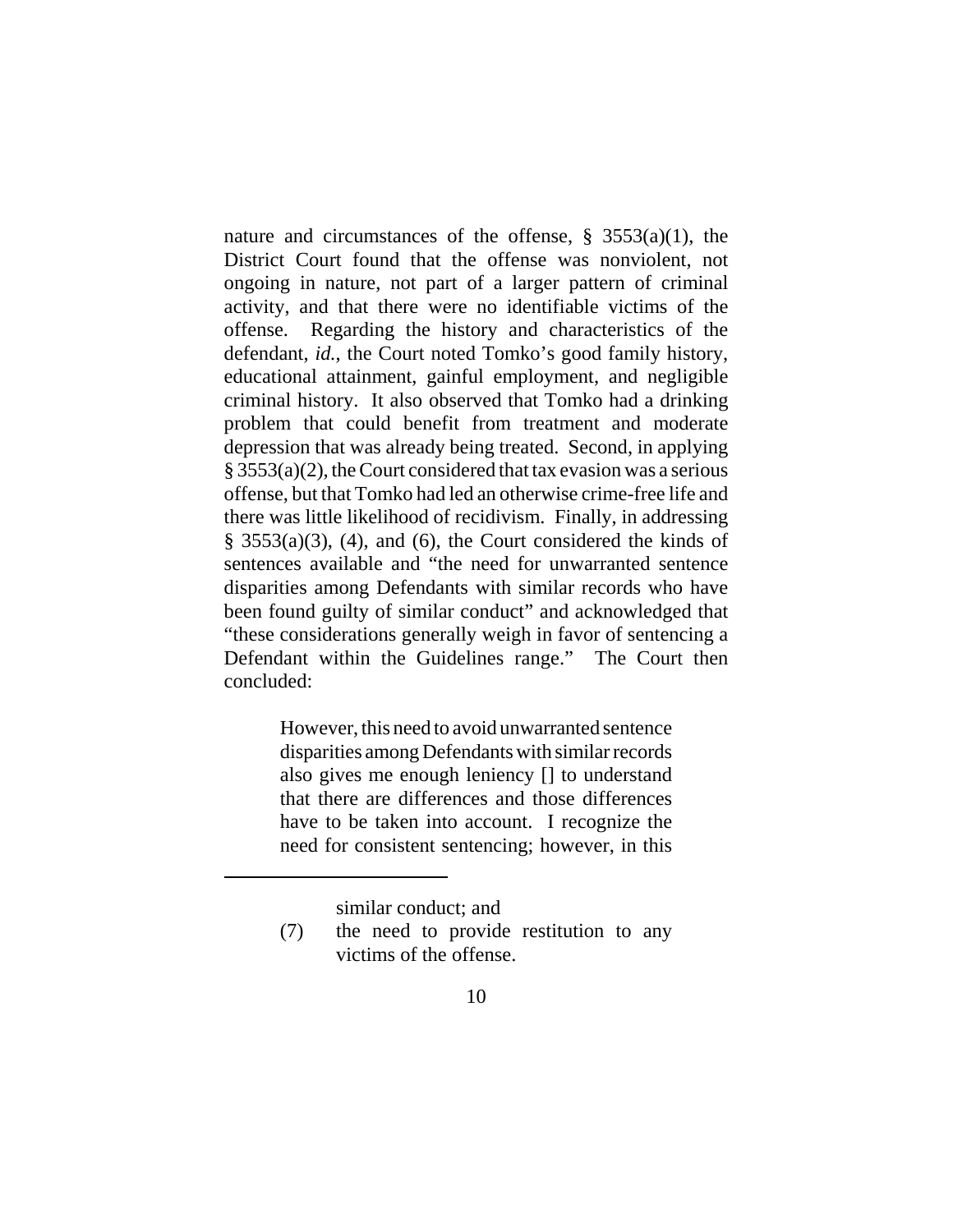case, given the Defendant's lack of any significant criminal history, his involvement in exceptional charitable work and community activity, and his acceptance of responsibility, we find that a sentence that is mitigated by the factors of 3553 are warranted.

In urging the District Court to sentence Tomko to incarceration rather than home confinement, the Government observed that Tomko had "cheated his Government out of the money to build his house" and that "it would be a travesty of justice to put [Tomko] in the very mansion he stole from the Government, from these very citizens." It also asserted that probation would be sending the message "you can buy your way out of trouble." Speaking of the contracting industry specifically, which it suggested was "riddled with tax fraud," the Government argued that a sentence of probation would be interpreted as "go ahead, cheat on your taxes. If you get caught, you'll have to pay some money, but you won't have to go to prison." The Government argued that "real deterrence is jail" and "the threat of jail is real for these white collar criminals that commit tax fraud" and "[w]hat we need to do is make good on this threat." Summing up its impassioned plea, the Government concluded:

> Bottom line, Your Honor, is that a sentence of probation is just a rich guy buying his way out of jail, a validation of the efficacy of cheating on your taxes, a slap in the face to honest citizenry, grossly unfair to our indigent Defendants, and a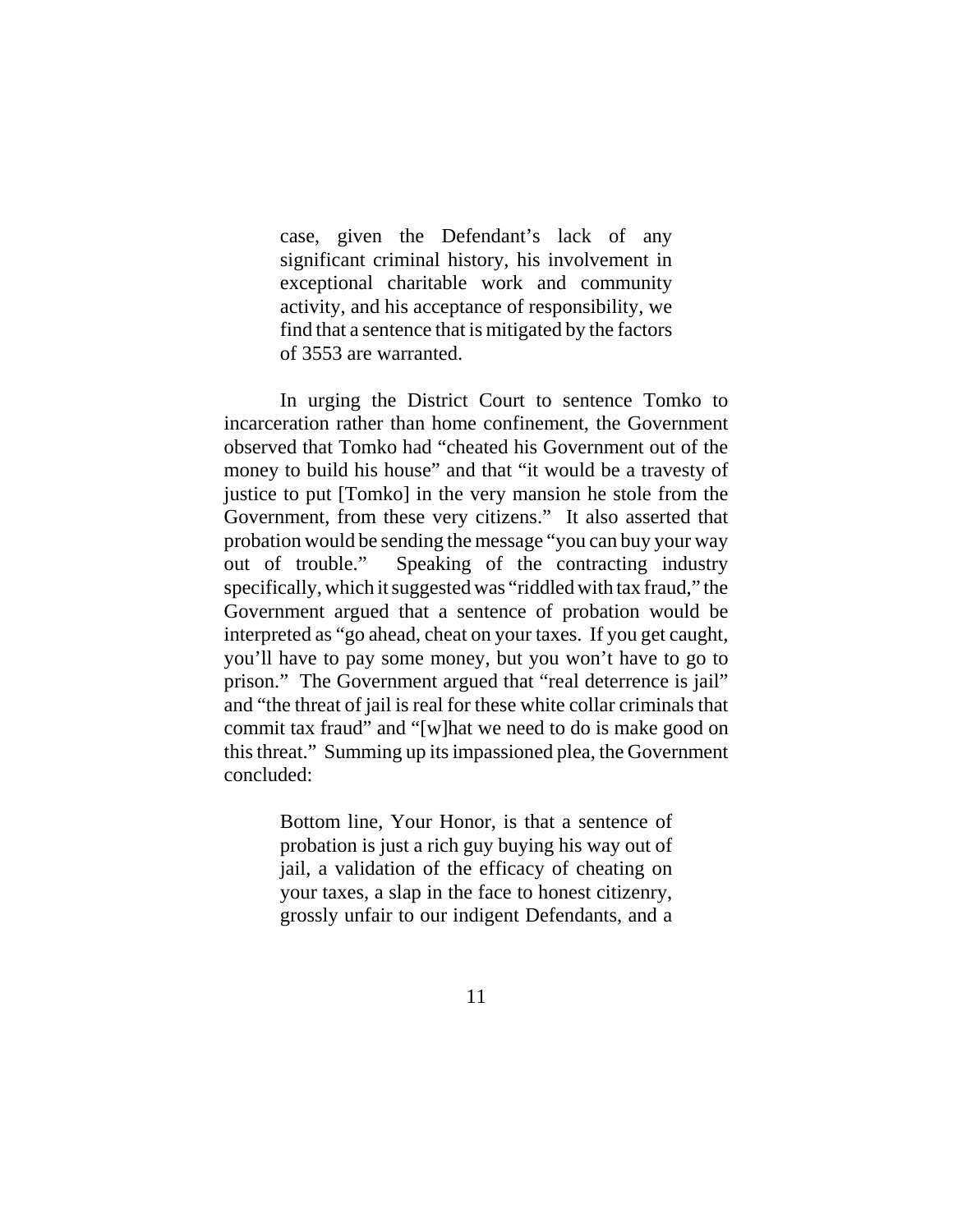travesty of justice. Do the necessary and right thing in this case and send this tax cheat to jail.

The District Court then sentenced Tomko to 250 hours of community service, three years of probation with one year of home confinement, and ordered him to pay a fine of \$250,000. Tomko was also ordered to undergo twenty-eight days of inhouse alcohol treatment. As reason for this judgment, the District Court stated:

> Defendant stands before us for sentencing after pleading guilty to tax evasion. A review of the Defendant's financial condition paints a picture of a very wealthy man who had the means and the wherewithal to easily pay whatever tax obligation is owing. He was a successful businessman earning a significant salary. There is simply no reason for him to have done this.

> This being said, I also note his negligible criminal history, his record of employment, his support for and ties in the community, and extensive charitable work he has done. I have also – therefore, I have sentenced him to a period of probation, which I recognize is below the guideline range. Given the Defendant's wealth, the guideline range in fines is insufficient deterrence.

> Therefore, I've done this mitigation of the sentence under the provisions set forth in 18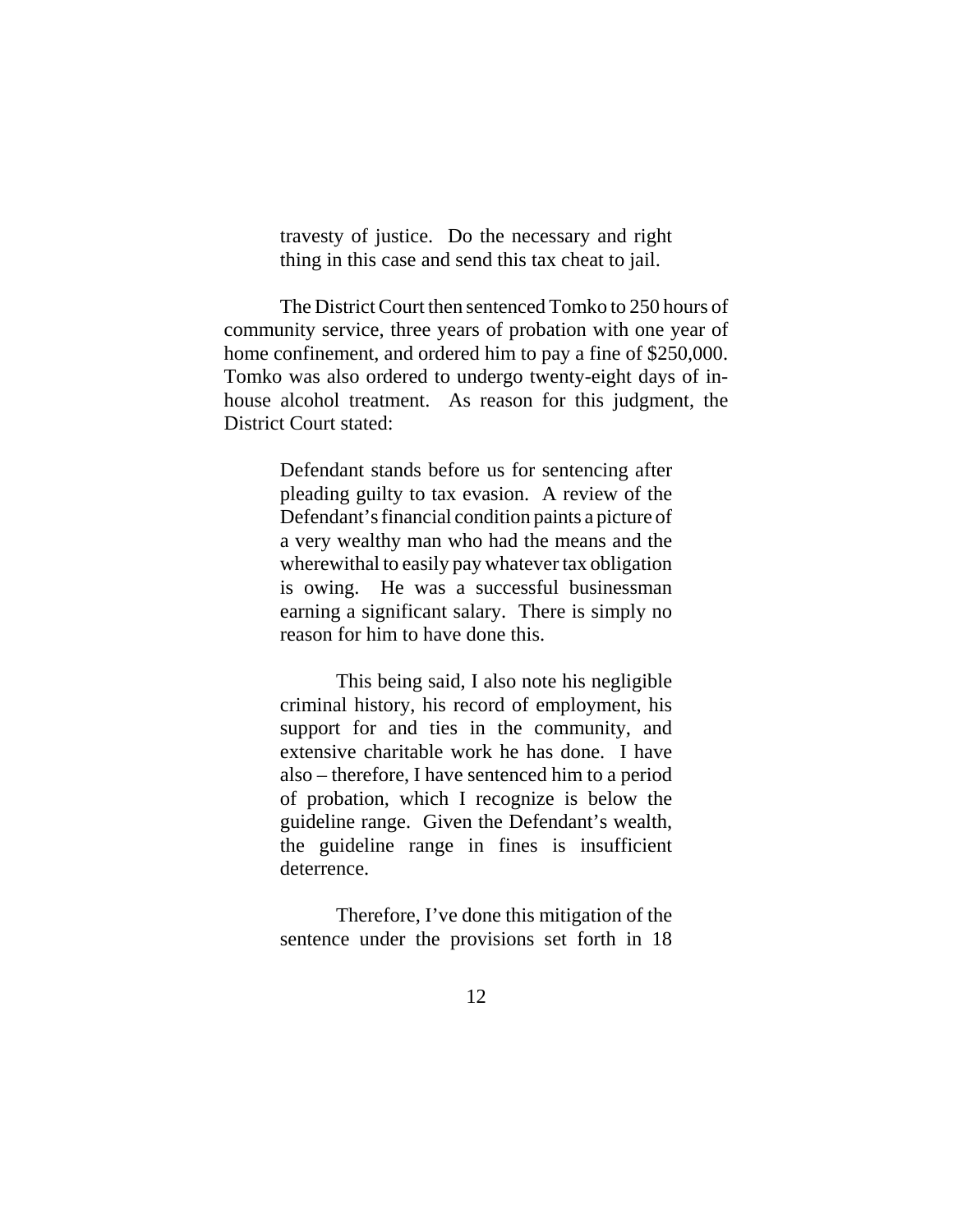U.S.C. § 3553 for the reasons I stated. Taking all these factors into account, the Court sentences the Defendant to a period of probation, a substantial fine, and allows for repayment to the Internal Revenue Service of his outstanding tax obligation. The Court views that this sentence will address the sentencing goals of punishment, deterrence and rehabilitation.

As this excerpt demonstrates, the Court recognized that the sentence was below the Guidelines, but explained that it had mitigated the sentence in consideration of factors set forth in 18 U.S.C. § 3553. The Government filed a timely notice of appeal.

# II. JURISDICTION AND STANDARD OF REVIEW

We have jurisdiction to review the judgment of sentence of the District Court under 18 U.S.C. § 3742(b)(1). *See United States v. Cooper*, 437 F.3d 324, 327 (3d Cir. 2006). We review the sentence imposed for "reasonableness," the standard announced by the Supreme Court in *United States v. Booker*, 543 U.S. 220 (2005), after the Court held that mandatory application of the Guidelines was unconstitutional. *Id.* at 261-62.6 In *Rita v. United States*, No. 06-5754, 2007 WL

<sup>6</sup> Our post-*Booker* precedent instructs district courts to follow a three-step sentencing process: (1) Courts must continue to calculate a defendant's Guidelines sentence precisely as they would have before *Booker*; (2) in doing so, they must formally rule on the motions of both parties and state on the record whether they are granting a departure and how that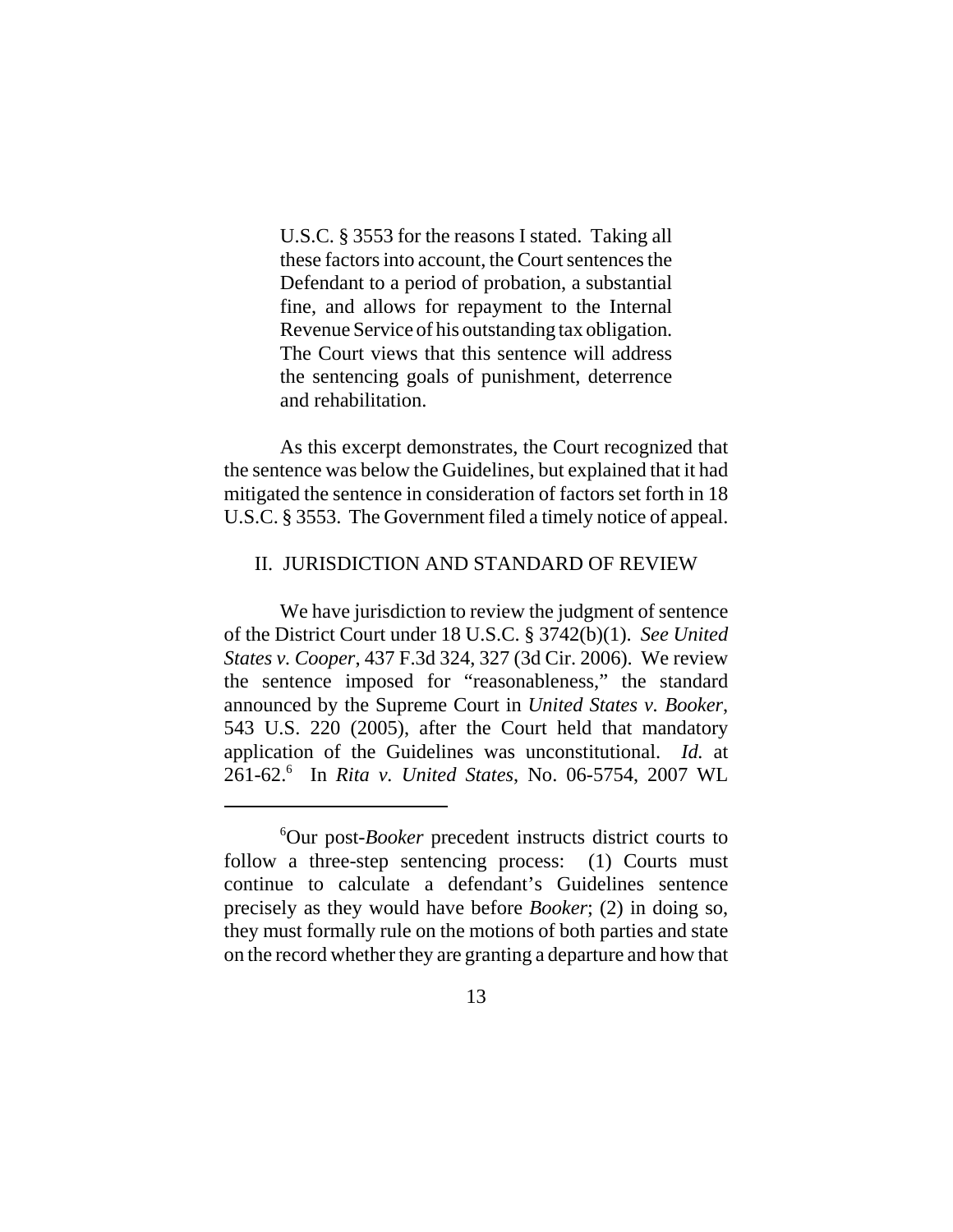1772146 (June 21, 2007) (affirming the application of a presumption of reasonableness by a court of appeals to a district court's within-Guidelines sentence), the Court clarified that the reasonableness standard of appellate review is akin to abuse of discretion and accordingly deferential, giving trial judges broad discretion to craft sentences that they believe promote the sentencing goals stated in 18 U.S.C. § 3553(a). *See id.* at \*9 ("[A]ppellate 'reasonableness' review merely asks whether the trial court abused its discretion."). However, before we can conclude that a sentencing court properly exercised its discretion, we must assure ourselves that it actually gave "meaningful consideration" to the § 3553(a) factors and "reasonably applied them to the circumstances of the case."

departure affects the Guidelines calculation, and take into account our Circuit's pre-*Booker* case law, which continues to have advisory force; and (3) finally, they are required to "exercise[] [their] discretion by considering the relevant [§ 3553(a)] factors," *Cooper*, 437 F.3d at 329, in setting the sentence they impose regardless of whether it varies from the sentence calculated under the Guidelines. *See generally United States v. King*, 454 F.3d 187 (3d Cir. 2006). We continue to review the district courts' factual findings at steps one and two for clear error. *See United States v. Grier*, 475 F.3d 556, 570 (3d Cir., Feb. 5, 2007) (en banc) ("Despite the excision of subsection (e) of 18 U.S.C. § 3742, this Court will continue to review factual findings relevant to the Guidelines for clear error and to exercise plenary review over a district court's interpretation of the Guidelines.") (citations omitted). However, the ultimate inquiry for purposes of *Booker* is whether the resulting sentence is "reasonable." *See id.* at 568.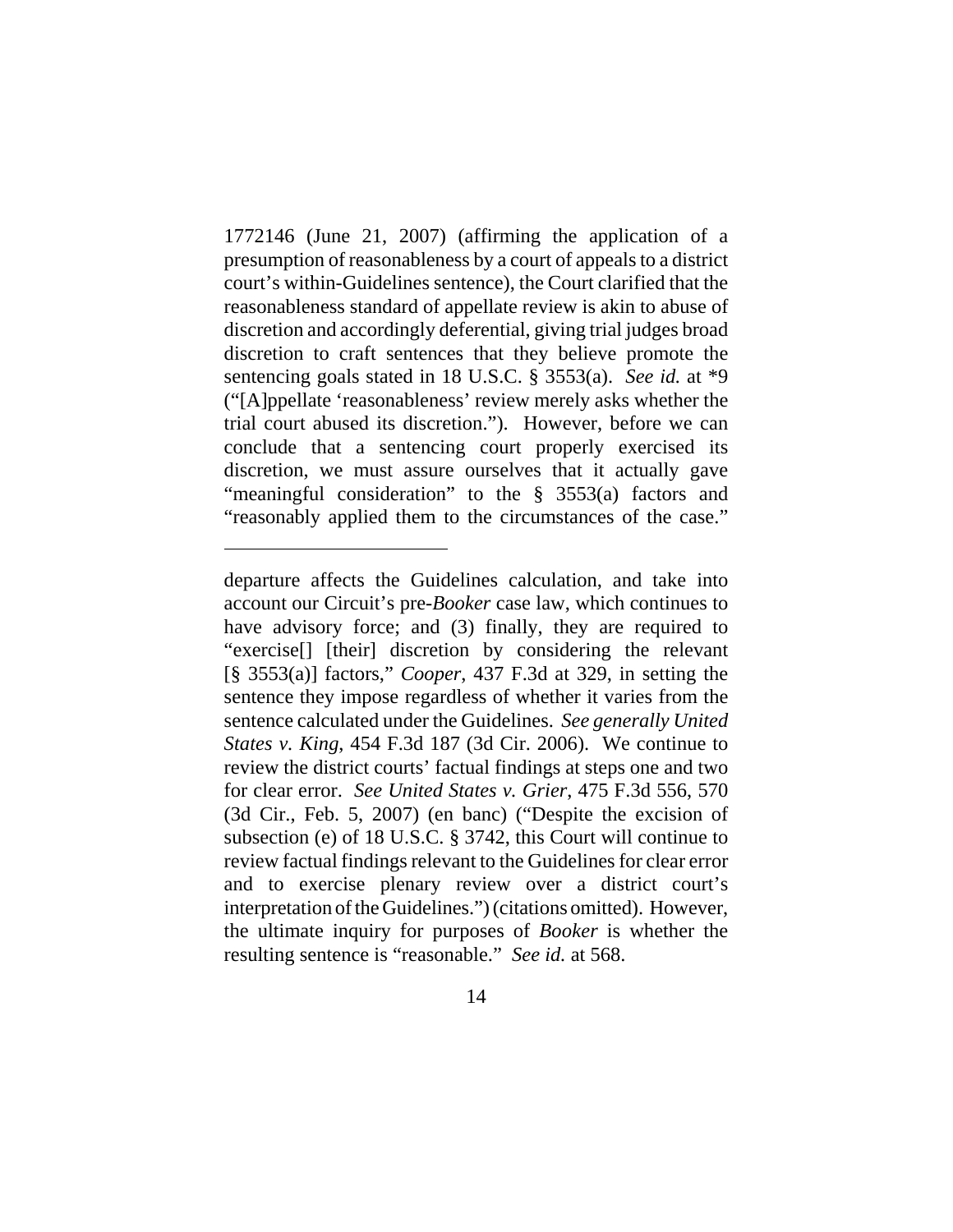*Cooper*, 437 F.3d at 330. Ultimately, "what we must decide is whether the district judge imposed the sentence he or she did for reasons that are logical and consistent with the factors set forth in section 3553(a)." *Id.* (citation omitted).

The Court in *Rita* was careful to emphasize the importance of effective substantive oversight by the Courts of Appeals over sentencing in the District Courts. *See Rita*, 2007 WL 1772146, at \*10. ("In sentencing, as in other areas, district judges at time make mistakes that are substantive. At times, they will impose sentences that are unreasonable. Circuit courts exist to correct such mistakes when they occur."). Consequently, reasonableness review, while deferential, is not utterly impotent. As the Second Circuit has stated, "review for reasonableness, though deferential, [does] not equate to a rubber stamp." *United States v. Rattoballi*, 452 F.3d 127, 132 (2d Cir. 2006) (internal quotation marks omitted). Similarly, the Eleventh Circuit has observed that there is "a difference between deference and abdication." *United States v. Crisp*, 454 F.3d 1285, 1290 (11th Cir. 2006).<sup>7</sup> Indeed,

<sup>&</sup>lt;sup>7</sup>Distinguishing between deference and abdication in reasonableness review may not always be an easy task, as evidenced by the dissent's disagreement with our application of the standard of review in this case. The dissent argues we impermissibly re-weigh the District Court's consideration of some of the § 3553(a) factors, and in doing so, engage in *de novo* review. *See* Dissenting Op. at 49-50 ("The District Court simply weighed the  $\S$  3553(a)(1) factors differently from how the members of this panel would have weighed them. . . . [I]t is not the role of this Court to review a factor de novo when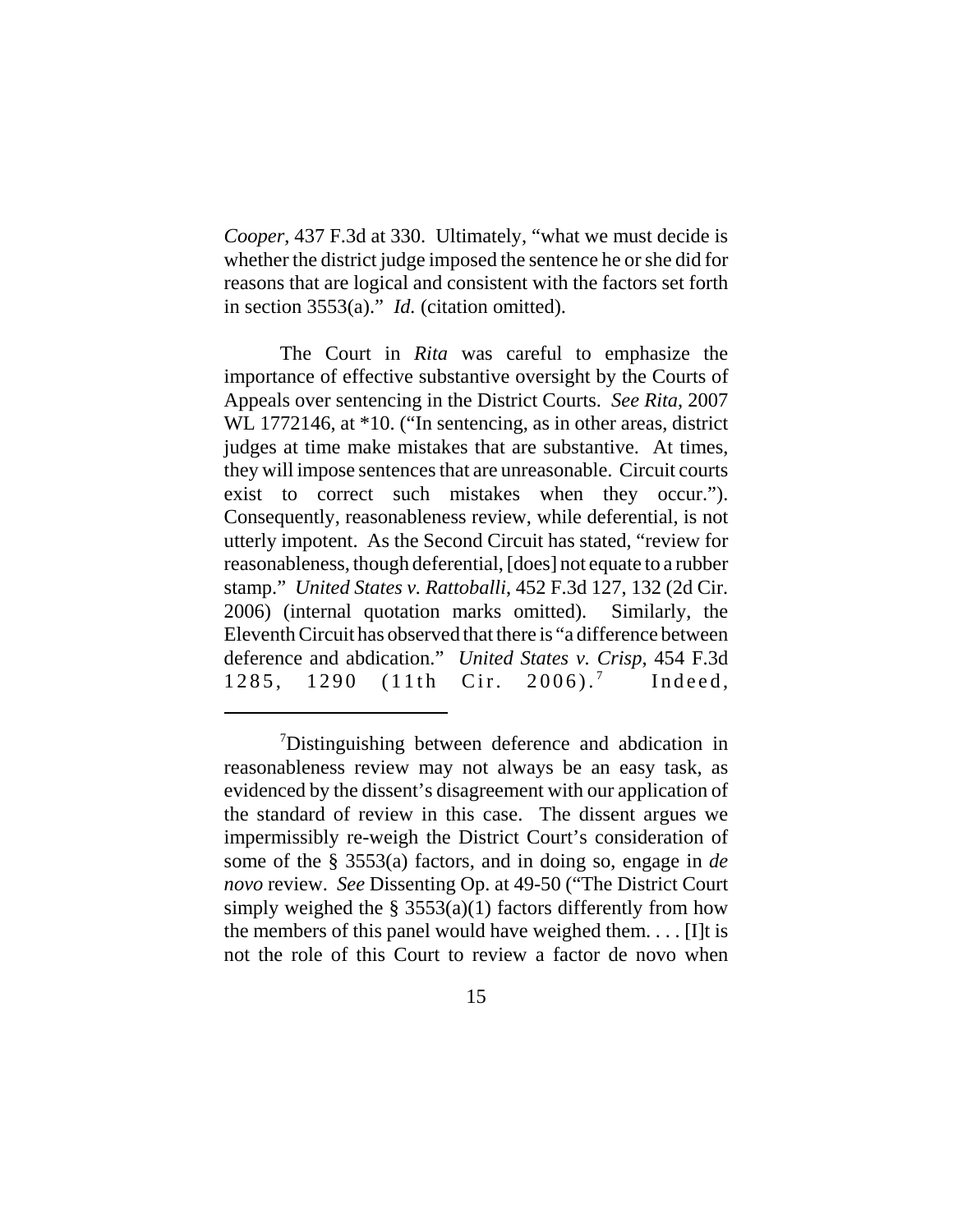analyzing whether a variance is unreasonable."). In order to "determine whether the sentence 'is unreasonable,' with regard to the § 3553(a) factors," as *Booker* instructs, 543 U.S. at 261, we must evaluate how a district court has weighed and balanced those § 3553(a) factors. *See Rita*, 2007 WL 1772146, at \*17 (Stevens, J., concurring) (explaining that § 3553(a) authorizes sentencing judges to consider the history and characteristics of the defendant and that "[a]s such, they are factors that an appellate court must consider under *Booker*'s abuse-of-discretion standard"). An appellate court's independent analysis of the § 3553 (a) factors and a sentence's consistency with those factors does not constitute *de novo* review. That analysis is part and parcel of reasonableness review. *Booker*, 543 U.S. at 261. ("[The § 3553(a)] factors in turn will guide appellate courts, as they have in the past, in determining whether a sentence is unreasonable."). We cannot determine whether a district court gave "meaningful consideration" to the  $\S$  3553(a) factors without giving meaningful consideration to those factors ourselves.

As an alternative to our approach, the dissent proposes an exceedingly limited, procedurally focused review that would require us to subordinate our own analysis of a sentence's substantive compliance with the § 3553(a) factors to the District Court's analysis. *See* Dissenting Op. at 49 ("The majority would, apparently, have applied these factors differently had it been the sentencing court. I would have done so as well."); *id.* at 39 ("I do not believe it presumptuous to state that each member of this panel, if sitting as a district judge, would have sentenced William Tomko to time in prison."). Such an approach, in which appellate courts refrain from exercising any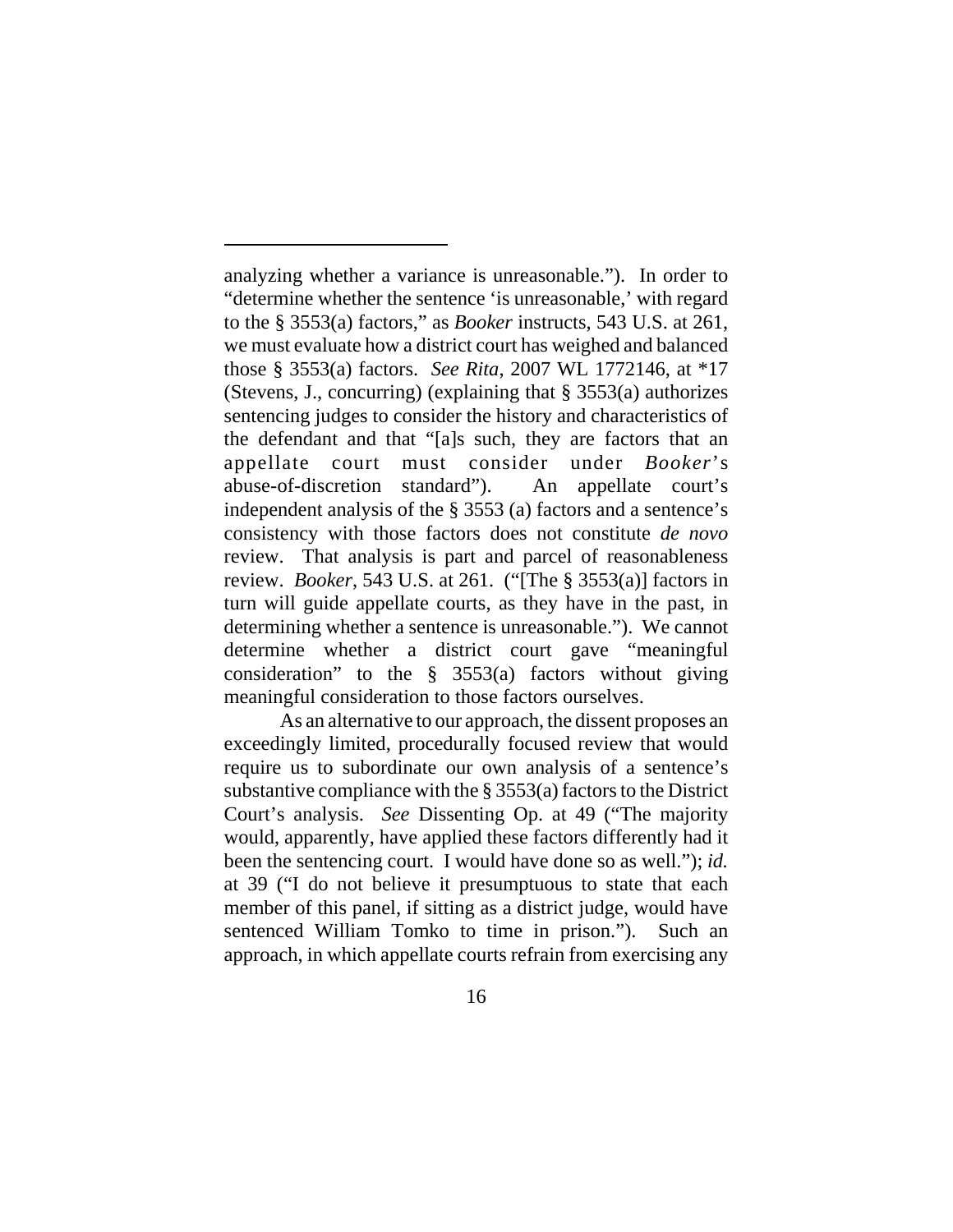judgment regarding the appropriate substantive application of the § 3553(a) factors, amounts to an abdication of review, not reasonableness review. The upshot of the dissent's approach would be a system of non-review nearly indistinguishable from the toothless pre-Sentencing Reform Act application of the abuse of discretion standard, which left district court discretion nearly unbounded and appellate courts effectively out of the loop. The remedial opinion in *Booker* was careful to reject a return to such an application, warning that "eliminat [ing] appellate review entirely, would cut the statute loose from its moorings in congressional purpose." *Id.* at 262.

Substantive review of the sentence itself, as well as the procedure used to fashion it, is necessary if we are to fulfill the vital role *Booker* envisioned for appellate review. *See Rita*, 2007 WL 1772146, at \*17 (Stevens, J., concurring) ("I believe that [a] purely procedural review . . . is inconsistent with our remedial opinion in *Booker*, which plainly contemplated that reasonableness review would contain a substantive component. After all, a district judge who gives harsh sentences to Yankees fans and lenient sentences to Red Sox fans would not be acting reasonably even if her procedural rulings were impeccable."). Furthermore, we do not believe our own precedent supports the procedurally oriented approach the dissent advocates. *See*, *e.g.*, *Grier*, 475 F.3d at 569 ("The Supreme Court explained in Booker that review for 'reasonableness' is meant to assess *the ultimate sentence impose[d]*, to determine whether the sentencing judge gave meaningful consideration to the factors of 18 U.S.C. § 3553(a).") (emphasis added). We "assess the ultimate sentence imposed," not only the procedure used to fashion it, as the sentence itself is a reflection of the sentencing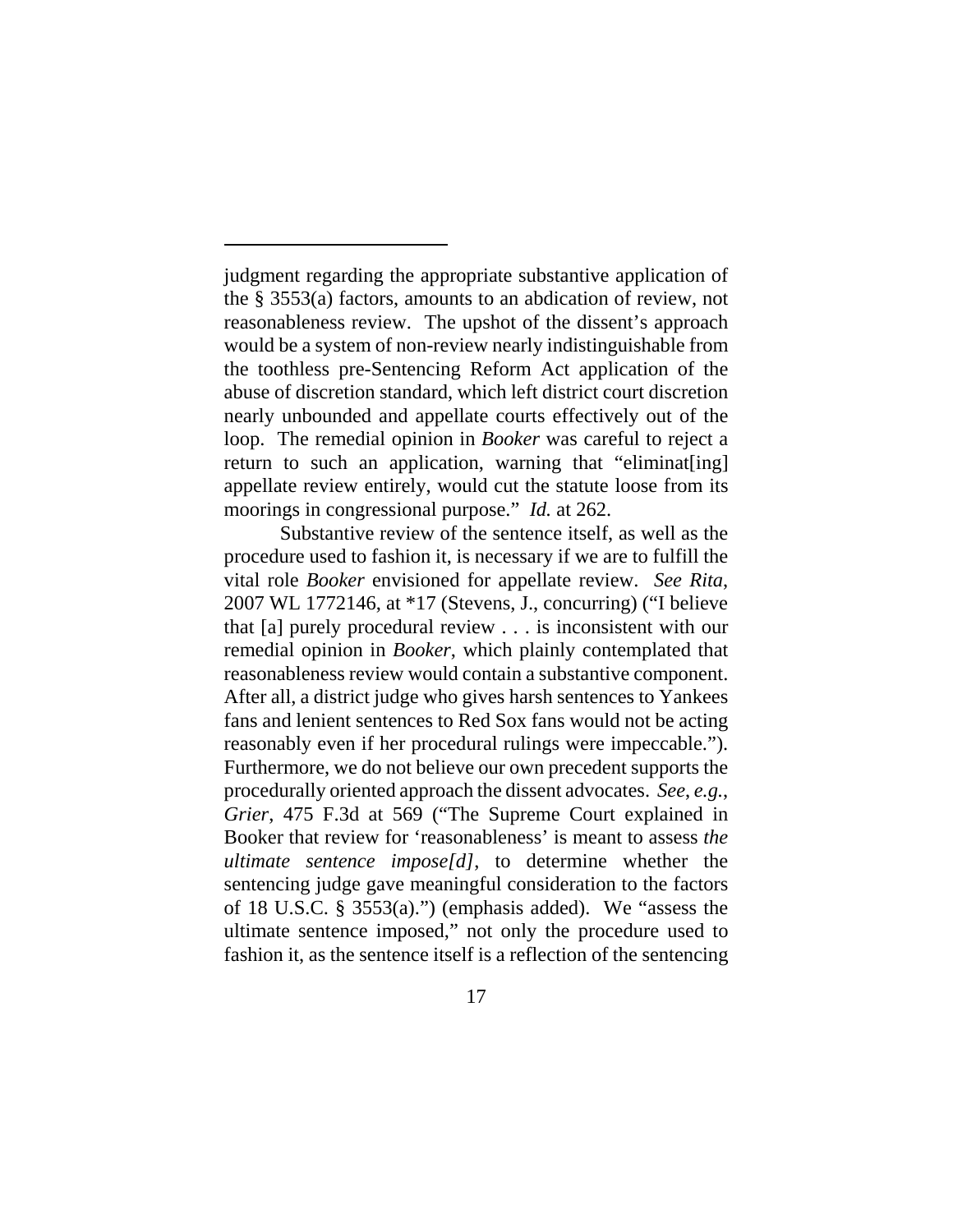While "reasonableness is a range, not a point," *Cooper*, 437 F.3d at 332 n.11 (quoting *United States v. Cunningham*, 429 F.3d 673, 679 (7th Cir. 2005)), a range by definition has both upper and lower limits that will be exceeded in some cases. This case requires us to plumb the lower depths of that range.

# III. DISCUSSION

The Government, as the appellant in this case, bears the burden of establishing that the sentence imposed is unreasonable in light of both the record and the § 3553(a) factors. *Id.* at 332. The Government states that the "bottom line" in this case is "that a rich defendant was allowed to buy his way out of a prison sentence." While we resist such ad hominem arguments and do not think the finer issues presented by this appeal can be so bluntly summarized, we do share what we perceive to be the

court's application of the § 3553(a) factors. *See Rita*, 2007 WL 1772146, at \*1 ("The federal courts of appeals review federal *sentences* and set aside those they find 'unreasonable.'") (emphasis added). If the substance of a sentence is "illogical and inconsistent" with the § 3553(a) factors, we cannot conclude that the sentence is a reasonable one merely because the sentencing court has adhered to procedural directives. To put it figuratively, there is a recipe for reasonableness that in many, if not most cases, will lead to a palatable result, and we are not in a position to protest if the result is a little too sweet or bitter for our taste. However, when a number of key ingredients prescribed by that recipe are obviously missing from the mix, we cannot ignore the omission and feign satisfaction – we are obliged to point out there is no proof in the pudding.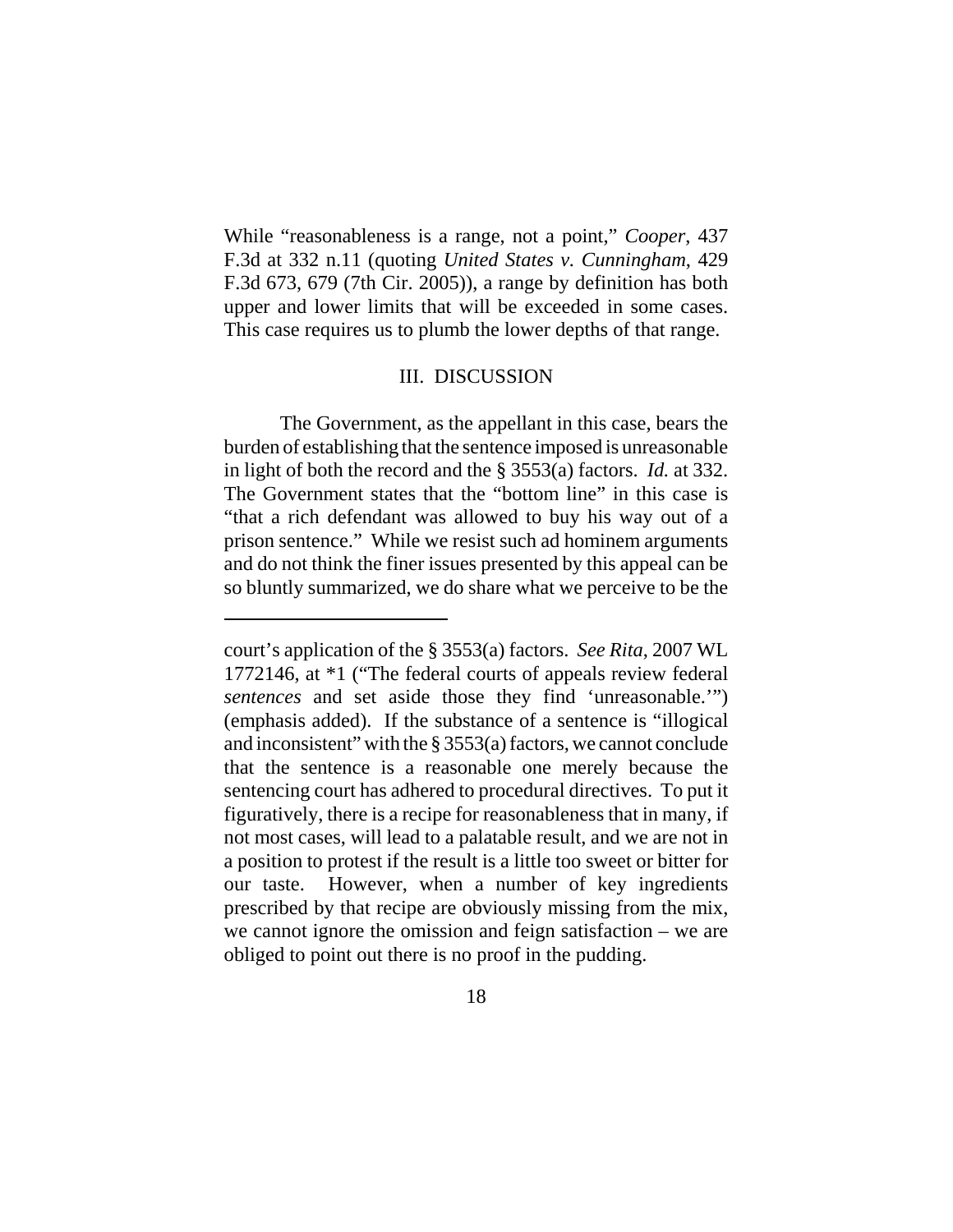underlying sentiment of the Government's appeal. That is, a defendant who committed a very serious offense "did not receive so much as a slap on the wrist – it was more like a soft pat." *Crisp*, 454 F.3d at 1291. As will more fully explain, we believe the sentence imposed in this case is unreasonable in light of the facts and circumstances revealed in the record and the § 3553(a) factors.

## A.

The recommended Guidelines sentencing range for the offense in this case was twelve to eighteen months of incarceration. Although the Guidelines are advisory, they must still be afforded due weight as a factor under  $\S$  3553(a)(4). In addition, the Guidelines continue to be a vital force in sentencing as they "reflect a rough approximation of sentences that might achieve § 3553(a)'s objectives." *Rita*, 2007 WL 1772146, at \*8. *See also id.* ("[The Commission] has tried to embody in the Guidelines the factors and considerations set forth in §  $3553(a)$ ."); *id*. at \*7 ("The upshot is that the sentencing statutes envision both the sentencing judge and the Commission as carrying out the same basic § 3553(a) objectives, the one, at retail, the other at wholesale."). When the Guidelines, "drafted by a respected public body with access to the best knowledge and practices of penology, recommend that a defendant be sentenced to a number of years in prison, a sentence involving no . . . imprisonment can be justified only by a careful, impartial weighing of the statutory sentencing factors." *United States v. Goldberg*, \_\_ F.3d \_\_, 2007 WL 1827645, at \*5 (7th Cir. June 27, 2007).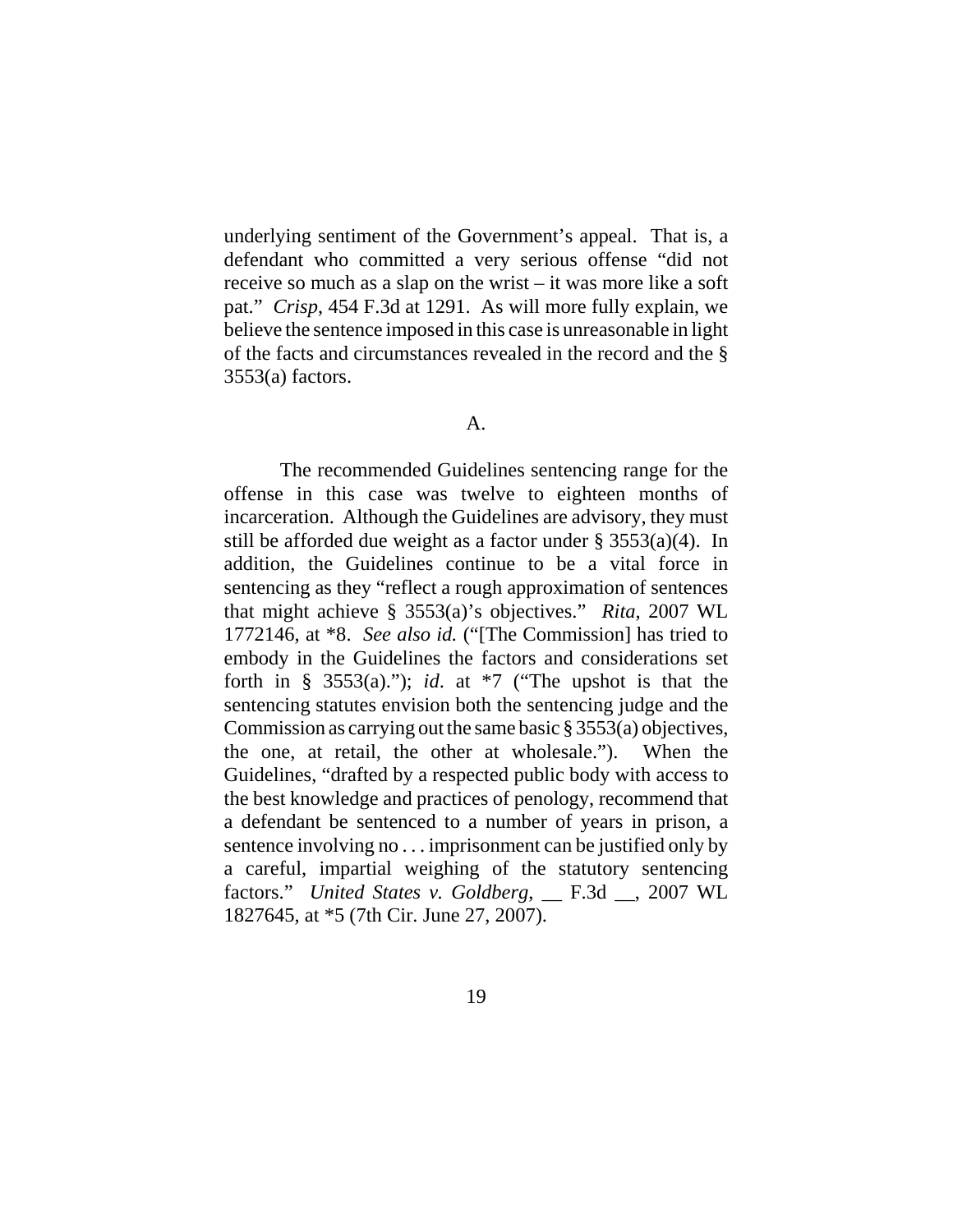Notably, the Guidelines and its policy statements, themselves both separately applicable as § 3553(a) factors, in this case reiterate and reinforce the sentencing mandate of § 3553(a)(2), which directs the district courts to consider "the need for the sentence imposed . . . to reflect the seriousness of the offense, to promote respect for the law, [] to provide just punishment for the offense . . . [and] to afford adequate deterrence to criminal conduct. . . . "  $\S$  3553(a)(2)(A)-(B). Guidelines policy statements, relevant under  $\S$  3553(a)(5) (requiring consideration of "any pertinent policy statement . . . issued by the Sentencing Commission . . . that . . . is in effect on the date the defendant is sentenced"), $8$  emphasize the seriousness of the offense of tax evasion,  $\S$  3553(a)(2)(A), observing:

> Under pre-guidelines sentencing practice, courts sentenced to probation an inappropriately high percentage of offenders guilty of economic crimes, such as theft, tax evasion, antitrust offenses . . . that in the Commission's view are 'serious'. . . .

<sup>&</sup>lt;sup>8</sup>The District Court referred to the 1997 Guidelines Manual in its sentencing of Tomko. "While ordinarily a guideline in effect at the time of sentencing will govern, a defendant may not be prejudiced by a change in a guideline after he commits an offense. Accordingly, when the guideline in effect at the time of the offense is more favorable to the defendant, it must be applied." *United States v. McAllister*, 927 F.2d 136, 138 n.2 (3d Cir. 1991). Accordingly, all references in this opinion are to the 1997 edition of the Guidelines Manual.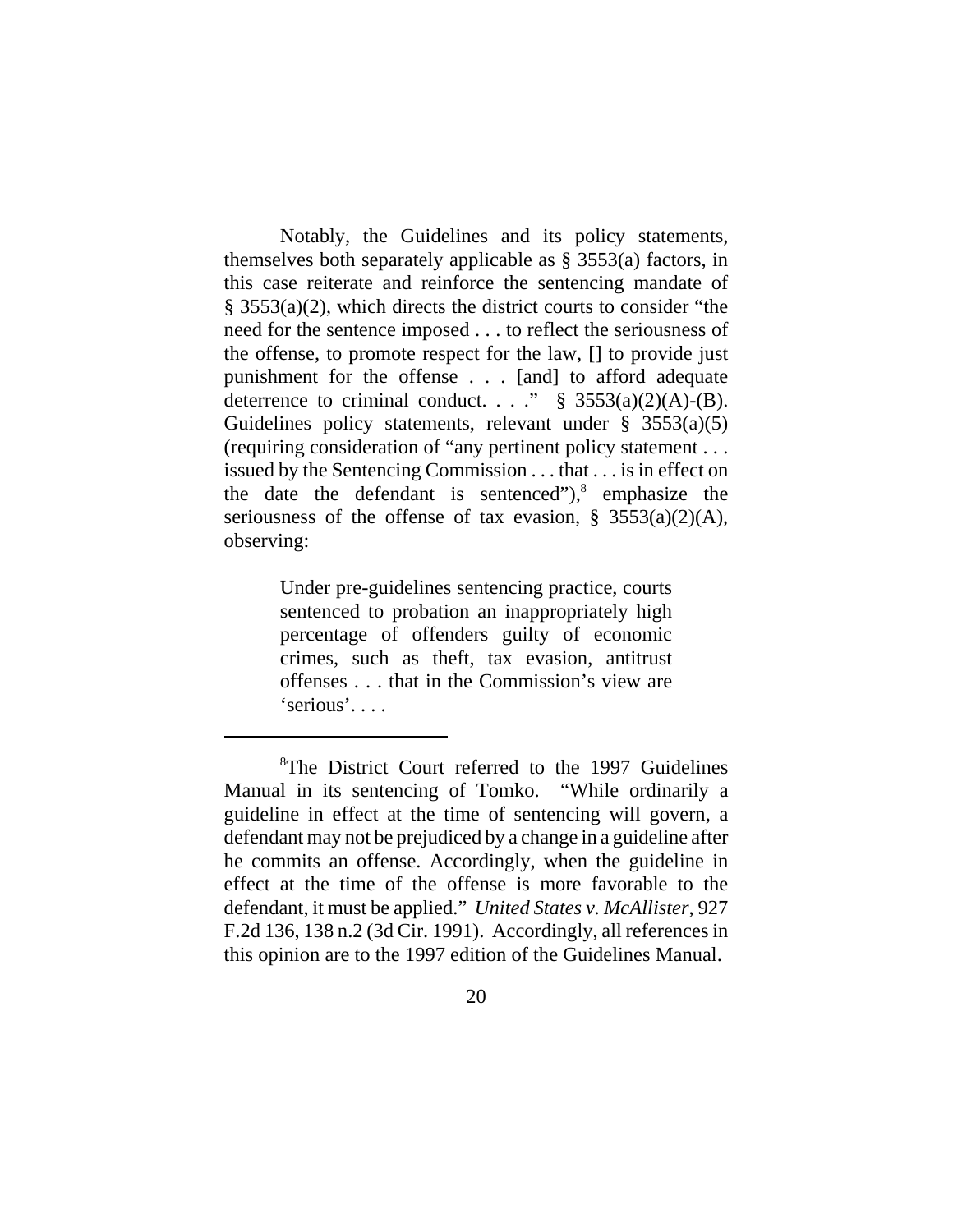The Commission's solution to this problem has been to write guidelines that classify as serious many offenses for which probation previously was frequently given and provide for at least a short period of imprisonment in such cases.

U.S.S.G. Manual ch.1, pt.A, intro. cmt. 4(d).

In addition, Guidelines policy statements underscore the need for tax prosecutions to provide just punishment and promote respect for the law,  $\S 3553(a)(2)(A)$ , and provide for deterrence, § 3553(a)(2)(B):

> Criminal tax prosecutions serve to punish the violator and promote respect for the tax laws. Because of the limited number of criminal tax prosecutions relative to the estimated incidence of such violations, deterring others from violating the tax laws is a primary consideration underlying these guidelines. Recognition that the sentence for a criminal tax case will be commensurate with the gravity of the offense should act as a deterrent to would-be violators.

U.S.S.G. Manual ch.2, pt.T, intro. cmt. (1997).

We share with the Government concern about the message a sentence of probation for the indisputably serious offense of willful tax evasion sends to the public at large and would-be violators. Tomko's sentence of probation included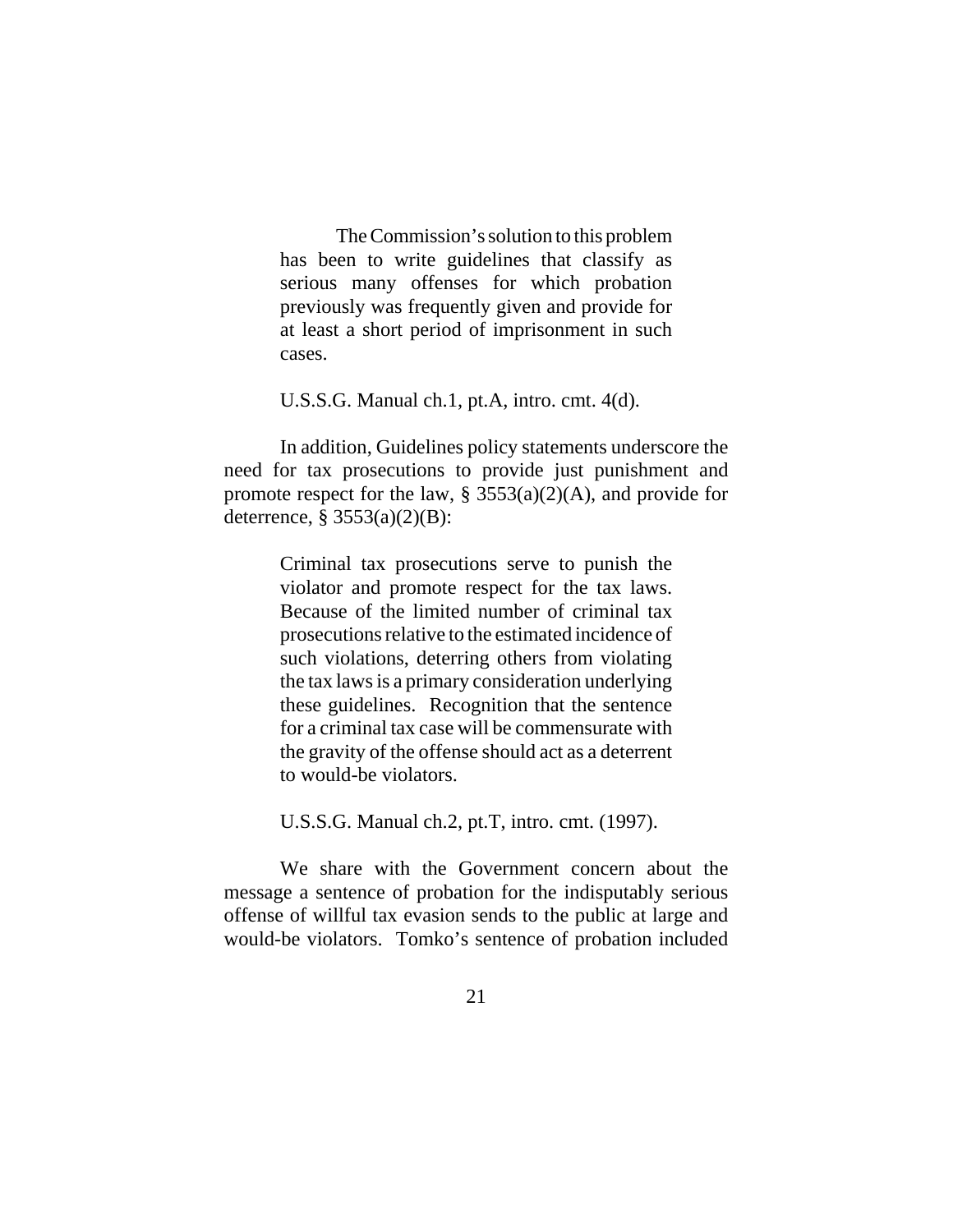home confinement in the very mansion built through the fraudulent tax evasion scheme at issue in this case – an 8,000 square-foot house on approximately eight acres, with a home theater, an outdoor pool and sauna, a full bar, \$1,843,500 in household furnishings, and \$81,000 in fine art. The perverse irony of this gilded cage confinement was not lost on the Government, it is not lost on us, and it would not be lost on any reasonable public observer of these proceedings, including those would-be offenders who may be contemplating the risks associated with willful tax evasion. Under the circumstances, a sentence of probation does not reflect the seriousness of the offense, promote respect for the law, provide just punishment for the offense,  $\S$  3553(a)(2)(A), or provide adequate deterrence.<sup>9</sup> § 3553(a)(2)(B).

<sup>&</sup>lt;sup>9</sup>The District Court did consider the need to afford adequate deterrence to the defendant's criminal conduct, *i.e.*, "specific deterrence." However, neither the record nor the sentence reflects meaningful consideration of the equally important need to deter others, *i.e.*, "general deterrence." Even if the Guidelines did not so clearly articulate this need to provide for general deterrence in tax evasion cases, our Court has recognized that § 3553(a) requires the sentence imposed to be "minimally sufficient to satisfy concerns of retribution, *general deterrence*, specific deterrence, and rehabilitation." *United States v. Serafini*, 233 F.3d 758, 776 (3d Cir. 2000) (citation omitted) (emphasis added). We do not suggest that more explanation by the District Court solely on the subject of deterrence would have satisfied us that the sentence in this case is reasonable.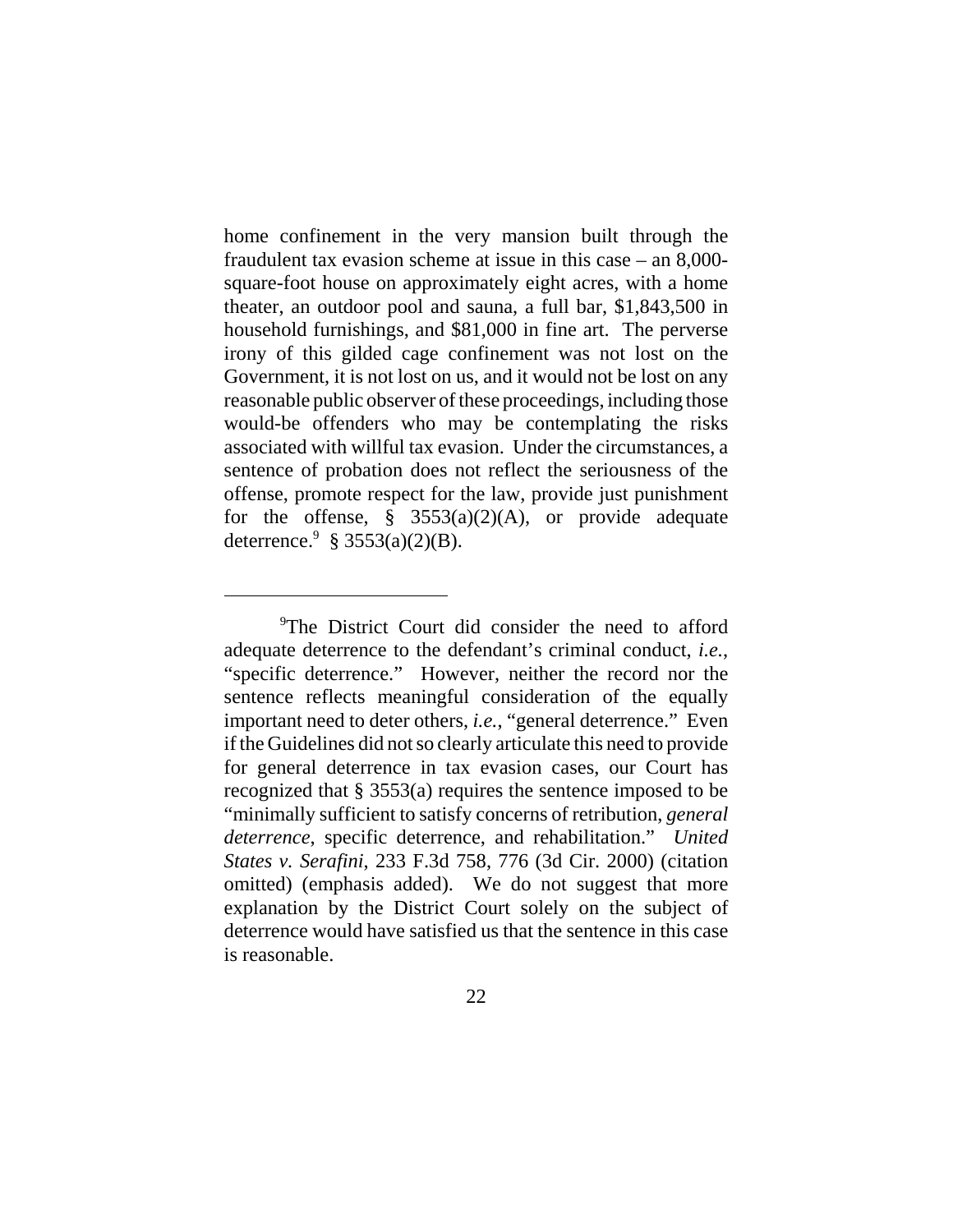The Government argues that in this case "real deterrence is jail," and this position finds support in *United States v. Ture*, 450 F.3d 352 (8th Cir. 2006). The underlying facts of *Ture* and our own case are nearly identical. Ture, like Tomko, induced others to disguise income as deductible corporate expenses. *Id.* at 354. This failure to report funds as income led to a tax deficiency of \$240,252 in Ture's case, *id.* at 355, whereas in Tomko's case the stipulated tax deficiency was \$228,557. Finally, in both cases the Guidelines range was twelve to eighteen months and both district courts sentenced the defendants to probation and community service rather than imprisonment. Concluding that the district court's granting of a downward variance was unreasonable, the Eighth Circuit noted that "[a]s the Guidelines explain, willful tax evaders often go undetected such that those who are caught . . . evading nearly a quarter-million dollars in tax must be given some term of imprisonment." *Id.* at 358. It reasoned that, in the case of willful tax evaders, "[t]he goal of deterrence rings hollow if a prison sentence is not imposed . . . ." *Id.*

The Second Circuit has also had occasion to consider the negative implications of sentencing white collar criminals to terms of probation rather than imprisonment. In *United States v. Rattoballi*, 452 F.3d 127 (2d Cir. 2006), the defendant pleaded guilty to antitrust law violations. The recommended Guidelines range was twenty seven to thirty three months but the district court imposed a sentence consisting of five years probation, including one year of home confinement, and \$155,000 in restitution. *Id.* at 135. In reversing and remanding that judgment of sentence, the Second Circuit took note of the Sentencing Commission's considered judgment that "jail terms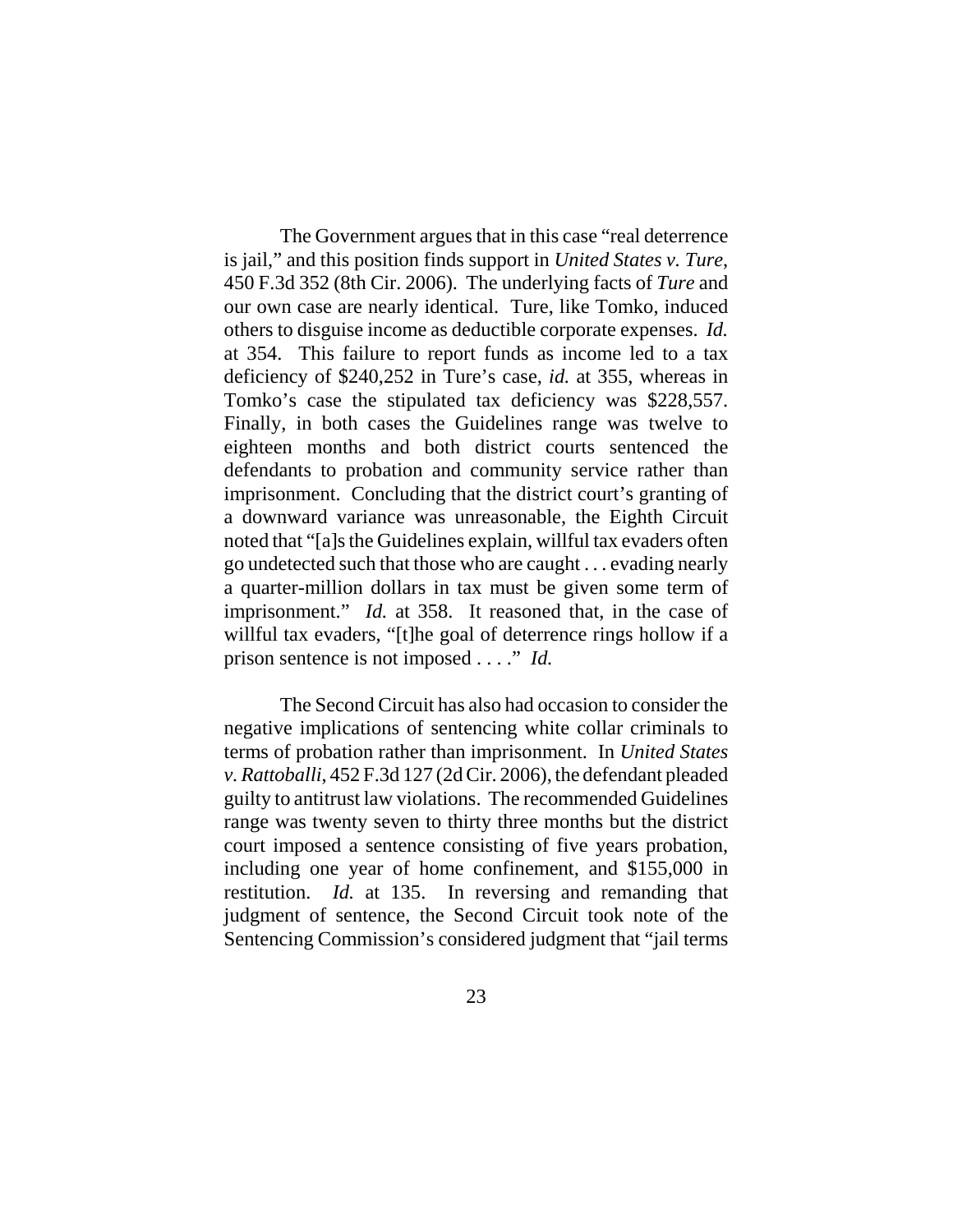are ordinarily necessary for antitrust violations because they 'reflect the serious nature of and the difficulty of detecting such violations.'" *Id.* at 136 (quoting Amendments to the Sentencing Guidelines for United States Courts, 56 Fed. Reg. at 22,775 (1991)).

We find the reasoning of *Ture* and *Rattoballi* persuasive. Although the sentence in this case, like the sentence in *Ture*, represents "in effect, a 100% downward variance from the Guidelines range," 450 F.3d at 357, our focus is on the qualitative, rather than quantitative, significance of this variance. The result here means Tomko avoids serving time in a federal prison, a result which, as we have already stated, we believe is inconsistent with the overarching sentencing goals outlined in §  $3553(a)(2)(A)$ -(B).

Section 3553(a)(6) further directs sentencing courts consider "the need to avoid unwarranted sentencing disparities among defendants with similar records who have been found guilty of similar conduct." The Guidelines elaborate on this theme, explaining:

> Under pre-guidelines practice, roughly half of all tax evaders were sentenced to probation without imprisonment, while the other half received sentences that required them to serve an average prison term of twelve months. This guideline is intended to reduce disparity in sentencing for tax offenses and to somewhat increase average sentence length. As a result, the number of purely probationary sentences will be reduced. The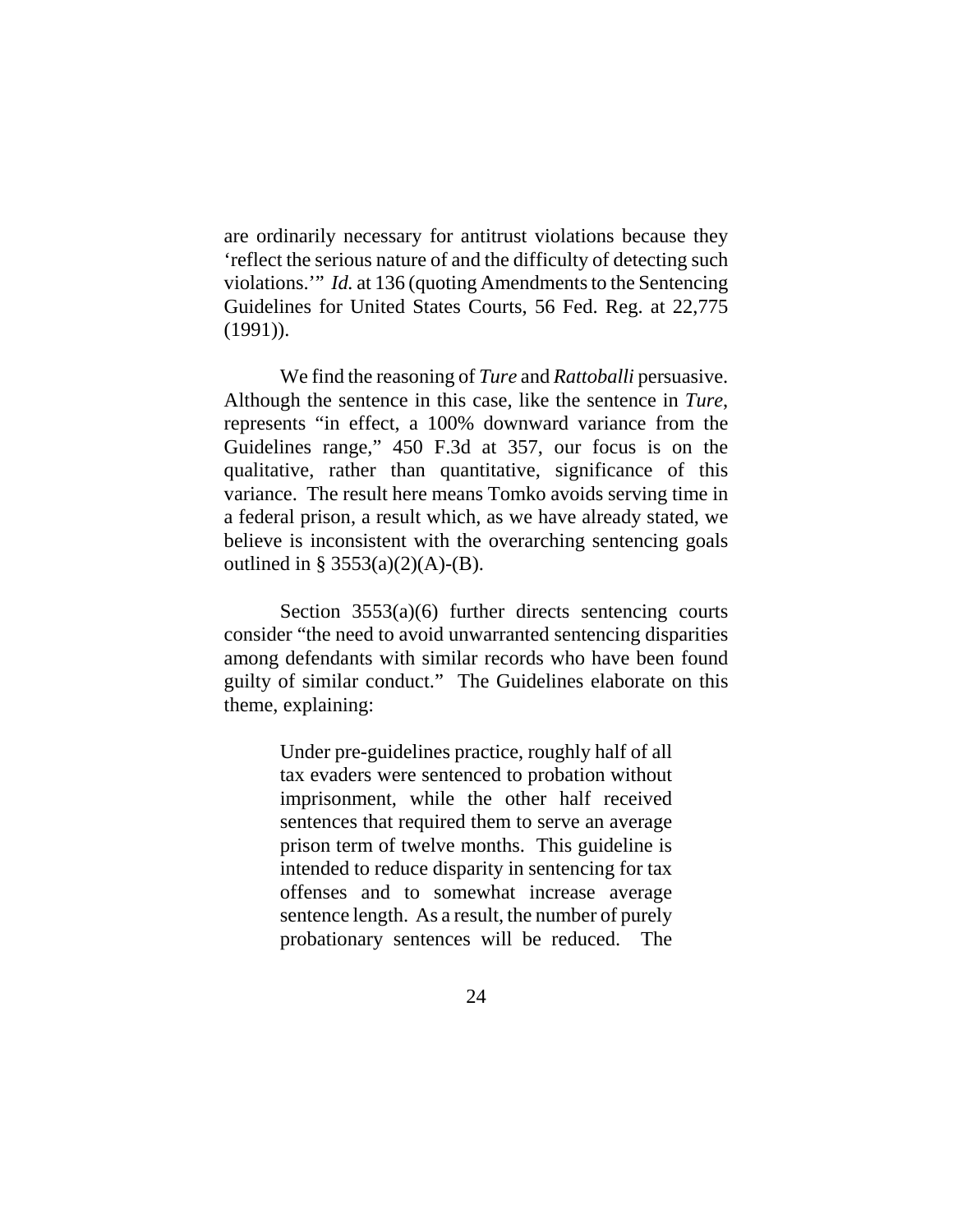Commission believes that any additional costs of imprisonment that may be incurred as a result of the increase in the average term of imprisonment for tax offenses are inconsequential in relation to the potential increase in revenue.

U.S.S.G. Manual § 2T1.1 cmt. background.

The District Court stated on the record that "it recognized the need for consistent sentencing" but imposed a sentence that contributes to rather than reduces the marked disparity referred to by the Commission. Furthermore, to the extent that the District Court explained that such a sentence was warranted by mitigating factors, as we discuss *infra* II.B, these mitigating factors failed to distinguish Tomko from other "defendants with similar records . . . found guilty of similar conduct." Thus, we cannot conclude that the sentence imposed in this case is logical and consistent with  $\S$  3553(a)(6).

In addition, it is clear from the record that Tomko's was no garden variety tax evasion offense. Tomko's scheme spanned over a number of years, involved the planning, coordination, and coercion of multiple individuals, required a sophisticated scheme of concealment through fraudulent billing, and resulted in a stipulated tax loss of over \$225,000.10 Further,

<sup>&</sup>lt;sup>10</sup>The disputed portion of the record included evidence that Tomko's fraudulent scheme extended to the construction of his Maryland vacation home. The Government presented evidence that Tomko on more than one occasion told individuals that this vacation home was "a gift from Uncle Sam." The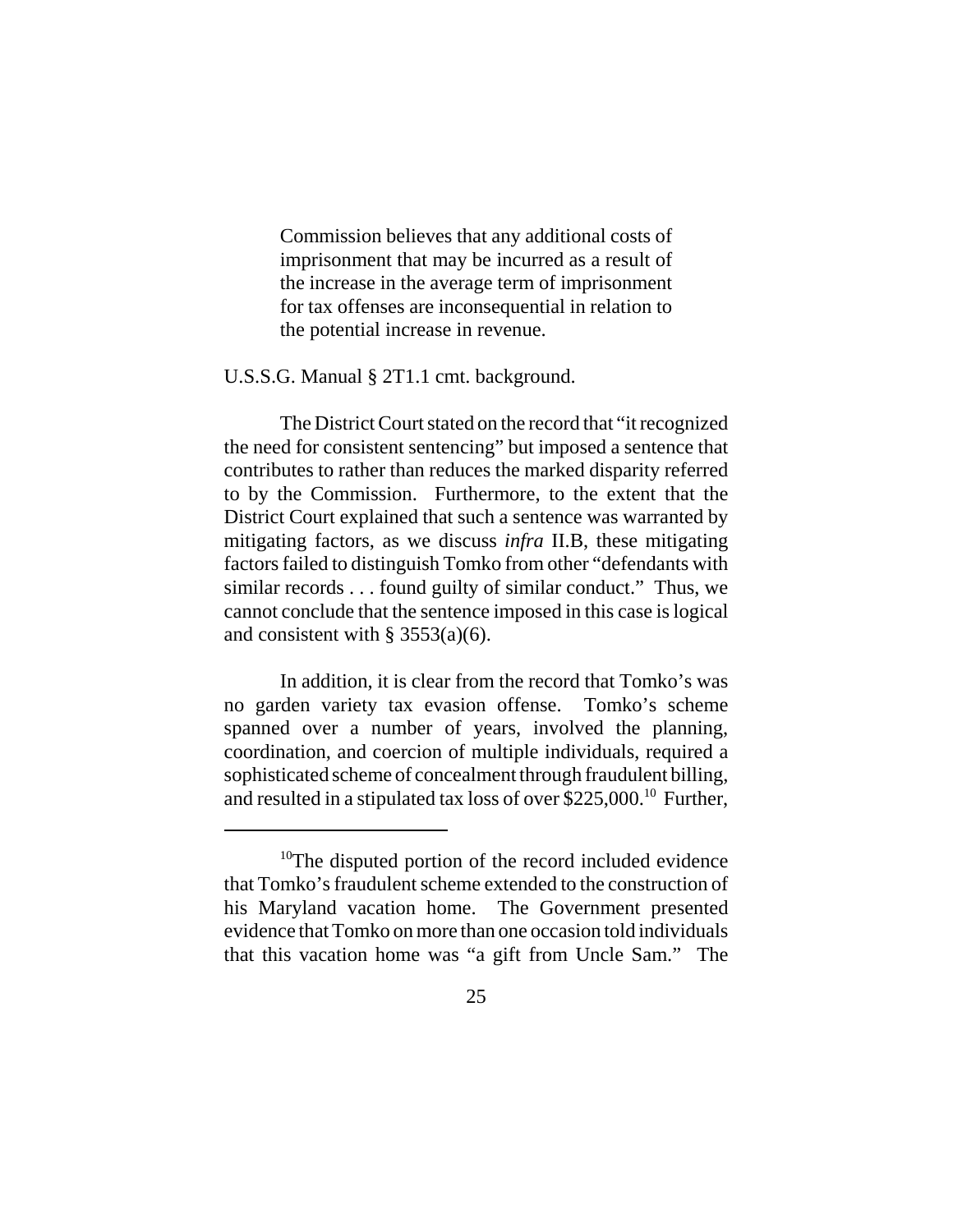the issue of whether the "leadership role" enhancement requested by the Government was properly denied is not before us and we do not conclude, as the Government has suggested, that the District Court's failure to rule on this disputed portion of the record may form the sole basis of remand in this case.<sup>11</sup>

Viewed cumulatively, we conclude that the § 3553(a) factors advocate in the strongest possible terms for a sentence including a term of imprisonment. Swimming against this

<sup>11</sup>The Government cites an unpublished opinion of the Court as authority for this proposition. We must restate that we continue to decline to cite to our not precedential opinions as authority. As we have emphasized so often in the past, such opinions are not regarded as precedents that bind the Court because they do not circulate to the full Court before filing.

Government argues that this portion of the record is relevant insofar as it provides further evidence of Tomko's past history of and propensity for tax evasion. In addition, the Government argues that this evidence underscores the need for a more rigorous sentence to provide for adequate deterrence. However, the Government was unable to provide reliable figures to account for the significance of this alleged fraud to the computed tax loss to the Government. Because this disputed portion of the record apparently did not factor into the District Court's judgment of sentence, it does not factor into our analysis.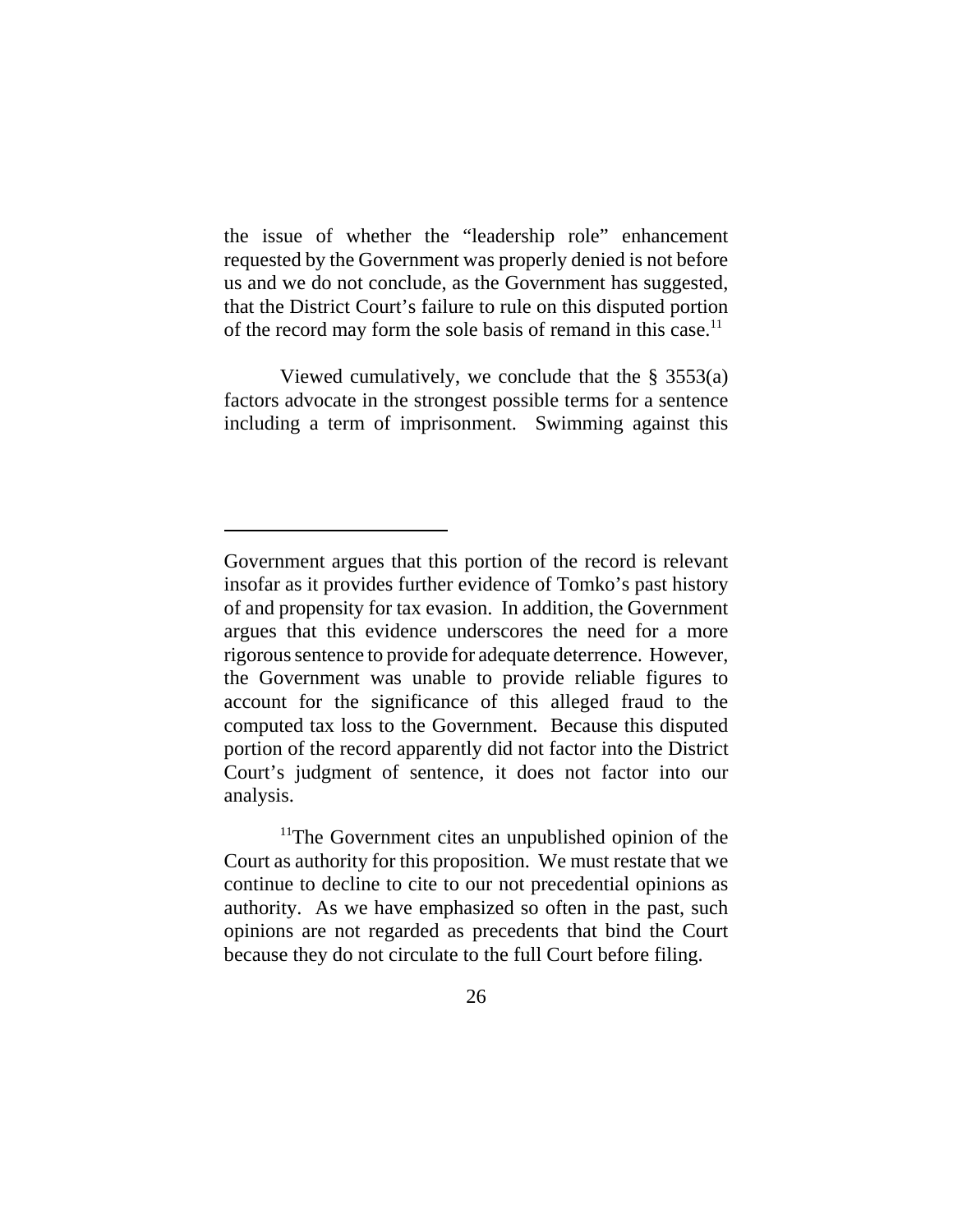strong tide, the District Court concluded a downward variance<sup>12</sup> was merited in Tomko's case because of (1) his negligible criminal history, (2) his record of employment, (3) his support for and ties in the community, and his extensive charitable work; and (4) a combination of these factors.

Under the circumstances, our review of the District Court's consideration of these mitigating factors takes on greater significance. By this statement, we do not mean to suggest a formulaic application of the "proportionality principle" that has been adopted by so many of our sister circuits. However, we do believe that closer appellate scrutiny of sentences that deviate from the norm is necessary to prevent the unwarranted disparities that bedeviled the pre-Sentencing Reform Act discretionary sentencing regime and prompted reform. *Booker*, 543 U.S. at 253; *see also id.* at 255 ("Congress enacted the sentencing statutes in major part to achieve greater uniformity in sentencing"); *id.* at 263 (emphasizing that unreasonableness review will play a central role in advancing Congress's original

<sup>&</sup>lt;sup>12</sup>Our Court distinguishes between traditional departures based on a specific Guidelines provision and sentencing "variances" from the Guidelines that are based on *Booker* and the § 3553(a) factors. *United States v. Vampire Nation*, 451 F.3d 189, 195 n.2 (3d Cir. 2006). The District Court in this case did not grant Tomko a downward departure based on his charitable acts but rather took them into consideration as a mitigating factor in the course of its *Cooper* Step 3 analysis of § 3553(a). We treat the Court's failure to rule on a departure motion as a de facto denial. *United States v. Colon*, 474 F.3d 95, 99 n.8 (3d Cir. Jan. 29, 2007).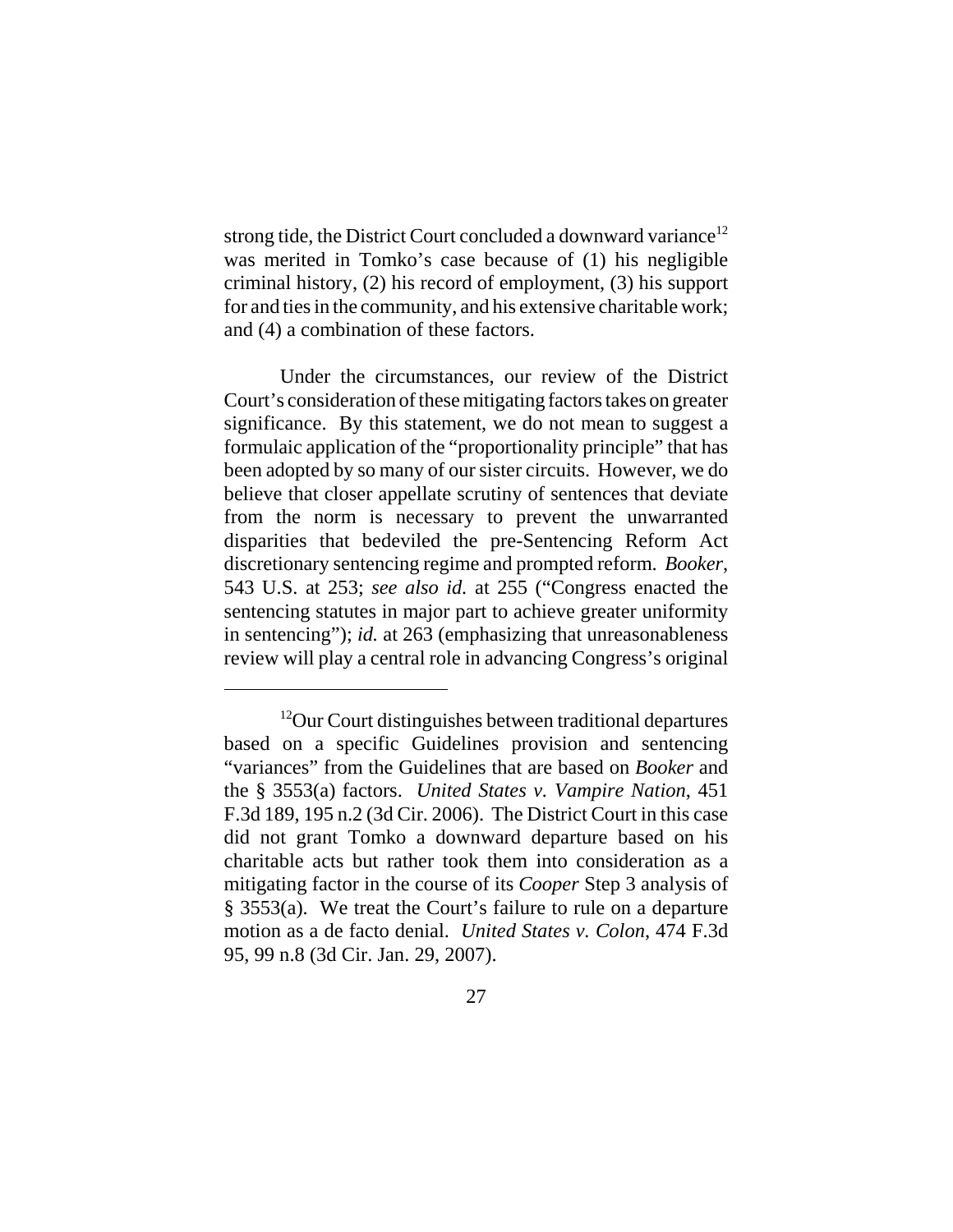aim in enacting the Sentencing Reform Act because it will "tend to iron out sentencing differences"). While we recognize that the District Court is entitled to great deference in sentencing post-*Booker*, we also must be mindful of the deference we owe to Congress and its "basic statutory goal" of diminishing unwarranted sentencing disparity.13 *Id.* at 256. If sentences that vary substantially from the norm based on facts that are plainly unexceptional are allowed to proliferate, we will fail to fulfill our role in moving sentencing in the direction of uniformity, as *Booker* envisioned.

### B.

The Government argues that reliance on Tomko's negligible criminal history as a mitigating factor was inappropriate insofar as negligible criminal history is already factored into his base offense level. *See* U.S.S.G. Manual § 4A1.3 cmt. background ("[T]he lower limit of the range for

<sup>13</sup>The remedial portion of the opinion in *Booker* emphasizes that the primary objective of Congress in sentencing reform was to reduce sentence disparity. *See*, *e.g.*, 543 U.S. at 255 ("Congress enacted the sentencing statutes in major part to achieve greater uniformity in sentencing . . . ."); *id.* at 264 ("avoiding unwarranted sentencing disparities" is part of "Congress' initial and basic sentencing intent"). *Booker* also instructs that "[t]he courts of appeals review sentencing decisions for unreasonableness," and in so doing, "move sentencing in Congress' preferred direction, helping to avoid excessive sentencing disparities while maintaining flexibility sufficient to individualize sentences where necessary." *Id.*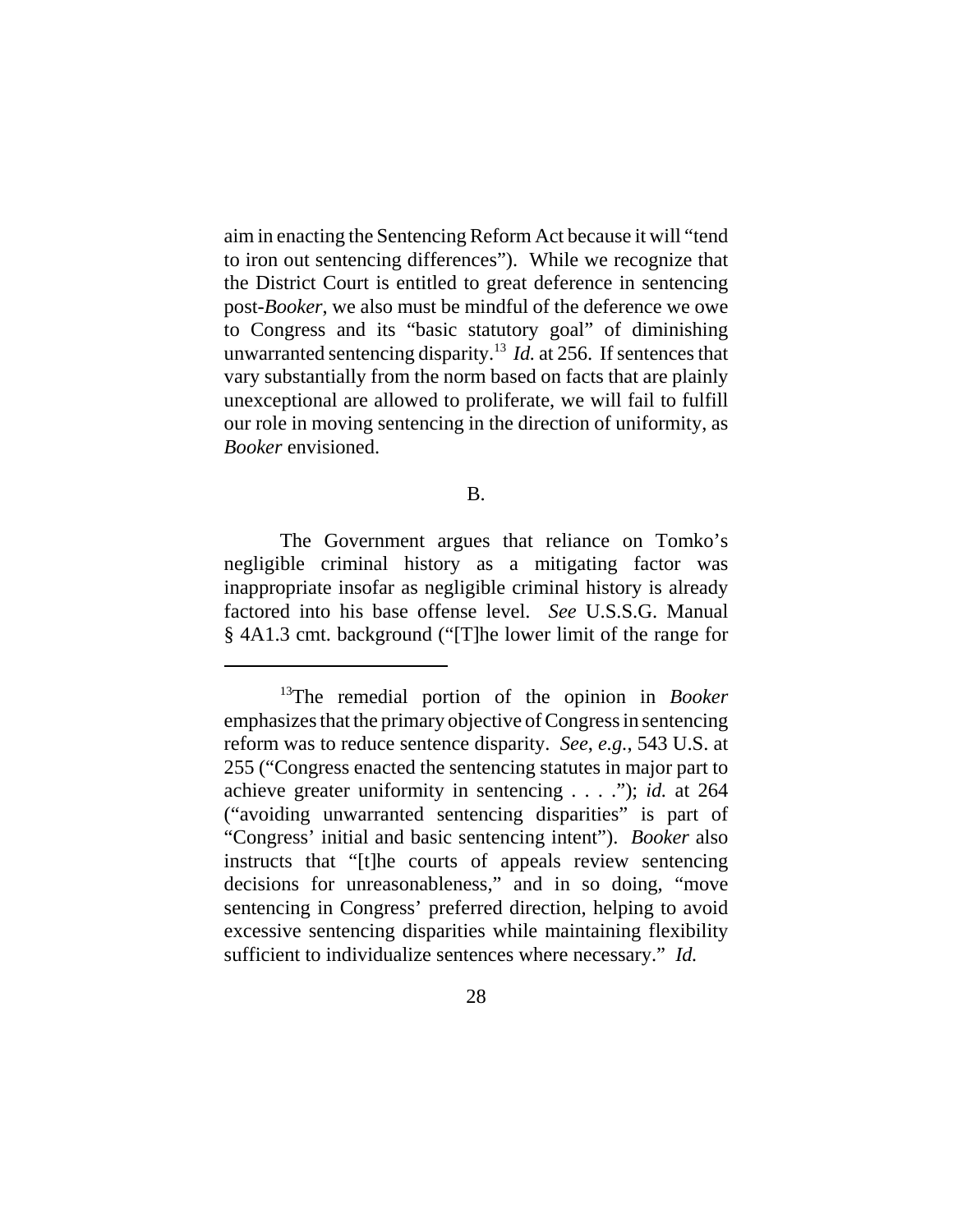the Criminal History Category I is set for a first offender with the lowest risk of recidivism. Therefore, a departure below the lower limit of the guideline range . . . on the basis of the adequacy of criminal history cannot be appropriate."); *Koon v. United States*, 518 U.S. 81, 111 (1996) (noting the Commission already took low risk of recidivism into account in formulating the criminal history category). However, given the flexible nature of the sentencing scheme post-*Booker*, we cannot conclude it is unacceptable for the same facts to be used both to set the Guidelines range and to apply the other § 3553(a) factors.<sup>14</sup>

The Seventh Circuit had opportunity to address the identical issue that arises in this appeal, and reasoned "if *Booker* means anything at all, it must mean that the court was permitted to give further weight to a factor covered by a specific

<sup>&</sup>lt;sup>14</sup>We agree with the dissent that  $\S 3553(a)(1)$  specifically instructs sentencing courts to consider "the nature and circumstances of the offense and the history and characteristics of the defendant," and does not state that this factor must be excluded if a district court gives a defendant a sentence with a significant variance. However, we disagree with the dissent that we are without authority to review the extent to which the District Court's consideration of the history and characteristics of a defendant is consistent with the overall sentencing goals and directives of § 3553(a). *See Rita*, 2007 WL 1772146, at \*17 (Stevens, J., concurring) (explaining that because history and characteristics of the defendant are factors the district court is authorized to consider, they "are factors that an appellate court must consider under *Booker*'s abuse-of-discretion standard").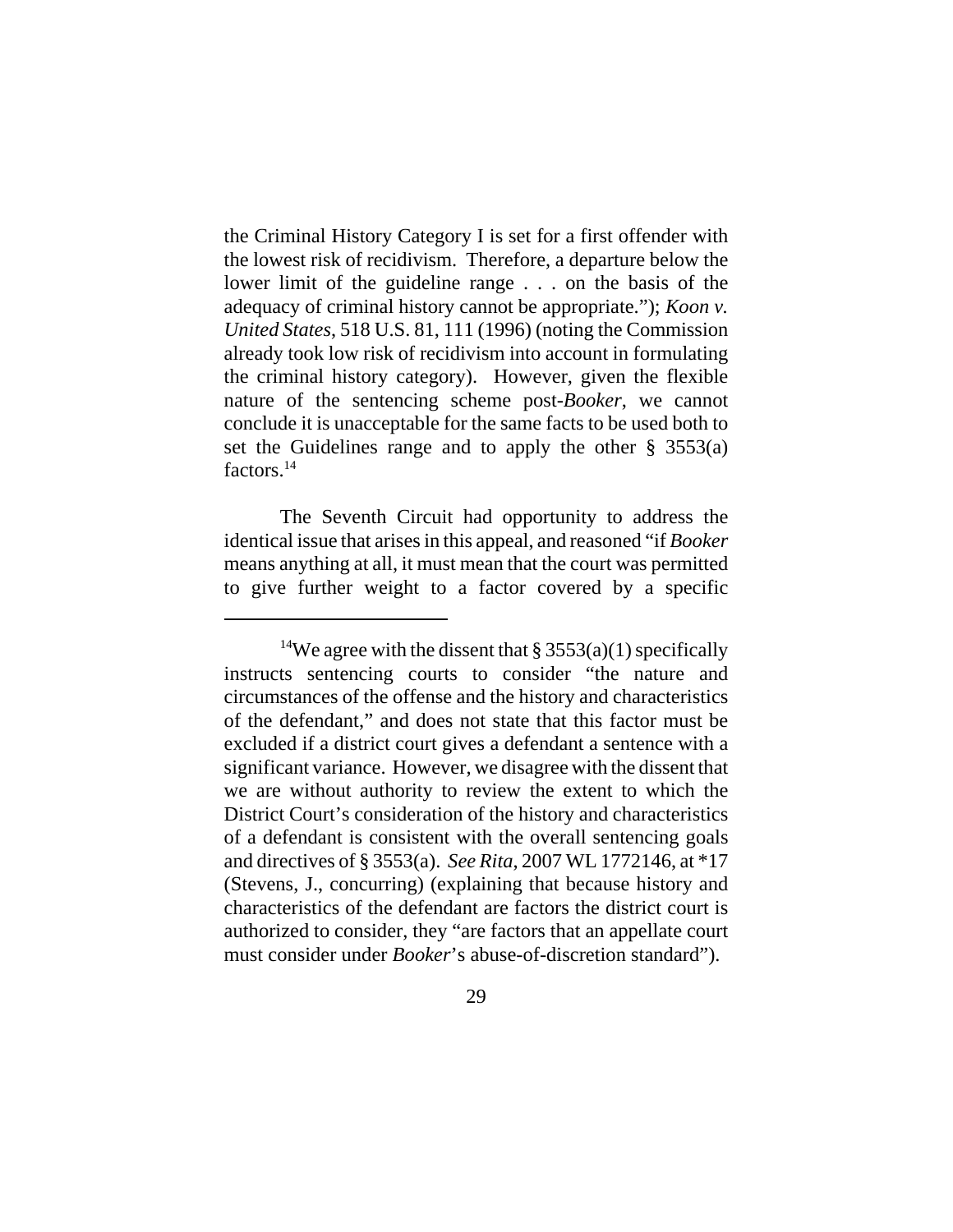guidelines adjustment, especially where (as is true here) that factor is present to an exceptional degree or in some other way makes the case different from the ordinary case where the factor is present." *United States v. Wallace*, 458 F.3d 606, 613 (7th Cir. 2006) (internal quotation marks, citations omitted).<sup>15</sup> We believe that *Wallace*'s explication of a situation in which a  $\S$  3553(a) factor (here,  $\S$  3553(a)(1)) is persuasive. However, while negligible criminal history may have been an appropriate factor for the sentencing court to consider, on its own it does not provide strong support for the variance in this case, given that it was already factored into Tomko's base offense level.

Similarly, record of employment is relevant as an aspect of a defendant's history and characteristics. Under the Guidelines, courts have traditionally been discouraged from considering a defendant's education and vocational skills in sentencing. *See* U.S.S.G. Manual § 5H1.2. The Guidelines position on this factor, however, is difficult to square with the *Booker* imperative that sentencing courts are to give meaningful consideration to all of the factors under § 3553(a). Certainly, an individual's record of employment is relevant to that analysis. More importantly, as we have already emphasized, the Guidelines are a factor in sentencing, not a mandate. *United States v. Gunter*, 462 F.3d 237, 249 (3d Cir. 2006). Therefore,

<sup>&</sup>lt;sup>15</sup>The Government in *Wallace* had argued that "the district judge was mistaken to rely on Wallace's remorse and lack of criminal history, because the guidelines already accounted for both through a downward adjustment for acceptance of responsibility and the Category I criminal history." 458 F.3d 606, 613.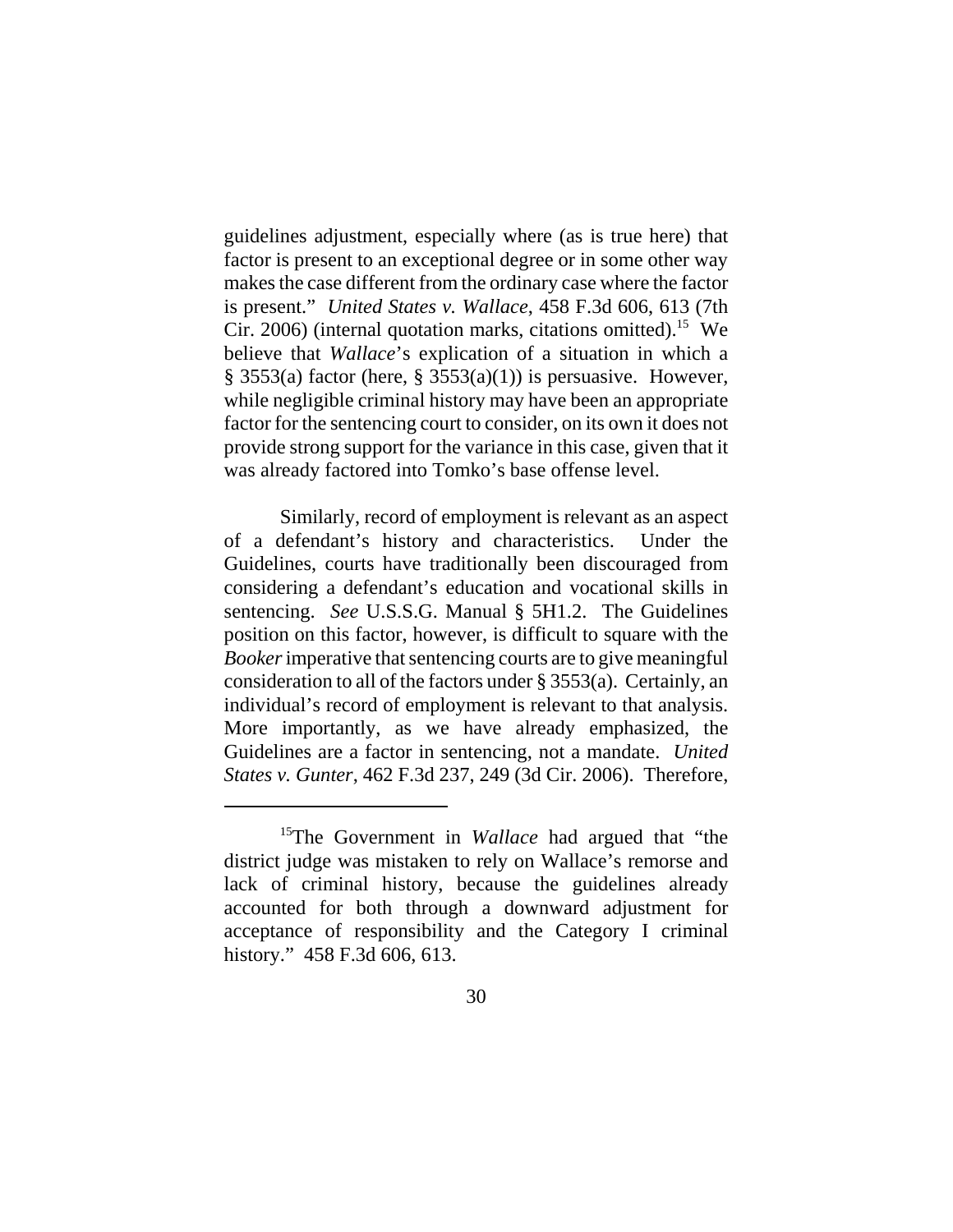it is appropriate to consider record of employment as a mitigating factor in sentencing, and in some cases may be justified as fair consideration of a defendant's "history and characteristics" under § 3553(a)(1). *See Rita*, 2007 WL 1772146, at \*17 (Stevens, J., concurring) ("Matters such as age, education, mental or emotional condition, medical condition (including drug or alcohol addiction), employment history, lack of guidance as a youth, family ties, or military, civic, charitable, or public service are not ordinarily considered under the Guidelines [but are] matters that § 3553(a) authorizes the sentencing judge to consider.").

The Government argues, however, that in this particular case the District Court's granting Tomko a variance in part because of his record of employment is "inconsistent with its finding that defendant had threatened the contractors with nonpayment and lost business opportunities unless they submitted falsified invoices as defendant instructed." Appellant's Br. 19. Admittedly, this finding creates considerable tension. However, the District Court also heard evidence that presented Tomko as "a person with a high school education who built a multi-million dollar company and hires [] 300 people and looks after them like family." In addition, at sentencing proceedings, counsel proffered testimony from Tomko, Inc.'s chief financial officer stating that Tomko's absence from the company could place Tomko, Inc. in financial trouble.

However, like negligible criminal history, this factor is certainly not in itself a reasonable basis for the sentence in this case. An admirable record of employment is a characteristic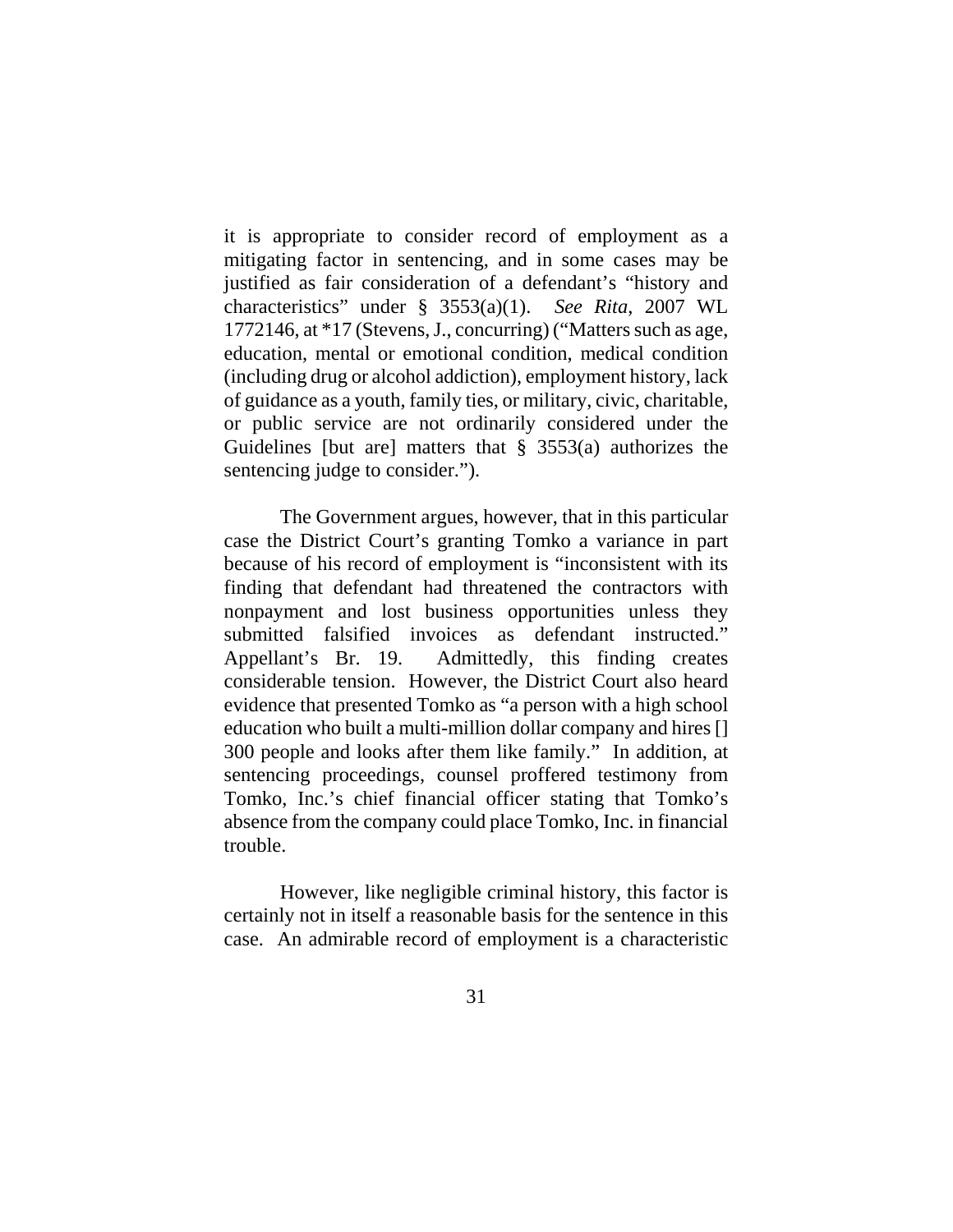common to many white-collar criminals and we are "disinclined to accord the prospect of business failure decisive weight when it is a direct function of a criminal investigation that had its origins in the defendant's own unlawful conduct." *Rattoballi*, 452 F.3d at 136; *United States v. Sharapan*, 13 F.3d 781, 785 (3d Cir. 1994) ("[W]e see nothing extraordinary in the fact that the imprisonment of the principal [of the business] for mail fraud and filing false corporate tax returns may cause harm to the business and its employees. The same is presumably true in a great many cases in which the principal of a small business is jailed for comparable offenses . . . ."); *U.S. v. Reilly*, 33 F.3d 1396, 1424 (3d Cir. 1994) ("[W]e see nothing extraordinary in the fact that [the defendant's] conviction may harm not only his business interests but also those of his family members.").

Finally, the District Court relied heavily on Tomko's community ties and purportedly extensive charitable work. The Guidelines provide that a defendant's charitable works are "not ordinarily relevant," and discourage downward departures from the normal sentencing range based on good works – that is, civic, charitable, or public service. *See* U.S.S.G. Manual § 5H1.11. We must note, however, that consideration of such good works is not specifically prohibited, and, especially in the post-*Booker* world, we believe it is well within the discretion of a sentencing judge to consider such factors.16

<sup>&</sup>lt;sup>16</sup>Although not so stated by the District Court, a defendant's charitable work and support in the community, like record of employment, may be considered under the rubric of § 3553(a)(1), which requires that a sentence imposed reflect "the history and characteristics of the defendant."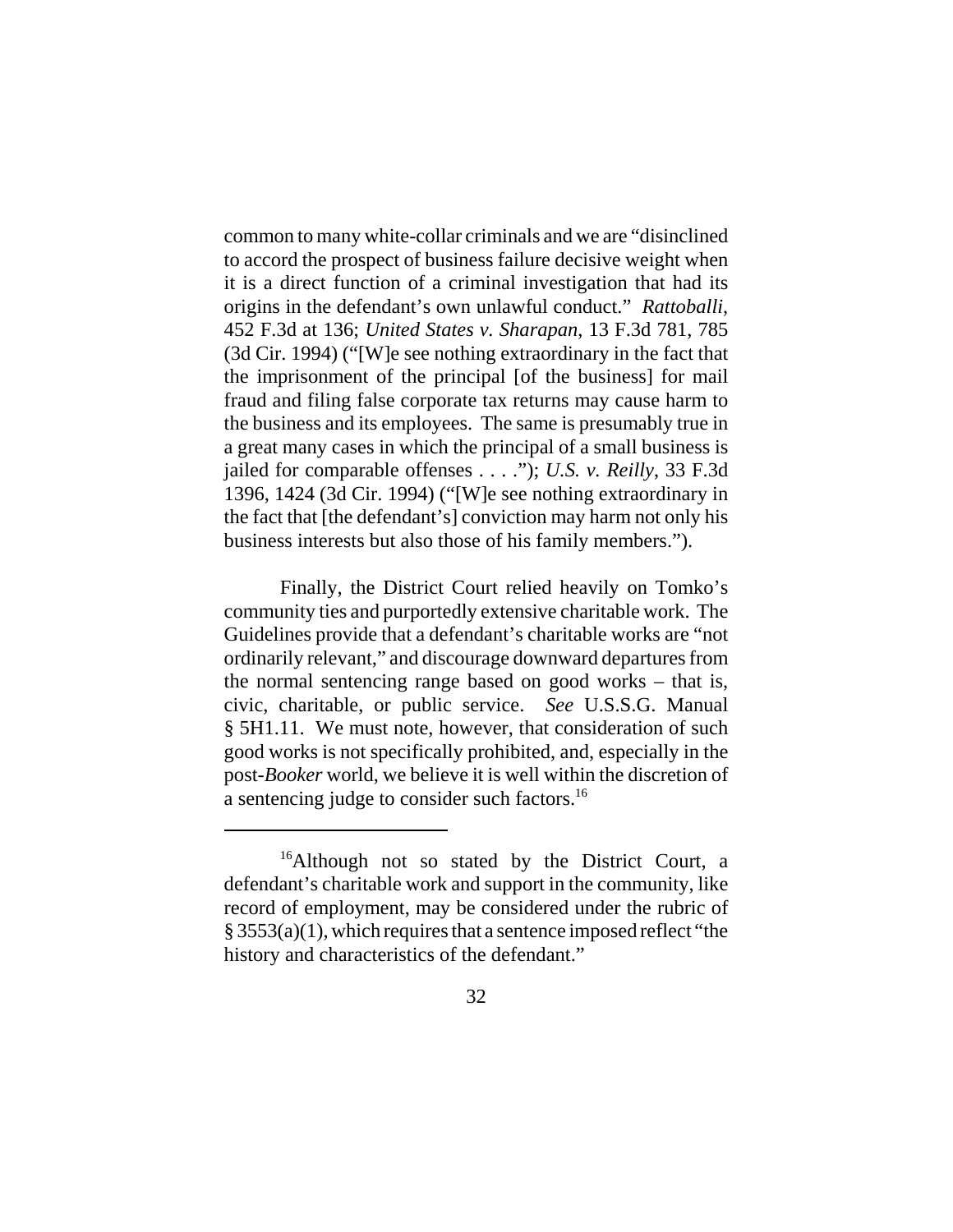Under the Guidelines, departures for charitable work are recommended only when the good works are "exceptional." *See* U.S.S.G. Manual ch. 5, pt. H, introductory cmt. (departures based on discouraged factors should occur only "in exceptional cases"); *see also United States v. Serafini*, 233 F.3d 758, 775 (3d Cir. 2000) (explaining that in order to be entitled to a downward departure for good works, a defendant's civic service, charity, and philanthropy must be "beyond the norm," *i.e.*, "exceptional," for a person with his or her resources and social status). We considered downward departures based on charitable factors in *U.S. v. (Fred E.) Cooper*, 394 F.3d 172 (3d Cir. 2005). In our case, however, as previously stated, a variance rather than a departure is at issue. In addition, *(Fred E.) Cooper* was decided prior to *Booker* and *Cooper* under a de novo standard of review. Nonetheless, the case is still relevant and persuasive, *see United States v. Jackson*, 467 F.3d 834, 839 (3d Cir. 2006) ("[O]ur Circuit's pre-*Booker* case law . . . continues to have advisory force."), and provides valuable insight.

In *(Fred E.) Cooper*, the defendant was convicted of various offenses related to an abuse of his position as chief executive and financial officer of a large corporation. At his sentencing hearing, the district court heard testimony and received letters describing defendant's various charitable activities, which included organizing and coaching a youth football team in a depressed area, mentoring team members, paying the cost for several of them to attend a better high school, and assisting one of the team members to attend college. The district court granted the defendant a four-level downward departure for these charitable activities, finding that his acts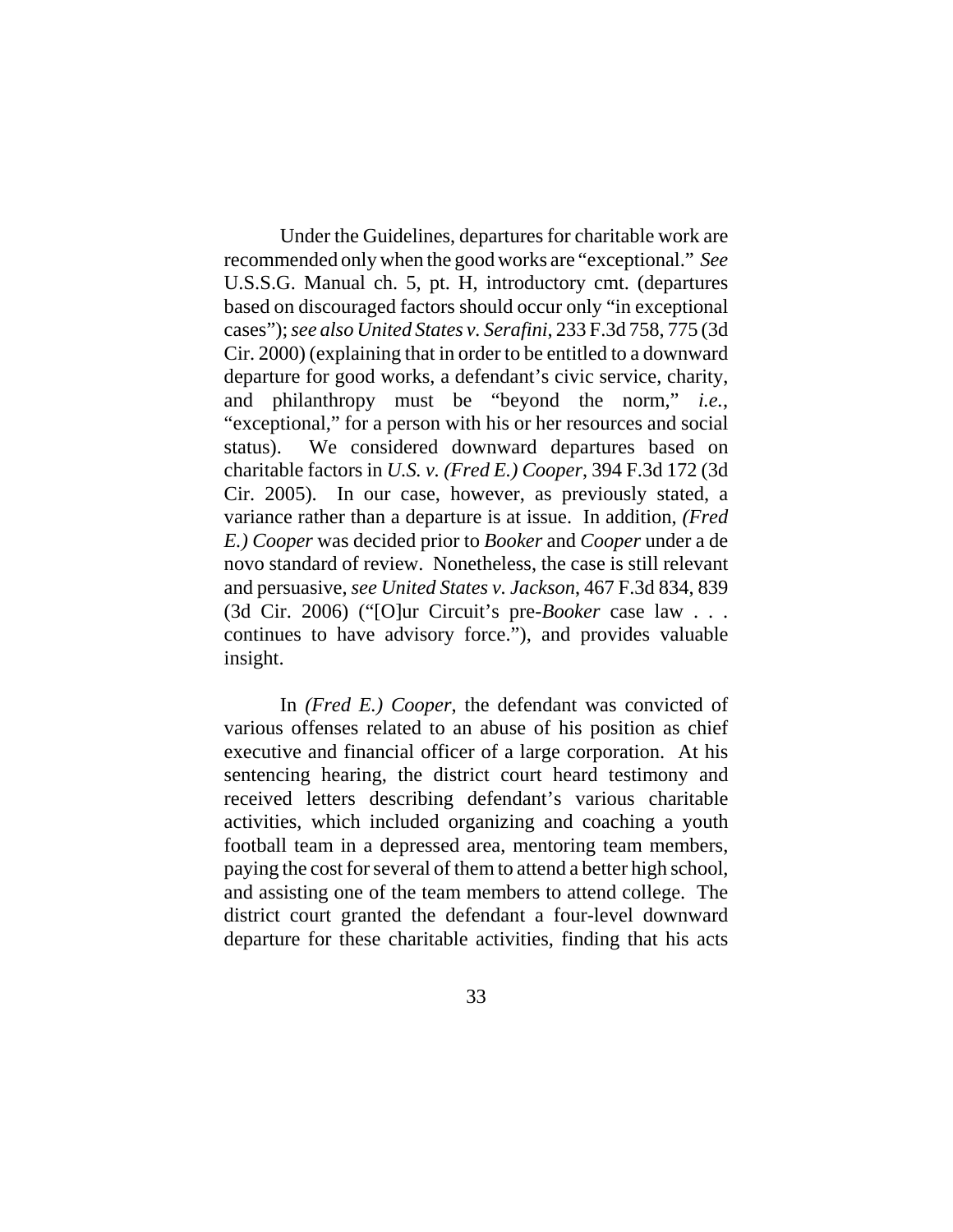were "hands-on personal sacrifices" that had a dramatic and positive impact on the lives of others and that were exceptional. 394 F.3d at 173-74.

On appeal, we noted that "more is expected of 'high-level business executives' who enjoy sufficient income and community status so that they have the opportunities to engage in charitable and benevolent activities" and that "it is usual and ordinary, in the prosecution of similar white-collar crimes involving high-ranking corporate executives . . . to find that a defendant was involved as a leader in community charities, civic organizations, and church efforts." *Id.* at 176-77 (citations omitted). And although we upheld the district court's decision, we affirmed that the relevant inquiry is whether the proffered charitable activities are "exceptional enough to overcome the judgment of the Sentencing Commission that a record of good works is a discouraged basis for departure." *Id.* at 177.

Furthermore, the *(Fred. E.) Cooper* dissent was even more demanding, stating "it cannot be said that Cooper's civic acts were in any way 'extraordinary' when compared to other cases involving similarly-situated defendants presenting charitable acts." *Id.* at 181. In addition, the dissent voiced its suspicion of the motives for some of the defendant's charitable activities noting that he did not begin some of his charitable work until after the inception of the investigation that led to the conviction. *Id.* ("This timing, of course, calls into question the true impetus undergirding Cooper's charity."). Invoking the *(Fred E.) Cooper* dissent, the Government alleges that Tomko's work for Habitat for Humanity was contrived as a "crass effort to improve defendant's sentence." Appellant's Br. 23. This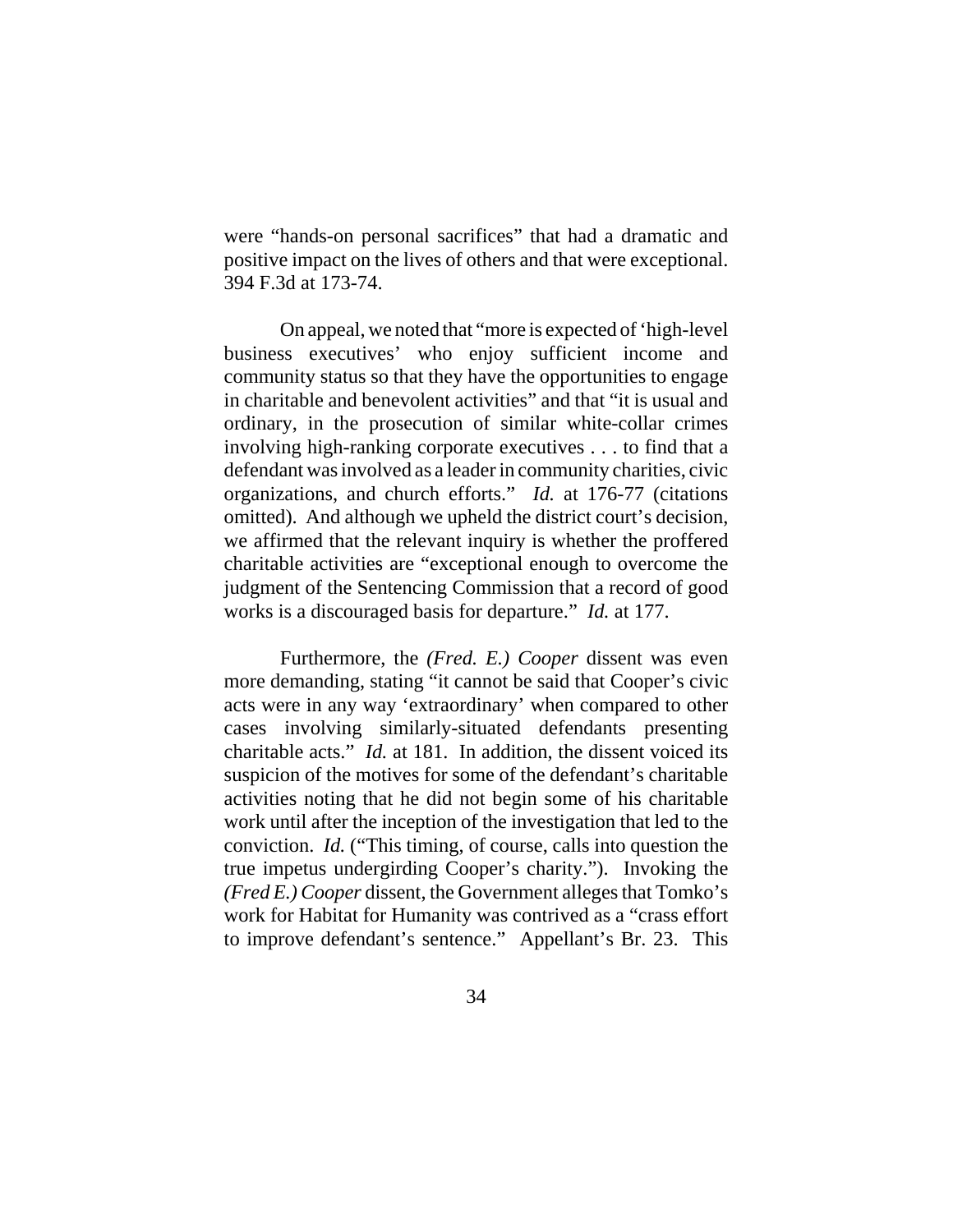allegation finds support in Tomko's own concession that he began working on this community project as he was anticipating that community service might be required of him.

However, the District Court also reviewed more than fifty letters of support, most of which paint a picture of Tomko as a man with great concern for his employees and his community. Some attest to truly admirable acts of kindness. However, simply "being a 'good person,' a quality indeed to be admired, does not qualify as extraordinary or exceptional civic or charitable conduct." *Serafini*, 233 F.3d at 773. Furthermore, the Government views these letters with jaundiced eyes, noting that many if not most of these letters were from Tomko's own employees and that one might expect such individuals to be easily "persuaded" to pen arguably overwrought letters of support and concern.

We find it unnecessary to weigh in with our own cynical speculations as to the underlying motives of the authors of these letters, as we find that Tomko's "support in the community" and "charitable work" simply did not justify the variance that was granted in this case. Even assuming arguendo the purest of motives for Tomko's well timed interest in Habitat for Humanity, and viewing as completely altruistic the letters attesting to his beneficence, this single factor fails to justify the downward variance granted in this case. As a number of our sister circuits have recognized, "unjustified reliance upon any one [§ 3553(a)] factor is a symptom of an unreasonable sentence." *Rattoballi*, 452 F.3d at 137 (2d Cir. 2006); *accord United States v. Hampton*, 441 F.3d 284, 288-89 (4th Cir. 2006);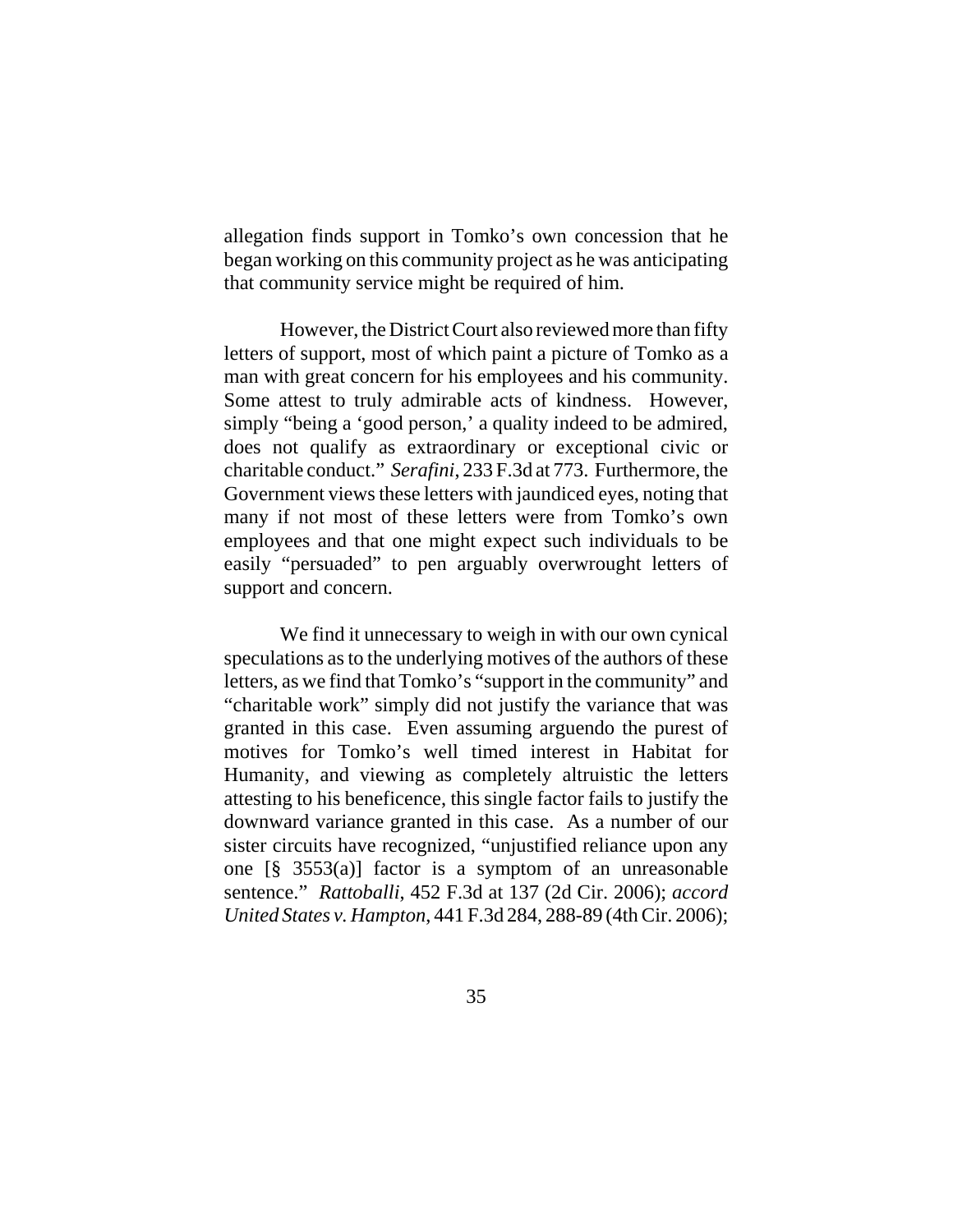*United States v. Givens*, 443 F.3d 642, 646 (8th Cir. 2006); *United States v. Cage*, 451 F.3d 585, 594-95 (10th Cir. 2006).

Viewed cumulatively, the three factors considered by the District Court as mitigating factors - negligible criminal history, support and ties in the community and charitable work, employment record - pale in comparison to the numerous  $\S$ 3553(a) factors suggesting that a term of imprisonment is warranted in cases of tax evasion as willful and brazen as Tomko's. A sentence of mere probation, in light of these factors, is unreasonable and it was an abuse of discretion for the District Court to impose it. We do not rule that any below-Guidelines sentence would have been improper in this case, only that the District Court abused its discretion in rendering this particular below-Guidelines sentence. The new advisory Guidelines regime leaves ample room for discretion on the part of the District Court, but "discretion, like the hole in the doughnut, does not exist except as an area left open by a surrounding belt of restriction." *Compagnie des Bauxites de Guinea v. Insurance Co. of North Am.*, 651 F.2d 877, 884 (3d Cir. 1981) (quoting R. Dworkin, Taking Rights Seriously 31 (1977)).

Furthermore, we disagree with the dissent that the hefty fine imposed on Tomko mitigates the unreasonableness of the sentence in this case. Such a justification for leniency in sentencing only reinforces the perception that wealthy defendants can buy their way out of a prison sentence, and is inconsistent with Congress's clear intent, as expressed in the Sentencing Reform Act and § 3553(a), to reduce unwarranted disparities in sentencing, so often based on socio-economic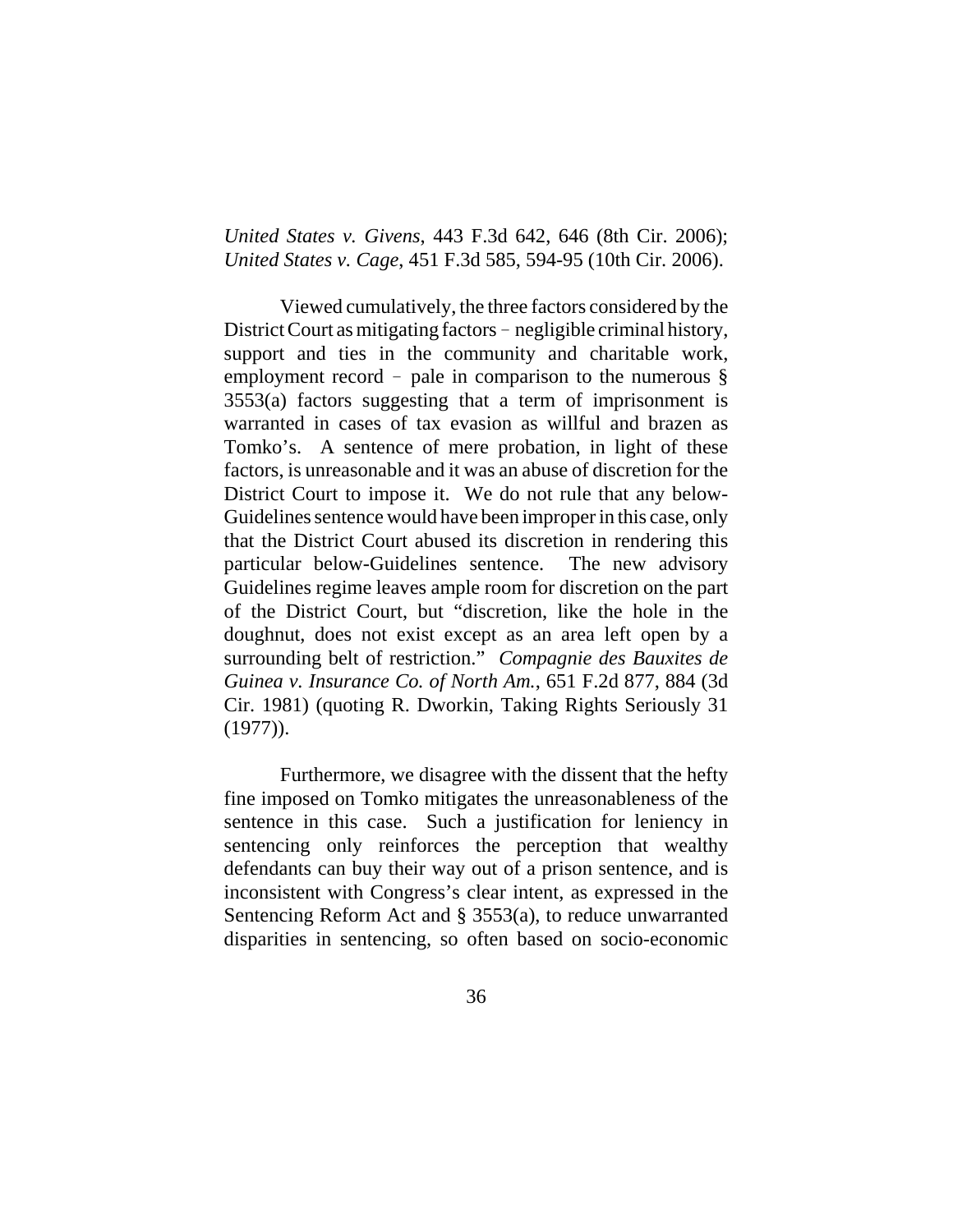status. *See*, *e.g.*, *United States v. Harpst*, 949 F.2d 860, 863 (6th Cir. 1991) ("[P]ermitting greater leniency in sentencing in those cases in which restitution is at issue and is a meaningful possibility (i.e., generally white-collar crimes) would, we believe, nurture the unfortunate practice of disparate sentencing based on socio-economic status, which the guidelines were intended to supplant."); *United States v. Seacott*, 15 F.3d 1380, 1389 (7th Cir. 1994) ("Allowing sentencing courts to depart downward based on a defendant's ability to make restitution would thwart the intent of the guidelines to punish financial crimes through terms of imprisonment by allowing those who could pay to escape prison. It would also create an unconstitutional system where the rich could in effect buy their way out of prison sentences.").

#### IV. CONCLUSION

Our touchstone in reviewing sentences post-*Booker* is "reasonableness" and a below-Guidelines sentence will not always be an unreasonable one. However, even below-Guidelines sentences must be logical and consistent with the sentencing goals articulated in § 3553(a). The sentence in this case was not. As such, it is unreasonable and the District Court abused its discretion in imposing it. We will vacate the judgment of the District Court and remand for resentencing in accordance with this opinion.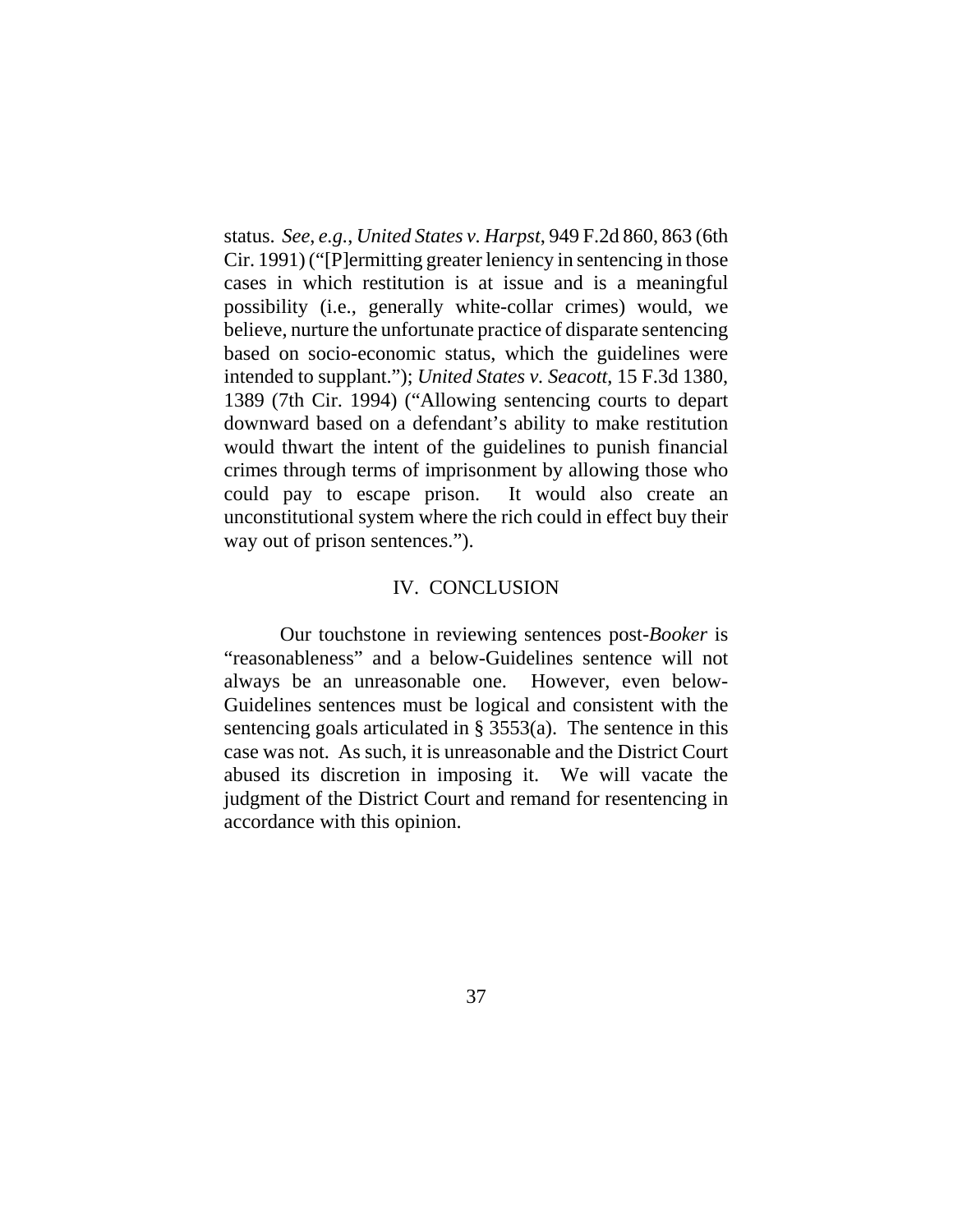# Smith, *Circuit Judge*, *dissenting*.

I do not believe it presumptuous to state that each member of this panel, if sitting as a district judge, would have sentenced William Tomko to time in prison. However, this Court does not review sentences de novo. Instead, we afford "deference to the District Court because it is in the best position to determine the appropriate sentence in light of the particular circumstances of the case." *United States v. Dragon*, 471 F.3d 501, 506 (3d Cir. 2006) (quotation omitted). Post-*Booker*, reasonableness review is the standard, and it "merely asks whether the trial court abused its discretion." *Rita v. United States*, --- U.S. --- , 127 S.Ct. 2456, 2465 (2007); *see also id*. at 2470-71 (Stevens, J., concurring) ("Simply stated, *Booker* replaced the de novo standard of review required by 18 U.S.C. § 3742(e) with an abuse-of-discretion standard that we called 'reasonableness' review." (citation omitted)). *Rita* reminds us that the Guidelines "reflect a rough approximation of sentences that might achieve § 3553(a)'s objectives," *id*. at 2465, and that the Sentencing Commission has carried out the objectives at "wholesale." *Id.* at 2463. The sentencing judge, in contrast, carries out the § 3553(a) objectives at "retail," *id*., so that "[t]he sentencing judge has access to, and greater familiarity with, the individual case and the individual defendant before him than the Commission or the appeals court." *Id*. at 2469.

In this case, the District Court provided a thorough discussion of how it meaningfully considered the factors outlined in 18 U.S.C. § 3553(a), and then reasonably applied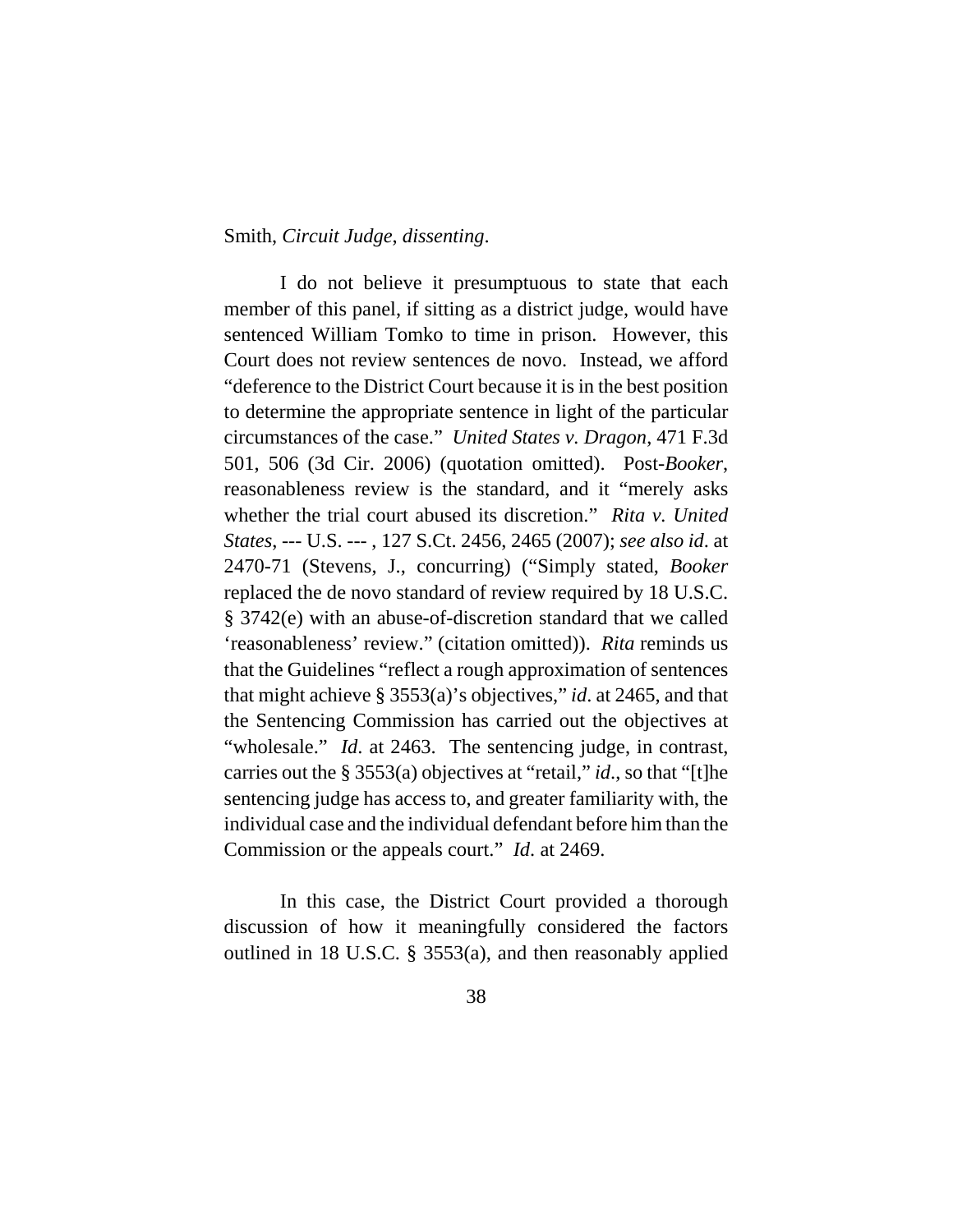them to the facts of the case before it. The majority disagrees and, in doing so, makes at least three major errors.

First, the majority adopts a rigid version of the proportionality principle in the guise of its formulation of substantive reasonableness that has never been employed by this Court. The proportionality principle is "the proposition that the strength of the justification needed to sustain an outside-Guidelines sentence varies in proportion to the degree of the variance." *Rita*, 127 S.Ct. at 2467. The appropriateness of such a principle will be taken up by the Supreme Court next term in *United States v. Gall*, No. 06-7949. Perhaps to avoid the obvious conclusion that we should hold this case c.a.v. pending the resolution of *Gall*, the majority instead states that, in its reasoning, "we do not mean to suggest a formulaic application of the 'proportionality principle' that has been adopted by so many of our sister circuits." Maj. Op. at 28. Yet the majority implicitly adopts such a principle by concluding that the sentence in this case, which varies from the Guidelines, is unreasonable because it concludes "that the § 3553(a) factors advocate in the strongest possible terms for a sentence including a term of imprisonment." Maj. Op. at 27. In other words, the majority attempts to circumvent the proportionality principle by arguing that the substance of Tomko's sentence must be unreasonable because the sentence falls outside the majority's application of the § 3553(a) factors. This reasoning parallels the proportionality principle and even goes beyond the version of the proportionality principle which requires a sentencing judge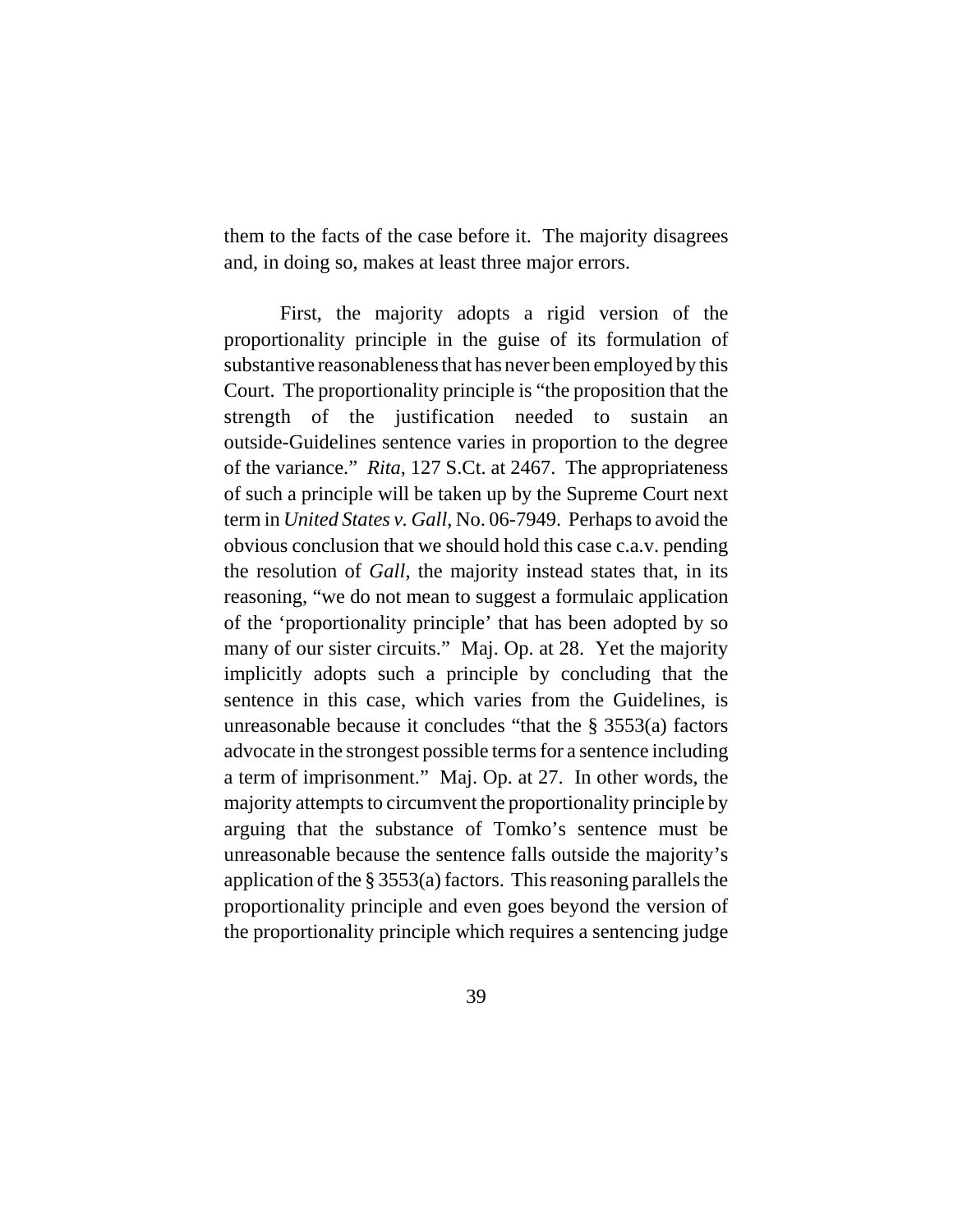to find extraordinary circumstances to justify a substantial variance, which is the question presented in *Gall*. 17 The majority suggests that even an extraordinary circumstance finding would not have been enough for the District Court to justify its sentence in this case. The majority says this is because the crime was so egregious and the variance was so great. Respectfully, this sounds to me like proportionality.

Second, the majority departs from our post-*Booker* jurisprudence by conducting what amounts to de novo review of the sentencing court. In no post-*Booker* case has this Court ever asked a sentencing court to do more than the District Court did here. The majority opinion curtails the deference we accord sentencing courts to impose a reasonable sentence, regardless of whether that sentence substantially varies either up or down from the Guidelines range.

Third, and related to the first two errors I cite, the majority's position provides no guidance for district courts. The effect of the majority opinion will necessarily be to confuse

<sup>&</sup>lt;sup>17</sup> The question presented in *Gall* is "[w]hether, when determining the 'reasonableness' of a district court sentence under *United States v. Booker*, 543 U.S. 220 (2005), it is appropriate to require district courts to justify a deviation from the United States Sentencing Guidelines with a finding of extraordinary circumstances." *See* http://www.supremecourtus.gov/qp/06-07949qp.pdf (last accessed August 14, 2007).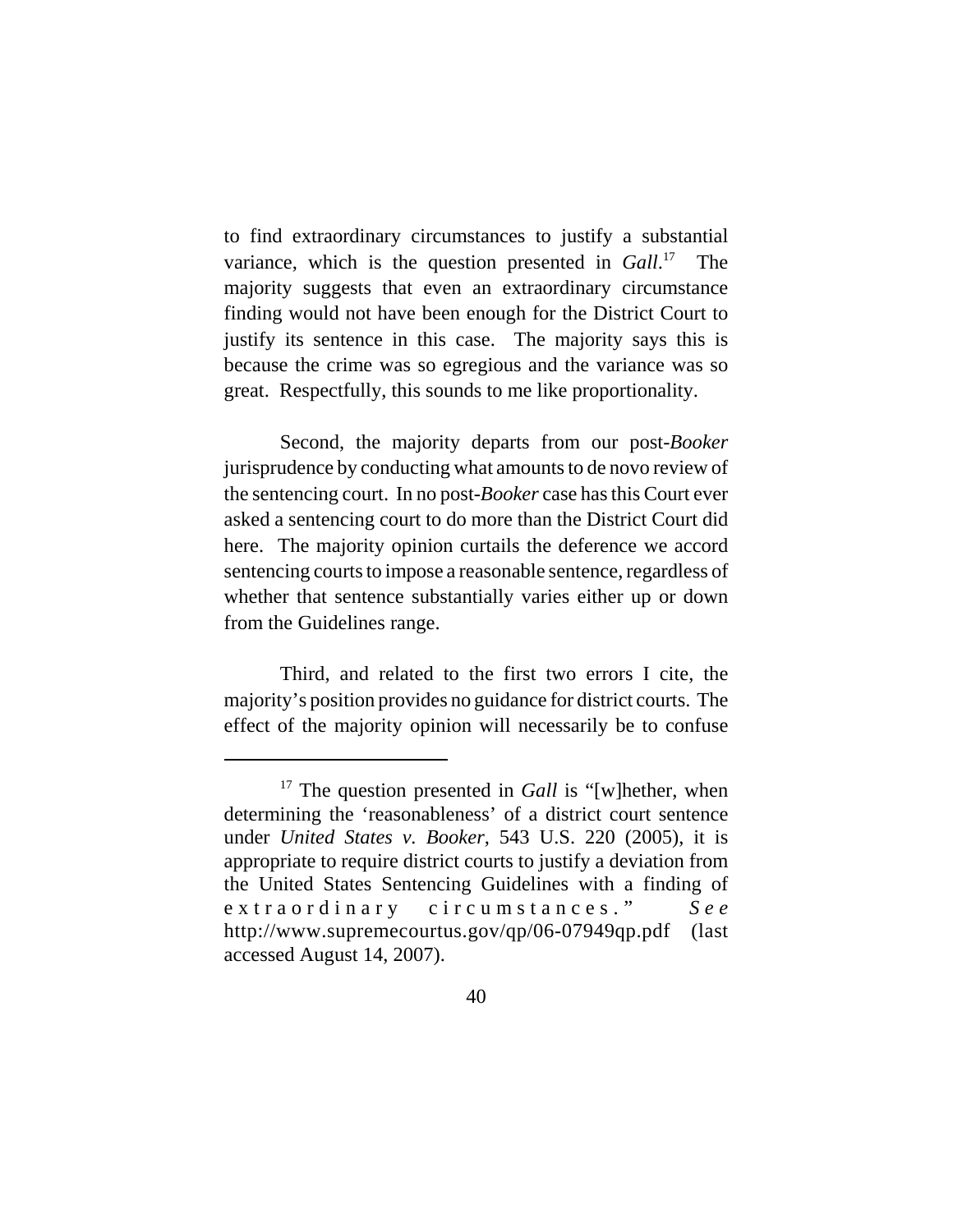district courts as to what circumstances would *ever* justify a substantial variance, regardless of the validity of the reasons for the variance given by the sentencing court.<sup>18</sup> This effect runs contrary to both the deference formerly granted to sentencing courts as well as our appellate role of examining the legitimacy of the reasons given by the sentencing court for exercising its decisionmaking discretion. *See Rita*, 127 S.Ct. at 2468 ("The sentencing judge should set forth enough to satisfy the appellate court that he has considered the parties' arguments and has a reasoned basis for exercising his own legal decisionmaking authority."); *United States v. Charles*, 467 F.3d 828, 833 (3d Cir. 2006) (describing "the high level of deference we accord sentencing judges"). Further, I suggest that the majority's reasoning applies with equal force to aggravated factors counseling in favor of substantial upward variations, so that the majority's holding has the potential for unintended consequences falling outside its reasoning.

Because I believe that the majority fashioned a new standard for reasonableness unsupported by precedent, failed to accord the District Court appropriate deference under our post-*Booker* jurisprudence, and failed to show how the District Court abused its discretion, I respectfully dissent. I would affirm the

<sup>18</sup>A district court will also face the difficult task of determining when a variance is substantial. In this case, for example, the difference between Tomko's actual sentence and the lower end of his Guidelines range is only 12 months.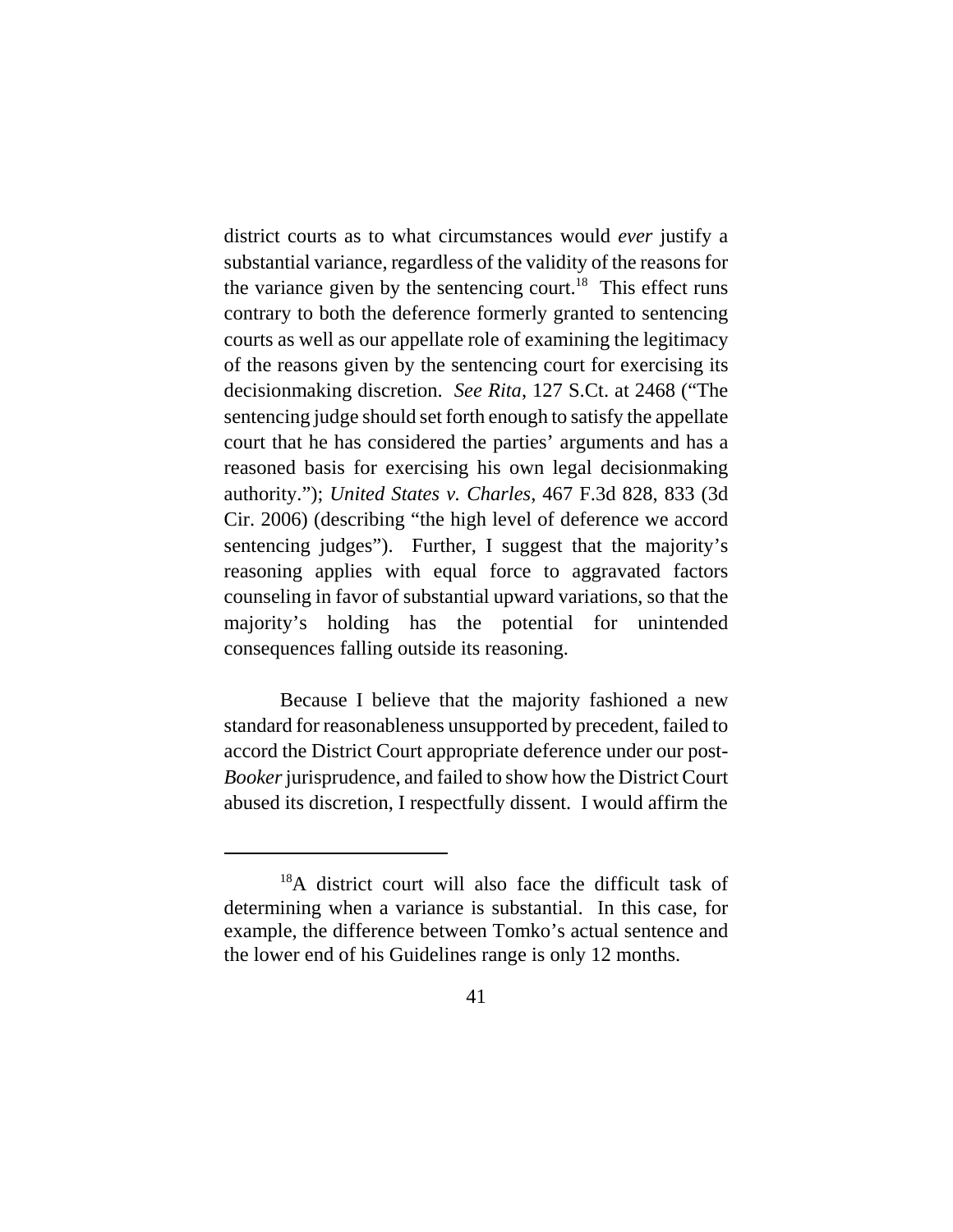sentence of the District Court because it is reasonable in light of the District Court's discussion of the circumstances of this case and the sentencing factors outlined in 18 U.S.C. § 3553(a).

I.

The majority appropriately characterizes William Tomko's scheme to defraud the Government of federal income taxes. He is a tax cheat, and an unsympathetic one. His crime resulted in a tax deficiency of over \$225,000. The Sentencing Guidelines suggested a sentencing range of 12 to 18 months of incarceration and a fine range of \$3,000 to \$30,000. The District Court sentenced Tomko to three years of probation (including one year of house arrest), 250 hours of community service, and the statutory maximum fine of \$250,000. The District Court also ordered him to undergo 28 days of in-house treatment for alcohol abuse.

The Supreme Court's decision in *Booker* holding that the federal Sentencing Guidelines are advisory represented a tectonic shift in federal sentencing. *United States v. Booker*, 543 U.S. 220 (2005); *United States v. Grier*, 475 F.3d 556, 565 (3d Cir. 2007) (en banc) (stating that the Guidelines range now "merely serves as one of a number of factors to be considered in fashioning the ultimate sentence"). The Supreme Court stated that appellate courts are to review sentences for "reasonableness" in light of the factors enumerated in 18 U.S.C. § 3553(a), but granted considerable leeway to the appellate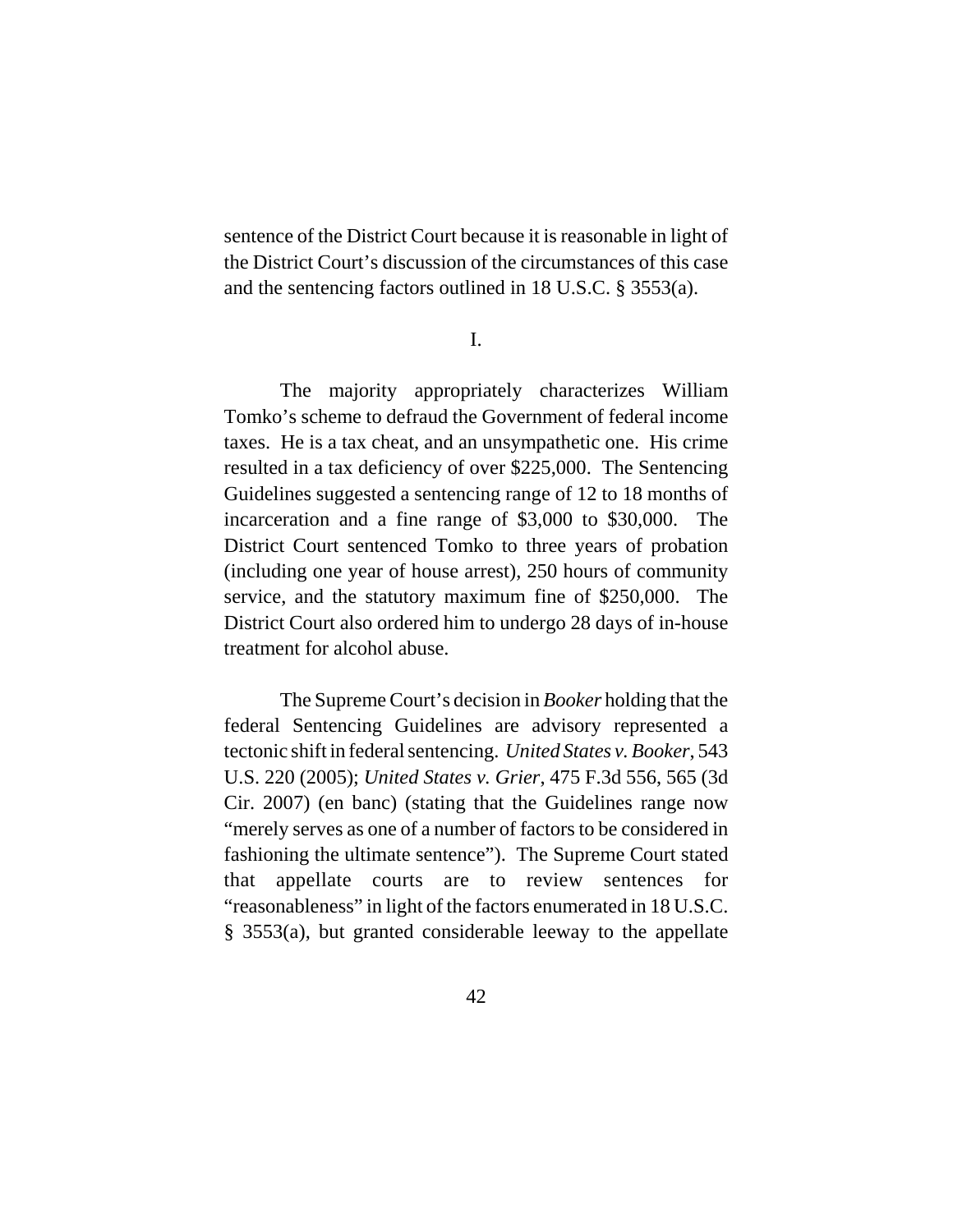courts to define reasonableness. *Booker*, 543 U.S. at 261-62. In *United States v. Cooper*, 437 F.3d 324, 329-30 (3d Cir. 2006), we stated that sentencing courts must give "meaningful consideration to the § 3553(a) factors" and "ascertain whether those factors were reasonably applied to the circumstances of the case." The party challenging the sentence has the burden of demonstrating unreasonableness. *Id*. at 332. This Court does not presume that a sentencing court considered the factors solely because the sentence falls within the Guidelines range, *id*. at 329-30, which is still valid post-*Rita*. *See Rita*, 127 S. Ct. at 2462 (stating that the primary issue "is whether a court of appeals *may* apply a presumption of reasonableness" to a within-Guidelines sentence (emphasis added)). Where, as here, a sentence falls outside of the Guidelines range, we also do not presume that the sentence is unreasonable. *See United States v. Schweitzer*, 454 F.3d 197, 204 (3d Cir. 2006). The Supreme Court will take up this question next term in *United States v. Gall*, No. 06-7949.

The majority, in my view, fails to recognize the length to which the District Court properly gave meaningful consideration to the § 3553(a) factors and reasonably applied them to Tomko. The District Court in the September 2005 sentencing hearing gave ample consideration to the factors:

> I am to consider first the nature and circumstances of the offense, which are as follows. The offense was not violent in nature. The offense was not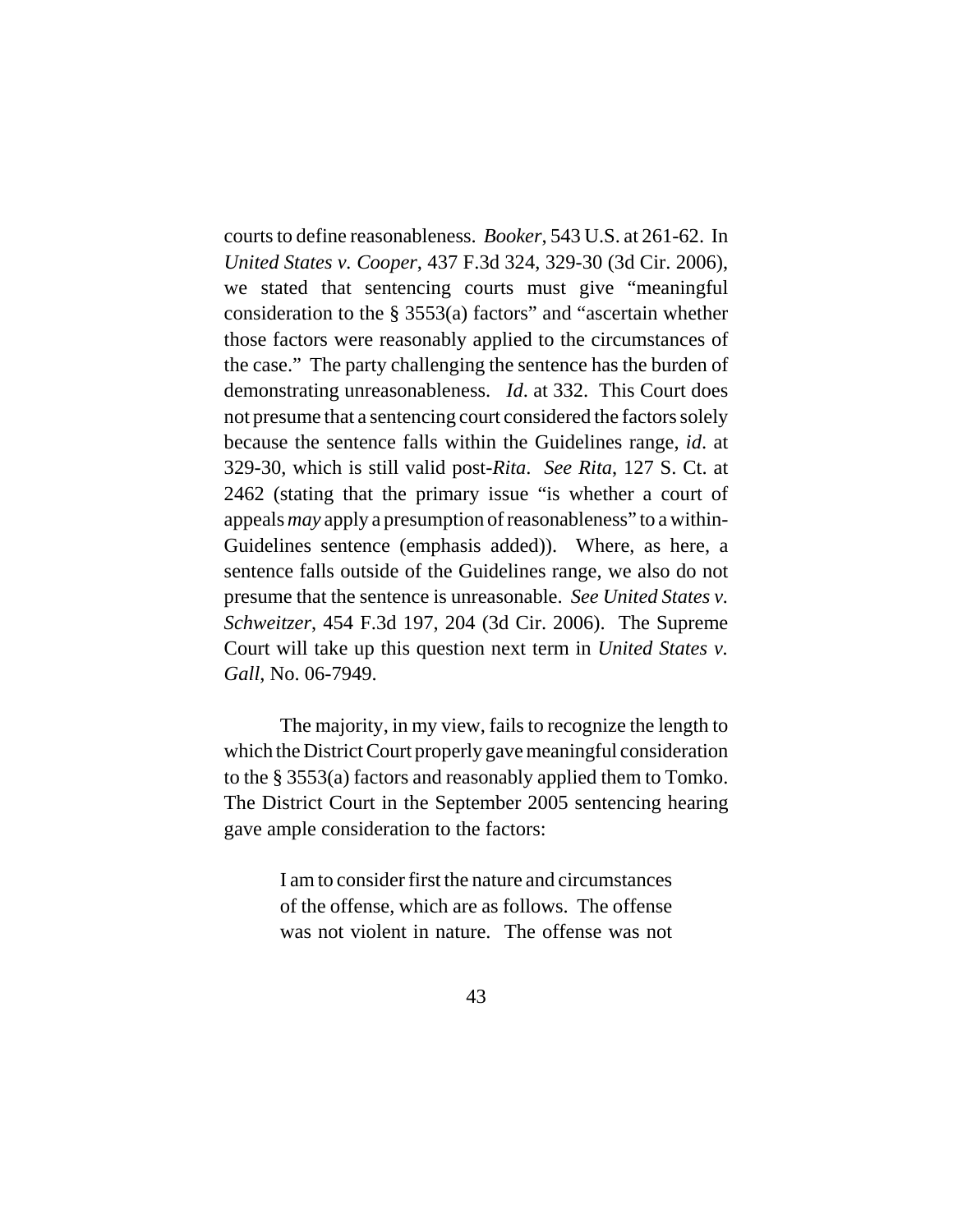ongoing in nature. The offense was not part of a larger pattern of criminal activity. There are also no identifiable victims of the offense. I am also to consider the history and characteristics of the Defendant. [The District Court here discussed Tomko's childhood, family, education, drinking problem, and prior criminal conviction for operating a boat while intoxicated.] I am also going to consider the need for the sentence imposed to reflect the seriousness of the offense, promote respect for the rule of law, and provide just punishment for the offense. Here, the Defendant has pled guilty to tax evasion, which is a serious offense. I am to afford adequate deterrence to the Defendant's criminal conduct. Here, the Defendant has one prior criminal incident which is alcohol-related, but has otherwise led a crime-free life. I am to protect the public from further crimes of this Defendant. Here, the Defendant has not been involved in other crimes even though this is a serious offense here. The likelihood of recidivism in this case I find is very little. And to provide Defendant with needed educational/vocational training, medical care, or other correctional treatment in the most effective manner possible. I am also to consider the kind of sentences available, including federal prison, house arrest, probation and fines, which I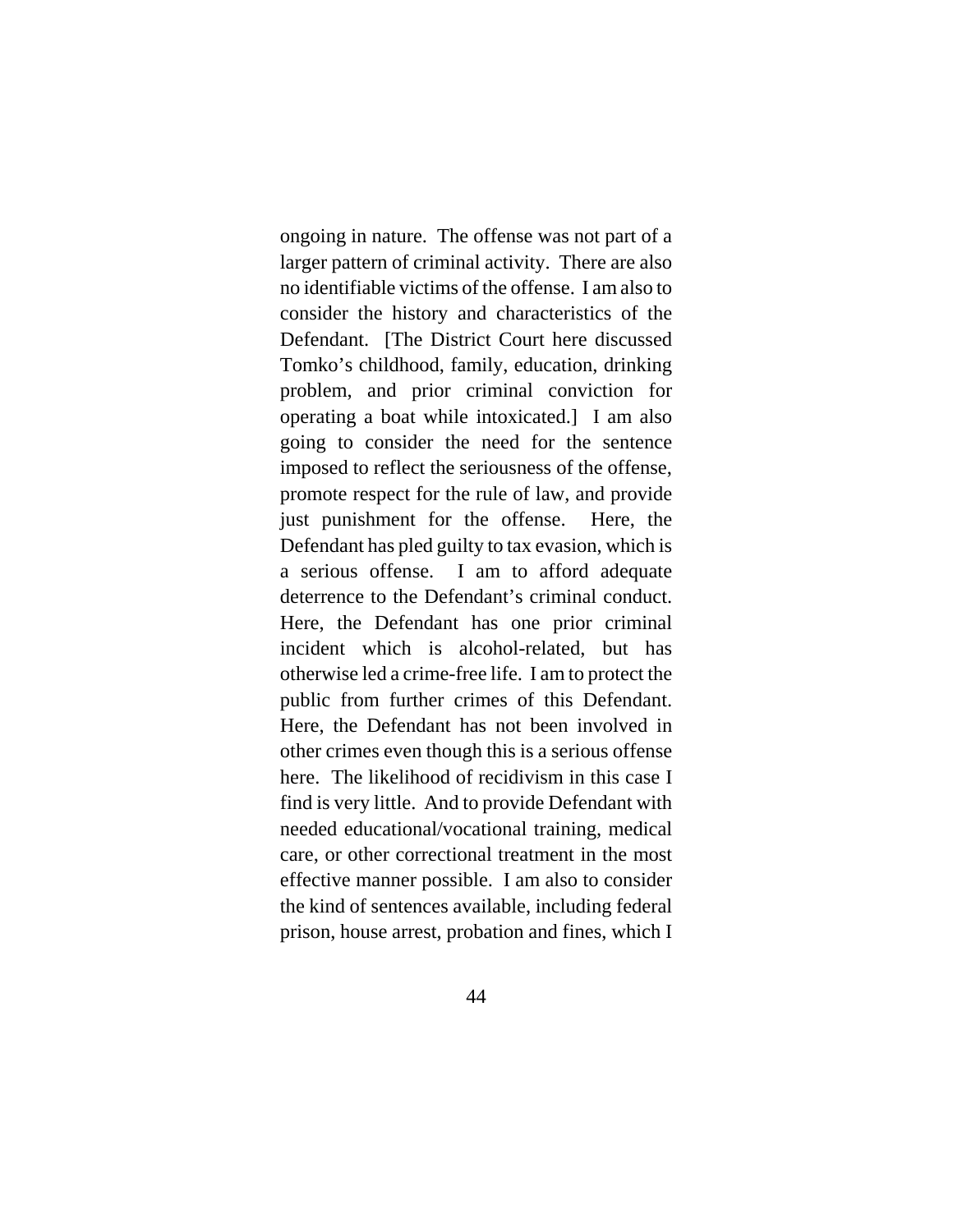am going to do. I am to consider the need for unwarranted sentence disparities among Defendants with similar records who have been found guilty of similar conduct. These considerations generally weigh in favor of sentencing a Defendant within the guideline range. However, this need to avoid unwarranted sentence disparities among Defendants with similar records also gives me enough leniency, though, to understand that there are differences and those differences have to be taken into account. *I recognize the need for consistent sentencing; however, in this case, given the Defendant's lack of any significant criminal history, his involvement in exceptional charitable work and community activity, and his acceptance of responsibility, we find that a sentence that is mitigated by the factors of 3553 [is] warranted.*

The District Court explicitly examined subsections (a)(1),  $(a)(2)(A), (a)(2)(B), (a)(2)(C), (a)(2)(D), (a)(3), (a)(4),$  and (a)(6) of § 3553. The District Court also ordered restitution. *See* 18 U.S.C. § 3553(a)(7).

In addition to the previously quoted passage, the District Court also stated: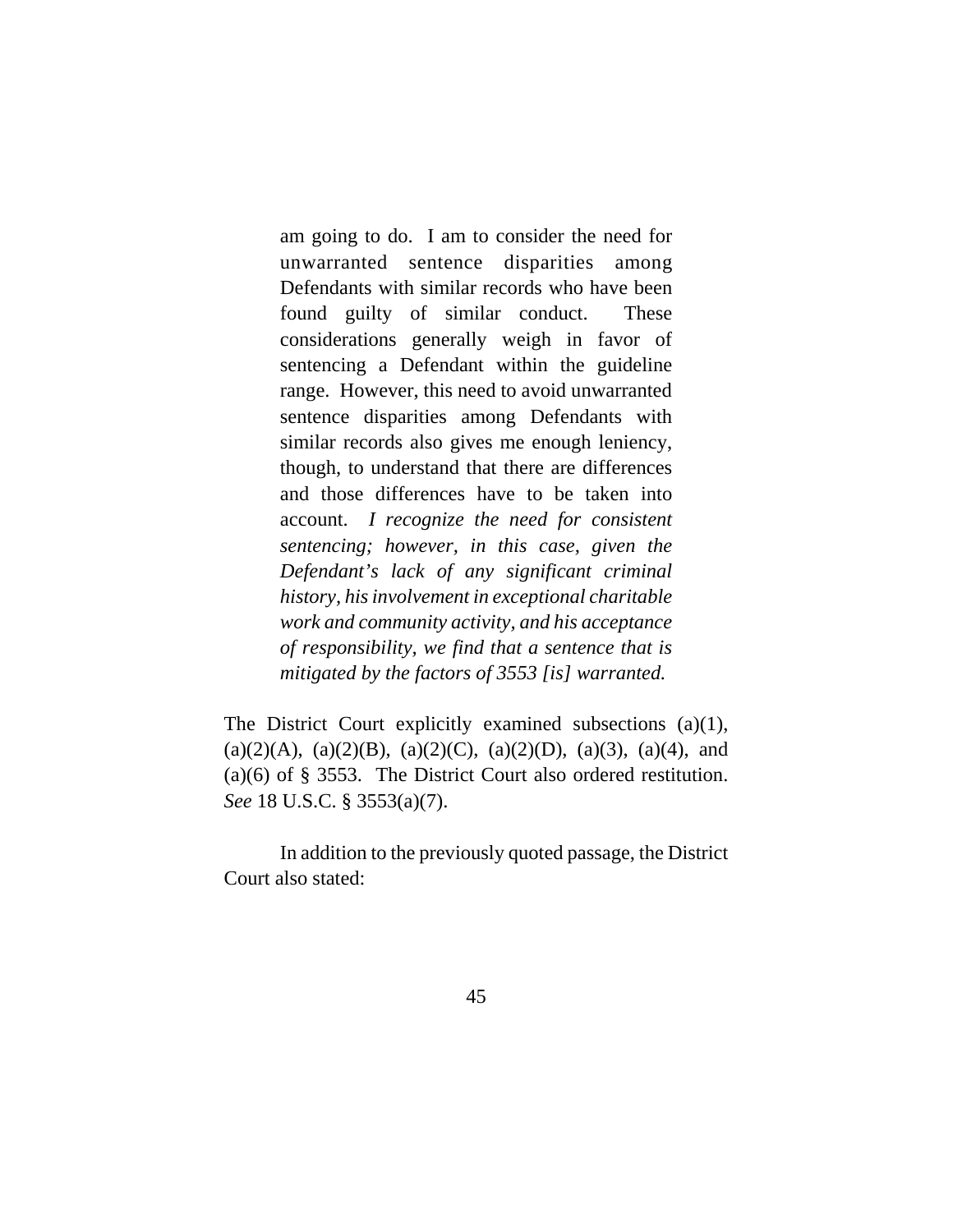The reason for the sentence is as follows: Defendant stands before us for sentencing after pleading guilty to tax evasion. A review of Defendant's financial condition paints a picture of a very wealthy man who had the means and wherewithal to easily pay whatever tax obligation is owing. He was a successful businessman earning a significant salary. There is simply no reason for him to have done this.

This being said, I also note his negligible criminal history, his record of employment, his support for and ties in the community, and the extensive charitable work he has done. I have also – therefore, I have sentenced him to the period of probation, which I recognize is below the guideline range. I also recognize that the fine is above the guideline range. Given the Defendant's wealth, the guideline range in fines is insufficient deterrence.

Therefore, I've done this mitigation of the sentence under the provisions set forth in 18 U.S.C. § 3553 for the reasons I stated. Taking all these factors into account, the Court sentences the Defendant to a period of probation, a substantial fine, and allows for repayment to the Internal Revenue Service of his outstanding tax obligation.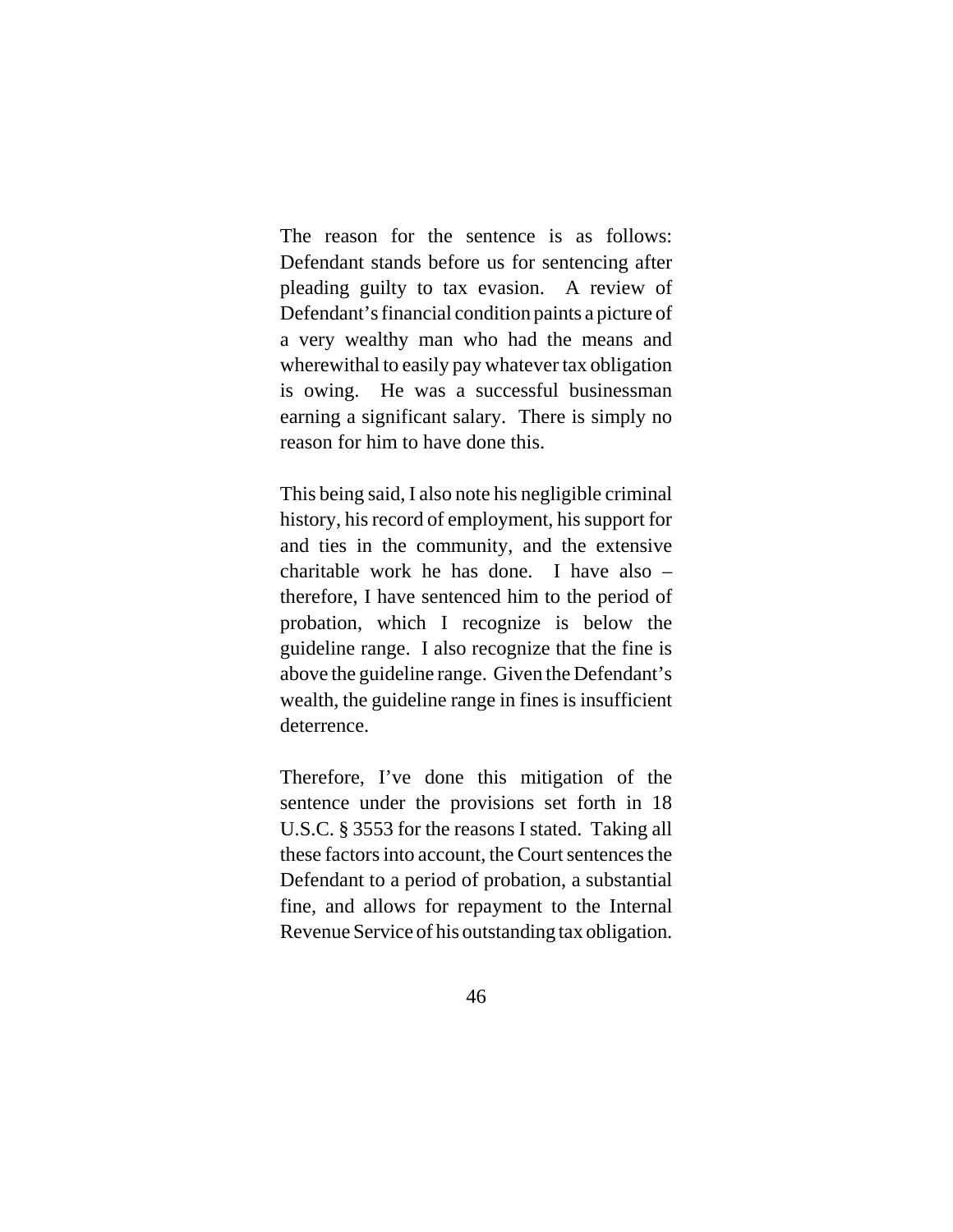*The Court views that this sentence will address the sentencing goals of punishment, deterrence and rehabilitation*.

As this passage indicates, the District Court gave meaningful consideration to the § 3553(a) factors and reasonably applied them to the particular facts of Tomko's case. *Cf. United States v. Jackson*, 467 F.3d 834, 842 (3d Cir. 2006) (upholding a sentence where the District Court gave far less explicit consideration to the factors).

In determining whether a sentencing court has reasonably applied the § 3553(a) factors, we review the sentence to ensure that it is both logical and consistent with the factors. *Cooper*, 437 F.3d at 330. Here, the District Court gave specific reasons for why Tomko's sentence varies from the Guidelines range. This variance took into account Tomko's negligible criminal history, community ties, and charitable work as reasons for not incarcerating Tomko, while also factoring in his substantial wealth as a reason for imposing a fine far above the Guidelines range.

The majority would, apparently, have applied these factors differently had it been the sentencing court. I would have done so as well. "That we may ourselves have imposed a sentence different from that of the district court, based on our own de novo assessment of the evidence, is no basis to overturn the judgment." *Schweitzer*, 454 F.3d at 204; *see also United*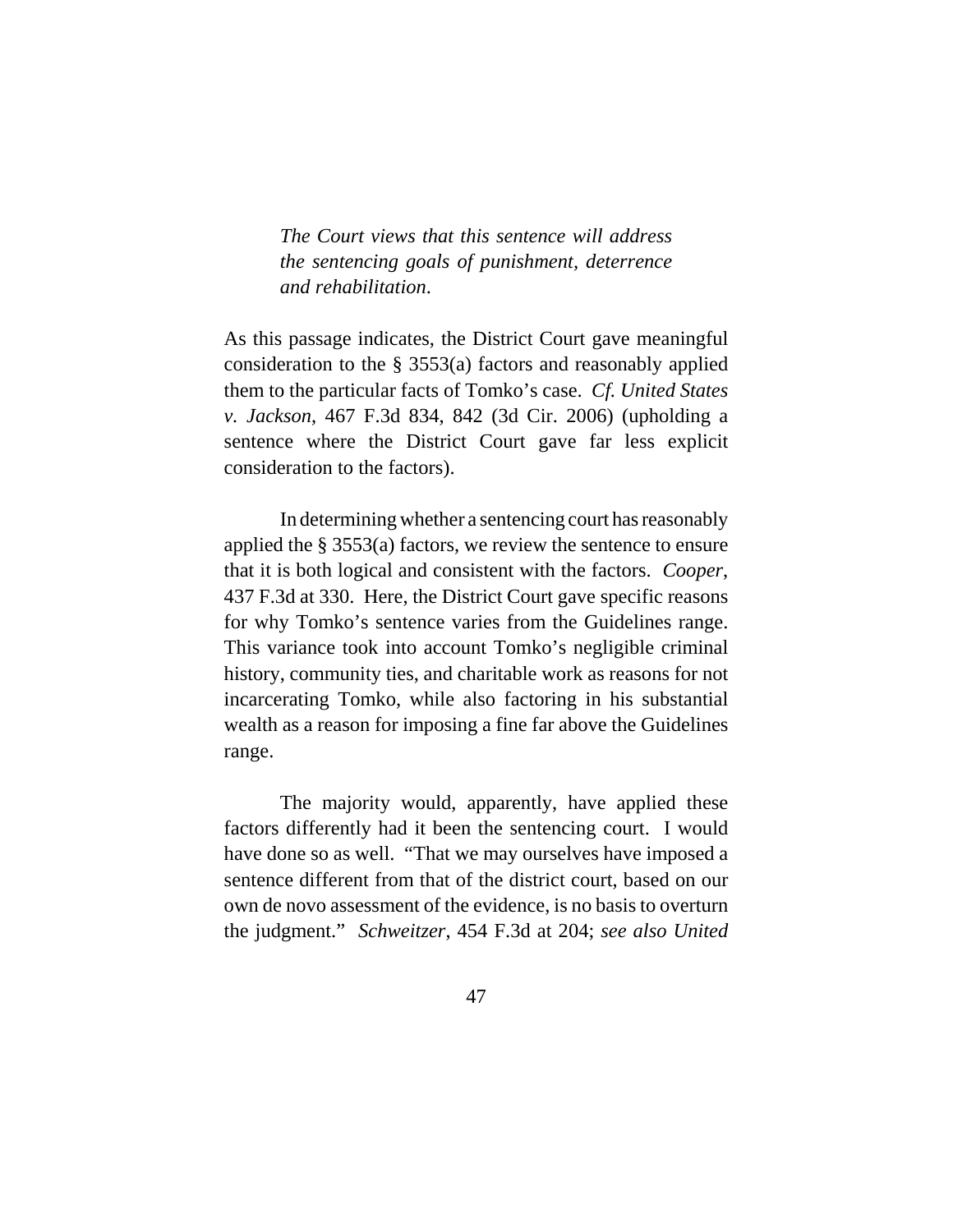*States v. Bungar*, 478 F.3d 540, 543 (3d Cir. 2007) (stating that, as an appellate court, we are "highly deferential" when evaluating *Cooper*'s reasonable application prong). Here, the District Court simply weighed the  $\S$  3553(a)(1) factors differently from how the members of this panel would have weighed them. For example, the majority states that "while negligible criminal history may have been an appropriate factor for the sentencing court to consider, on its own it does not provide strong support for the variance in this case, given that it was already factored into Tomko's base offense level." Maj. Op. at 31. This is enough for the majority to consider Tomko's sentence unreasonable.

Similarly, the majority discounts Tomko's strong record of employment. The majority correctly states that "record of employment is relevant as an aspect of a defendant's history and characteristics." Maj. Op. at 31. It goes on to conclude, however, that "this factor is certainly not in itself a reasonable basis for the sentence in this case." Maj. Op. at 32. Again, it is not the role of this Court to review a factor de novo when analyzing whether a variance is reasonable. *See Cooper*, 437 F.3d at 330.

The District Court's emphasis on Tomko's "support for and ties in the community, and the extensive charitable work he has done," is also fully supported by the record. Several dozen letters were written on Tomko's behalf prior to his sentencing. These letters indicate that Tomko performed pre-indictment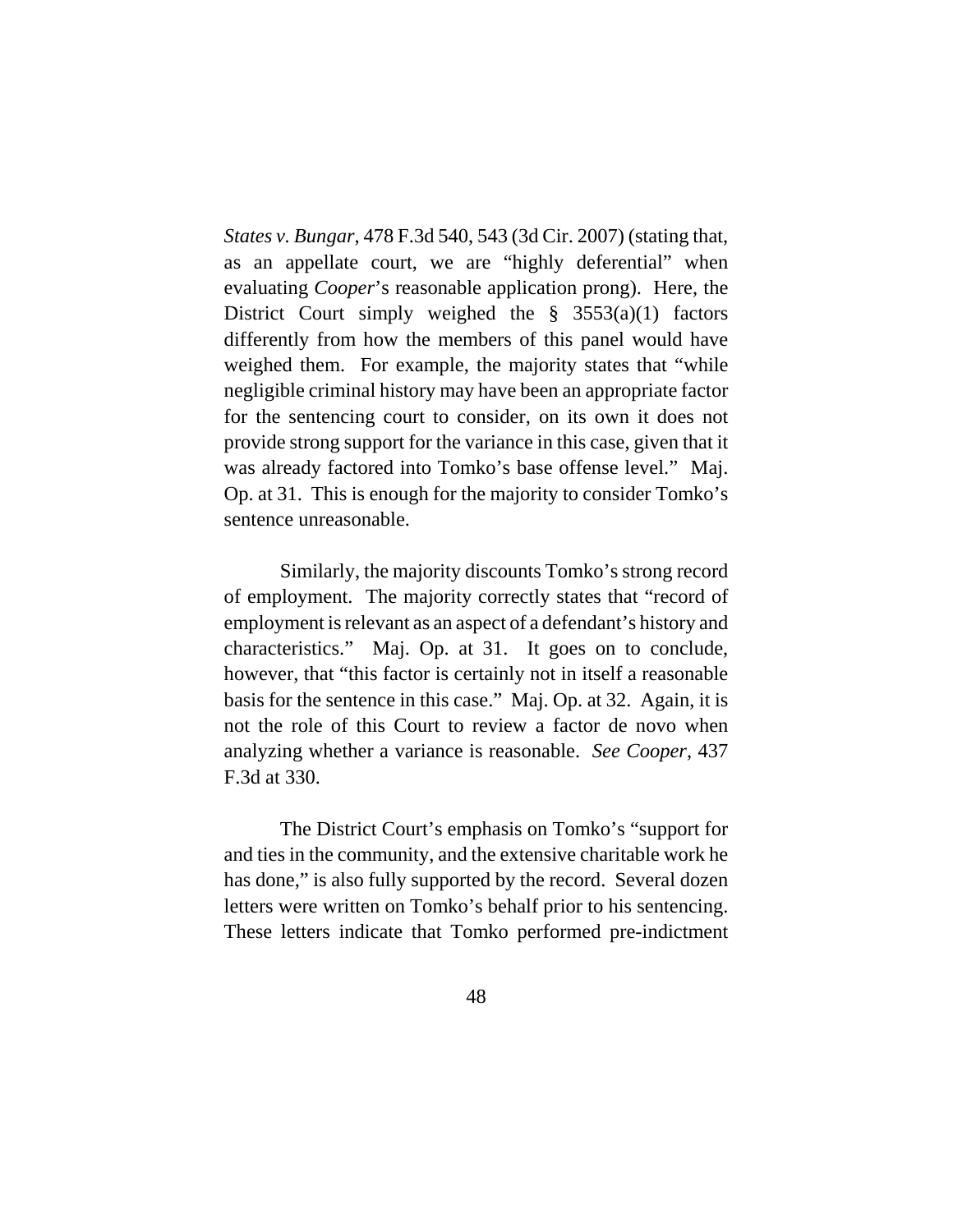charitable acts that involved not only money, but also his personal time. For several years, Tomko participated in a holiday gift drive in Finleyville, Pennsylvania. He provided Christmas gifts for 30 needy families, provided gloves and scarves to inner city children at a daycare center, and also helped other families in Marianna, Pennsylvania during the holiday season. One letter stated that Tomko performed all of this work anonymously. On a more individual basis, another letter noted how Tomko "also helped a woman in the South Park area that had recently lost her husband and was left with four small children to raise by her[self]." He also went out of his way to accommodate his employees who needed extra time off for personal reasons. Tomko participated in other acts of charity for those in need. A pastor in the community noted Tomko's pre-indictment proclivity for aiding the poor, and stated that "[b]y requiring him to perform ... community service, in lieu of incarceration, not only will you help the impoverished lives of the poor, but you will also transform the life of Bill Tomko."

At Tomko's sentencing proceeding, the Executive Director of Habitat for Humanity's Pittsburgh affiliate testified on Tomko's behalf. The Executive Director stated that the Pittsburgh affiliate had been in danger of being closed down by the national Board of Directors because of its precarious financial situation. The Executive Director testified that Tomko became personally involved in the construction and rehabilitation of several houses in the Pittsburgh area. Again, Tomko devoted not only a portion of his wealth, but also his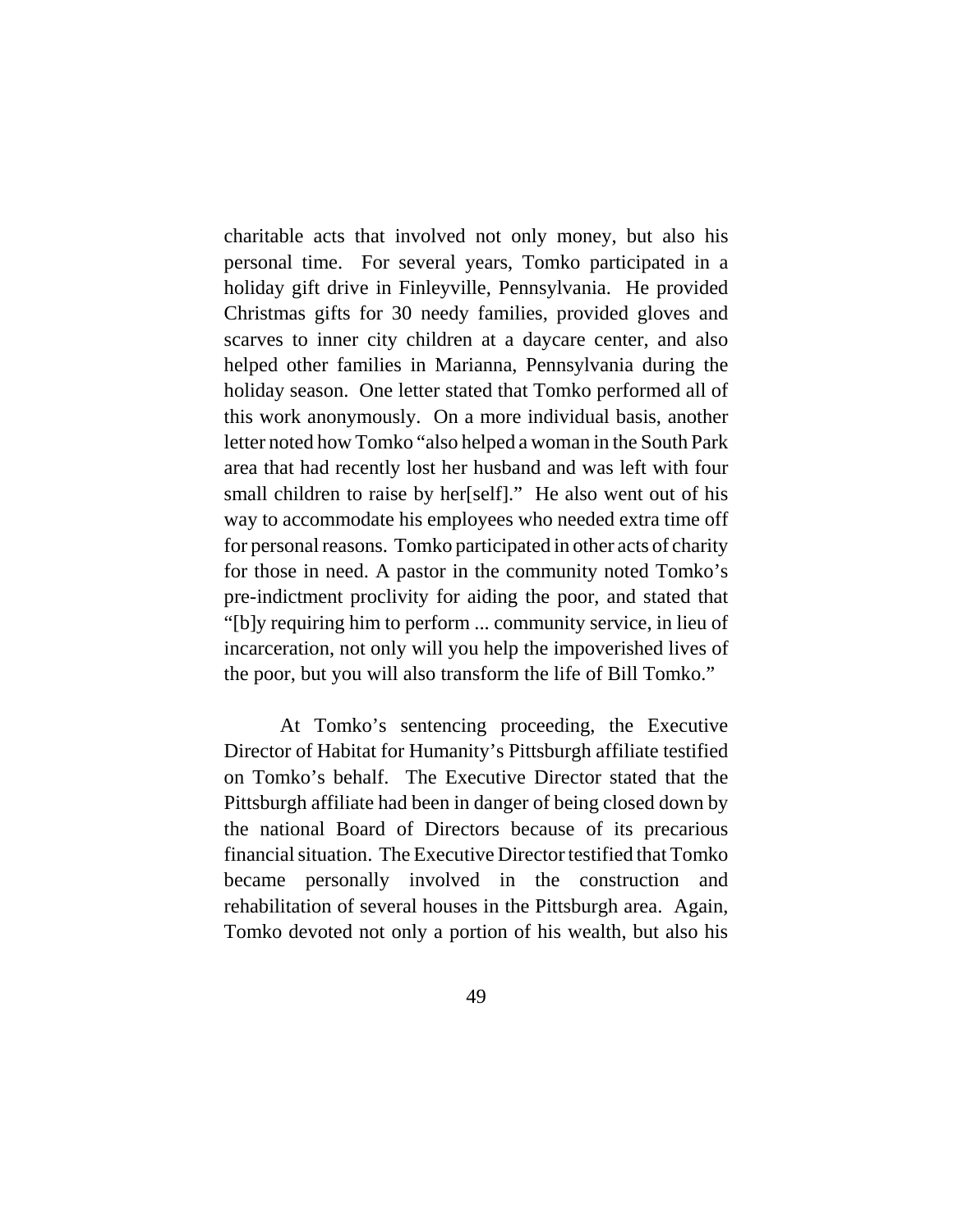personal time. The Executive Director stated that, for one house that had water runoff problems, "Mr. Tomko came and not only visited with the homeowner, inspected the basement to see what was the matter with the outside of the house, but also worked with the city to determine how best to redirect the water away from the yard. He put in the grading, he completed the front sidewalk, the back driveway, and put in a curb for the city." The Executive Director gave other examples of Tomko providing his construction expertise to aid the Pittsburgh affiliate. The Executive Director then testified as to how Tomko could benefit Habitat for Humanity's efforts to build houses for poor families whose residences were damaged or destroyed by Hurricane Katrina. The Executive Director of the New Orleans affiliate confirmed that Tomko would be useful in these efforts. The Pittsburgh Executive Director concluded her direct testimony by reading a portion of a letter she wrote to the District Court, which stated that "there is no one like Bill Tomko who provides timely, unselfish, and meaningful contributions to Pittsburgh Habitat for Humanity's construction operations."

The majority recognizes that "it is well within the discretion of a sentencing judge to consider" charity. Maj. Op. at 33. The majority, though, finds "that Tomko's 'support in the community' and 'charitable work' simply did not justify the variance that was granted in this case," and concludes that "this single factor fails to justify the downward variance granted in this case." Maj. Op. at 36.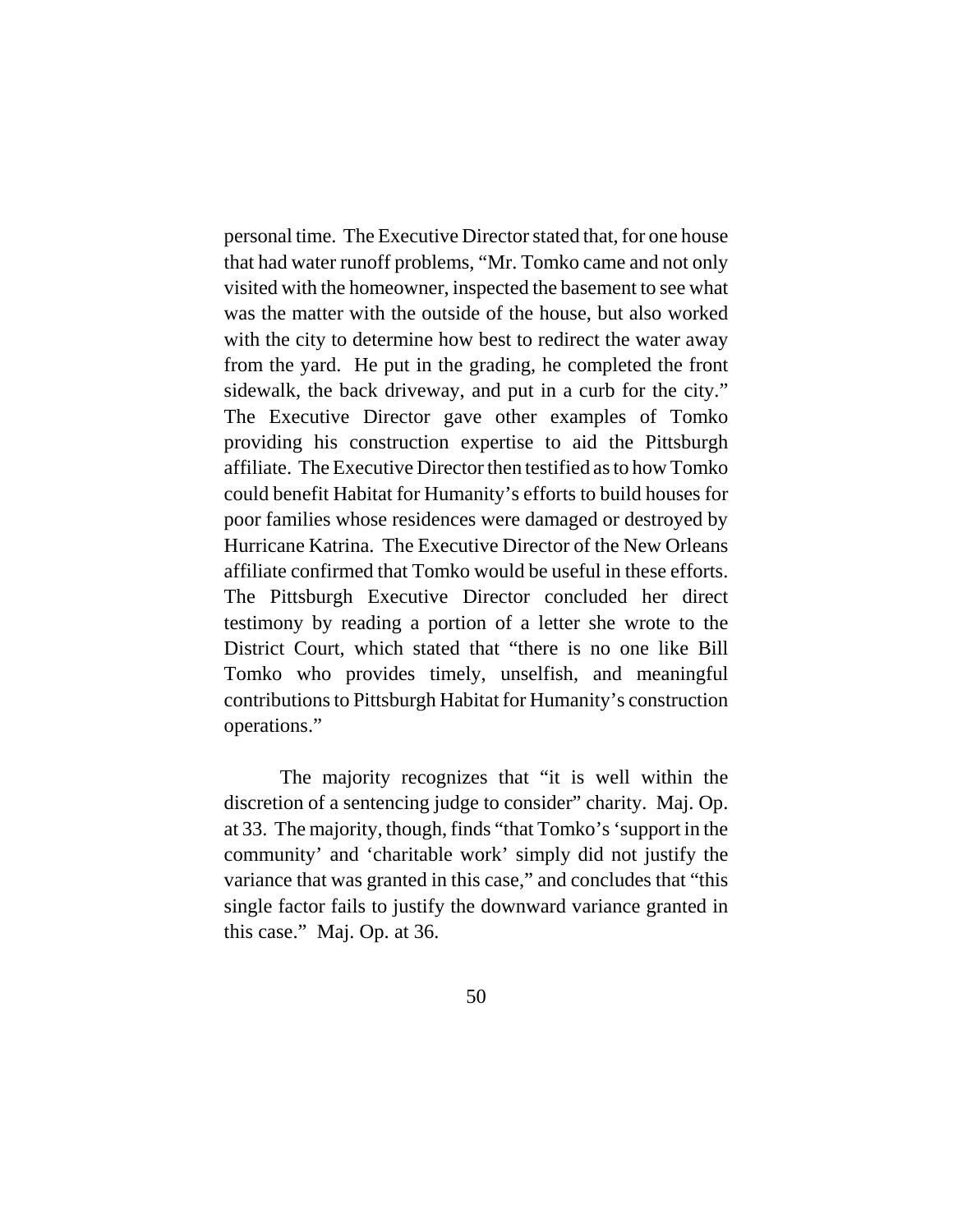In *United States v. Fred E. Cooper*, 394 F.3d 172, 176-78 (3d Cir. 2005), this Court held that a four-level downward departure was warranted because of the defendant's good works that were of a personal nature. *Id*. at 176-78. This departure resulted in three years probation for a defendant who pleaded guilty to one count of securities fraud and one count of subscribing to a false tax return. Notably, this Court examined the sentence de novo because it fell under the PROTECT Act. Accordingly, review under the PROTECT Act is less deferential to a sentencing court than post-*Booker* reasonableness review under *Cooper* and its progeny. *Fred E. Cooper* weighs in favor of affirming Tomko's sentence because of the similar facts and the more stringent standard of review. At a minimum, although *Fred E. Cooper* involved a departure rather than a variance, it is instructive as to how this Court has viewed charitable activities for sentence mitigation. *See Jackson*, 467 F.3d at 839 (instructing that "[p]re-*Booker* law regarding Guidelines departures, therefore, necessarily informs the sentencing process–for district courts and for us") (citing *United States v. Gunter*, 462 F.3d 237, 247 (3d Cir. 2006), and *United States v. King*, 454 F.3d 187, 196 (3d Cir. 2006)).

With respect to Tomko's negligible criminal history, record of employment, and charitable work in the community, the majority separated out each of these factors and then concluded that none of them individually provided justification for a substantial downward variance. Perhaps anticipating a critique that an appellate court's role is to view these factors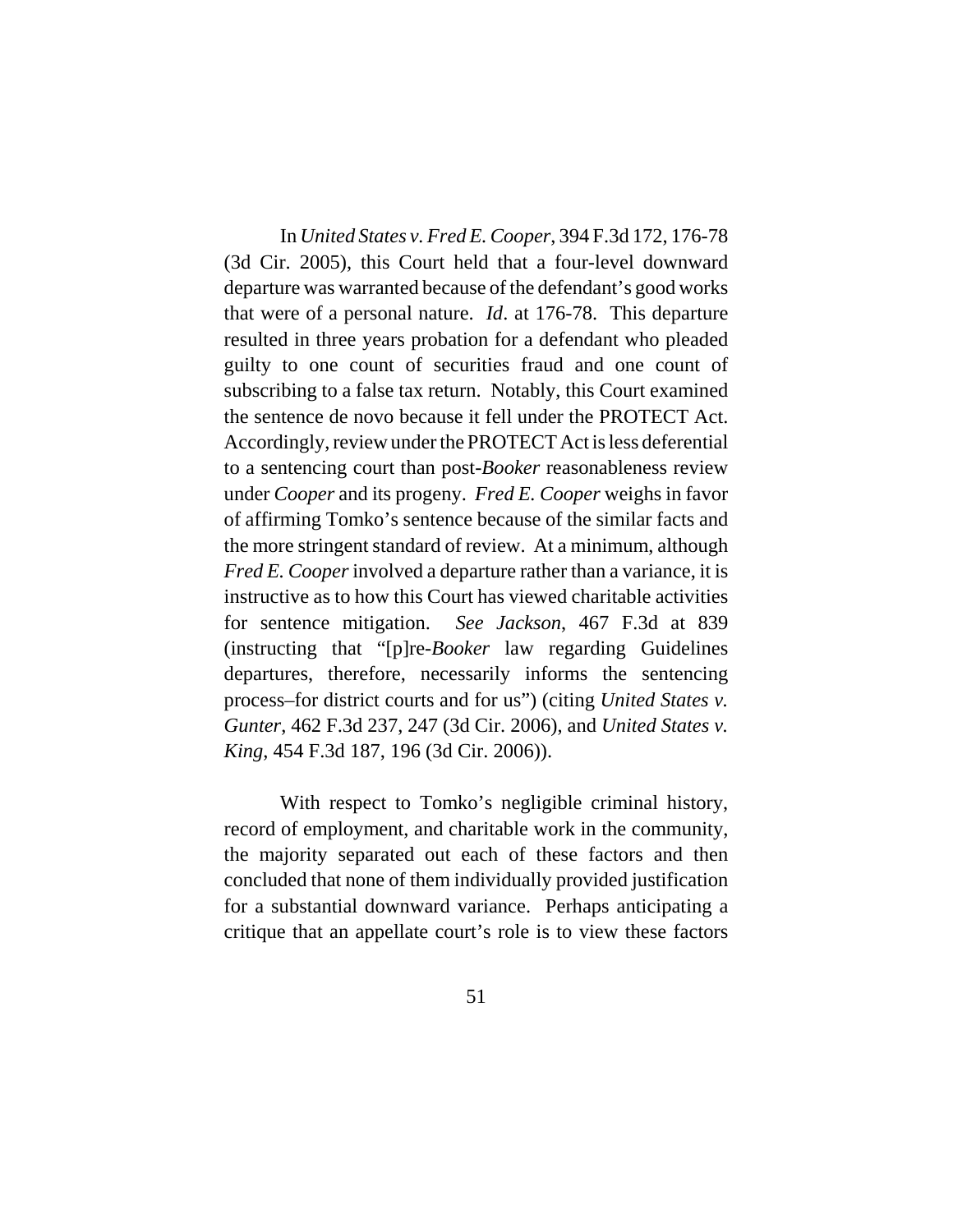cumulatively, the majority makes the conclusory statement that "[v]iewed cumulatively, the three factors considered by the District Court as mitigating factors–negligible criminal history, support and ties in the community and charitable work, employment record–pale in comparison to the numerous § 3553(a) factors suggesting that a term of imprisonment is warranted in cases of tax evasion as willful and brazen as Tomko's." Maj. Op. at 37. Missing from this statement is an adequate discussion of *why*, cumulatively, the District Court's extensive discussion of these factors is an abuse of discretion.

 In sum, the majority exercises what amounts to de novo review and does not accord proper deference to the District Court's sentence, which was imposed after meaningful consideration and reasonable application of the § 3553(a) factors. Under our deferential reasonableness review, Tomko's sentence should be affirmed. *See also* 18 U.S.C. § 3553(a) ("The court shall impose a sentence sufficient, but not greater than necessary, to comply with the purposes set forth in [§  $3553(a)(2)$ ].").

Against the backdrop of the District Court's thorough discussion of the sentencing factors as they apply to Tomko, the majority stresses that the District Court did not specifically mention § 3553(a)(5), which states that a pertinent policy statement from the Sentencing Guidelines is a factor under § 3553(a). For crimes such as Tomko's, there are two pertinent policy statements. They emphasize the role of general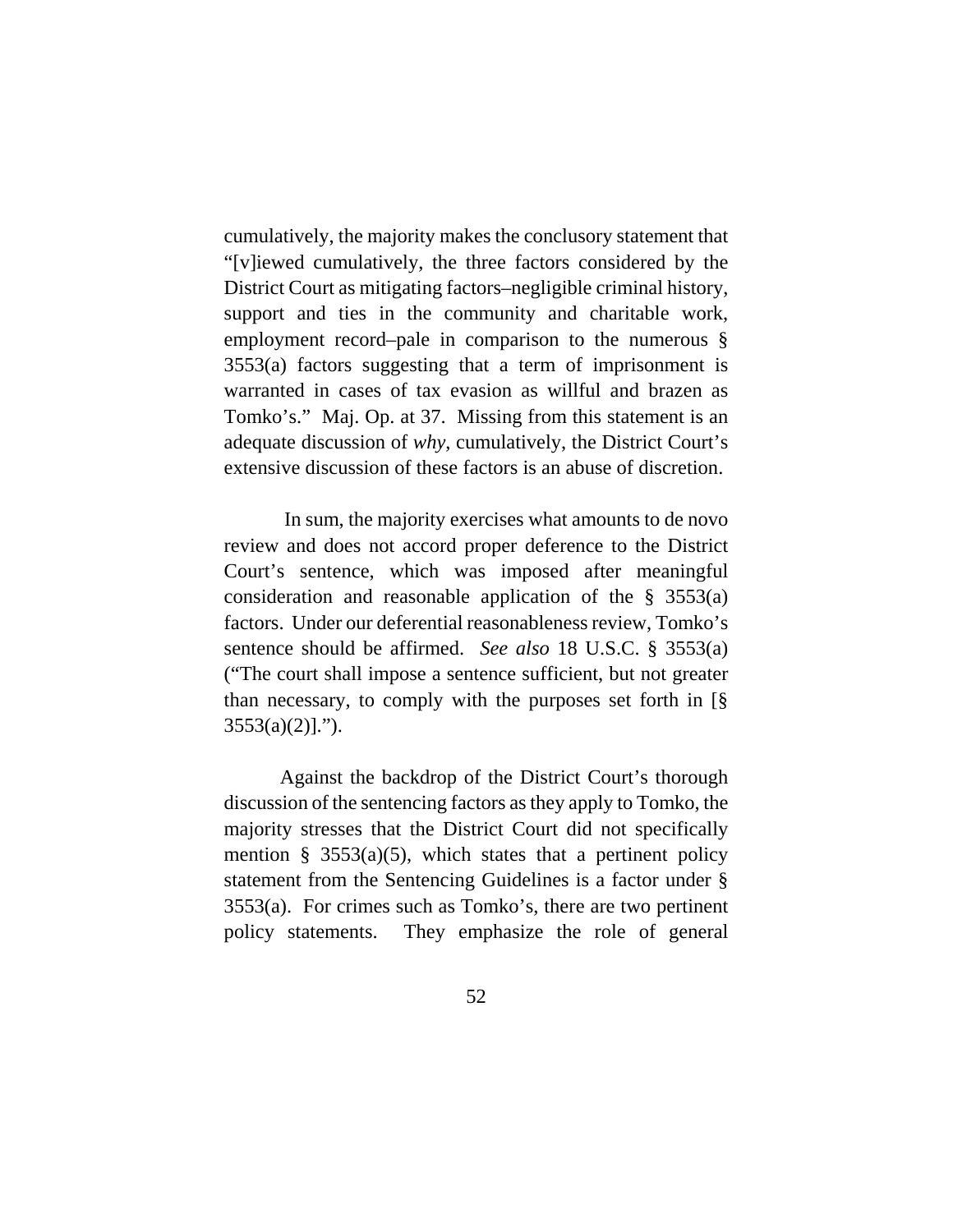deterrence and reducing disparity in sentencing. *See* U.S. SENTENCING GUIDELINES MANUAL ch.2, pt.T, introductory cmt.; § 2T1.1, cmt. background. This latter policy statement mirrors § 3553(a)(6). The majority invokes this omission as the primary ground for overturning Tomko's sentence as unreasonable. *But see United States v. Dragon*, 471 F.3d 501, 505 (3d Cir. 2006) (stating that "judges need not routinely state that they have read the entire guidelines manual or all policy statements of the United States Sentencing Commission"). There are two main problems with the manner in which the majority relies on Sentencing Guideline policy statements. First, in doing so, the majority functionally exercises de novo review over Tomko's sentence. I have already discussed why, under reasonableness review rather than de novo review, Tomko's sentence should be affirmed.

Second, the majority overlooks that, even if we are to give significant weight to these policy statements, the District Court properly considered them in this case.

The "introductory commentary" quoted by the majority states, in part, that "[b]ecause of the limited number of criminal tax prosecutions relative to the estimated incidence of such violations, deterring others from violating the tax laws is a primary consideration underlying these guidelines." U.S. SENTENCING GUIDELINES MANUAL ch.2, pt.T, introductory cmt. This focus on general deterrence is defined in the next sentence of the introductory comment, which states that "[r]ecognition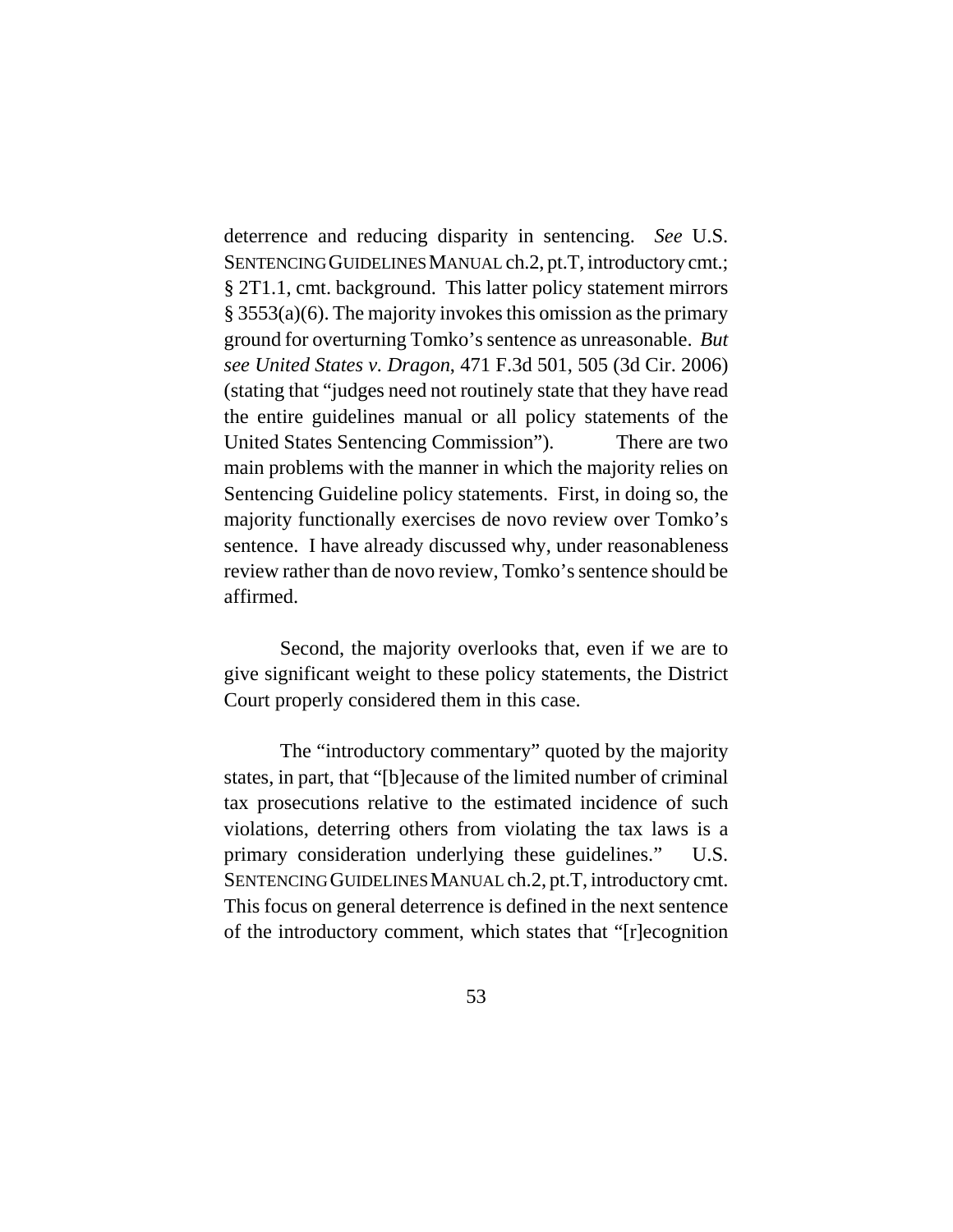that the sentence for a criminal tax case will be commensurate with the gravity of the offense should act as a deterrent to would-be violators." *Id*. The District Court in its lengthy discussion excerpted above explained why Tomko's sentence was commensurate with the gravity of his offense, but did so in light of the other  $\S$  3553(a) factors.<sup>19</sup> Nothing in this

<sup>19</sup> The majority unpersuasively relies on *United States v. Ture*, 450 F.3d 352 (8th Cir. 2006), as support for its viewpoint. Maj. Op. at 23-24. To begin, the Eighth Circuit in *Ture* did not appear to grant the sentencing judge the type of discretion given by our Court in our post-*Booker* jurisprudence. Indeed, the Eighth Circuit stated that "[a]n extraordinary variance from the Guidelines range must be 'supported by comparably extraordinary circumstances'." *Id*. at 357 (quoting *United States v. Claiborne*, 439 F.3d 479, 481 (8th Cir. 2006)). As the majority well knows, our Court has not adopted such a standard. Any serious reliance on *Ture* further counsels in favor of holding the present case c.a.v. pending the Supreme Court's disposition of *United States v. Gall*, No. 06-7949, which will examine the propriety of the lack of sentencing court deference in *Claiborne* and similar cases. There is also no indication that the sentencing court in *Ture* gave as comprehensive a discussion of the § 3553(a) factors as was given in the present case. Further, the sentencing court in *Ture* did not fine the defendant or even order restitution. *Id*. at 355. Tomko, though, was fined upward of eight times the Guidelines range. Similarly, the majority relies on the Second Circuit's decision in *United States v. Rattoballi*, 452 F.3d 127 (2d Cir. 2006), even though that Court has adopted a more stringent standard of reasonableness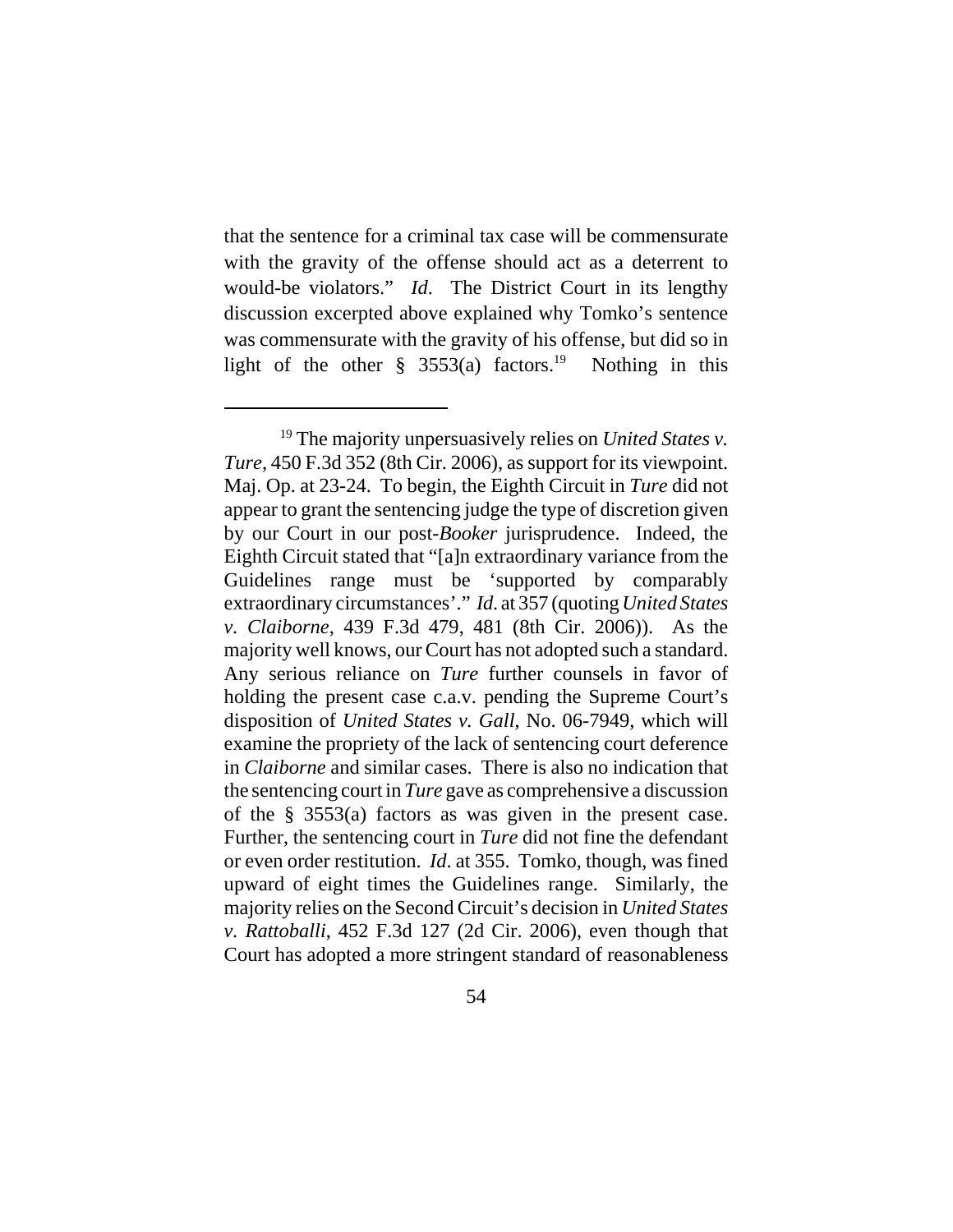introductory comment instructs courts to ignore § 3553(a)(1),  $(a)(2)(A), (a)(2)(B), (a)(2)(C), (a)(2)(D), (a)(3), (a)(4), (a)(6),$ and (a)(7) because of the language in the comment.

The majority asserts that "[a]s a number of our sister circuits have recognized, 'unjustified reliance upon any one [§ 3553(a)] factor is a symptom of an unreasonable sentence.'" Maj. Op. at 36-37 (quoting *United States v. Rattoballi*, 452 F.3d 127, 137 (2d Cir. 2006); *accord United States v. Hampton*, 441 F.3d 284, 288-89 (4th Cir. 2006); *United States v. Givens*, 443 F.3d 642, 646 (8th Cir. 2006); *United States v. Cage*, 451 F.3d 585, 595-96 (10th Cir. 2006)). I agree. But the majority cannot justifiably rely on its interpretation of pertinent policy statements under § 3553(a)(5) to the exclusion of the other § 3553(a) factors. *Cf. United States v. Lloyd*, 469 F.3d 319, 324 (3d Cir. 2006) ("Under *Booker*, it is entirely appropriate for a court to consider pertinent policy statements."). The majority cites the applicable policy statement on criminal tax laws to state that general rather than specific deterrence is of paramount importance in these types of cases. *See* U.S. SENTENCING GUIDELINES MANUAL ch.2, pt.T, introductory cmt. Recognizing that there is not a mandatory requirement in the Guidelines to consider general deterrence in tax evasion cases, the majority instead cites to a decision by this Court that a sentence must be "minimally sufficient to satisfy concerns of retribution, general

than we have. *See, e.g.*, *United States v. Trupin*, 475 F.3d 71, 74 (2d Cir. 2007).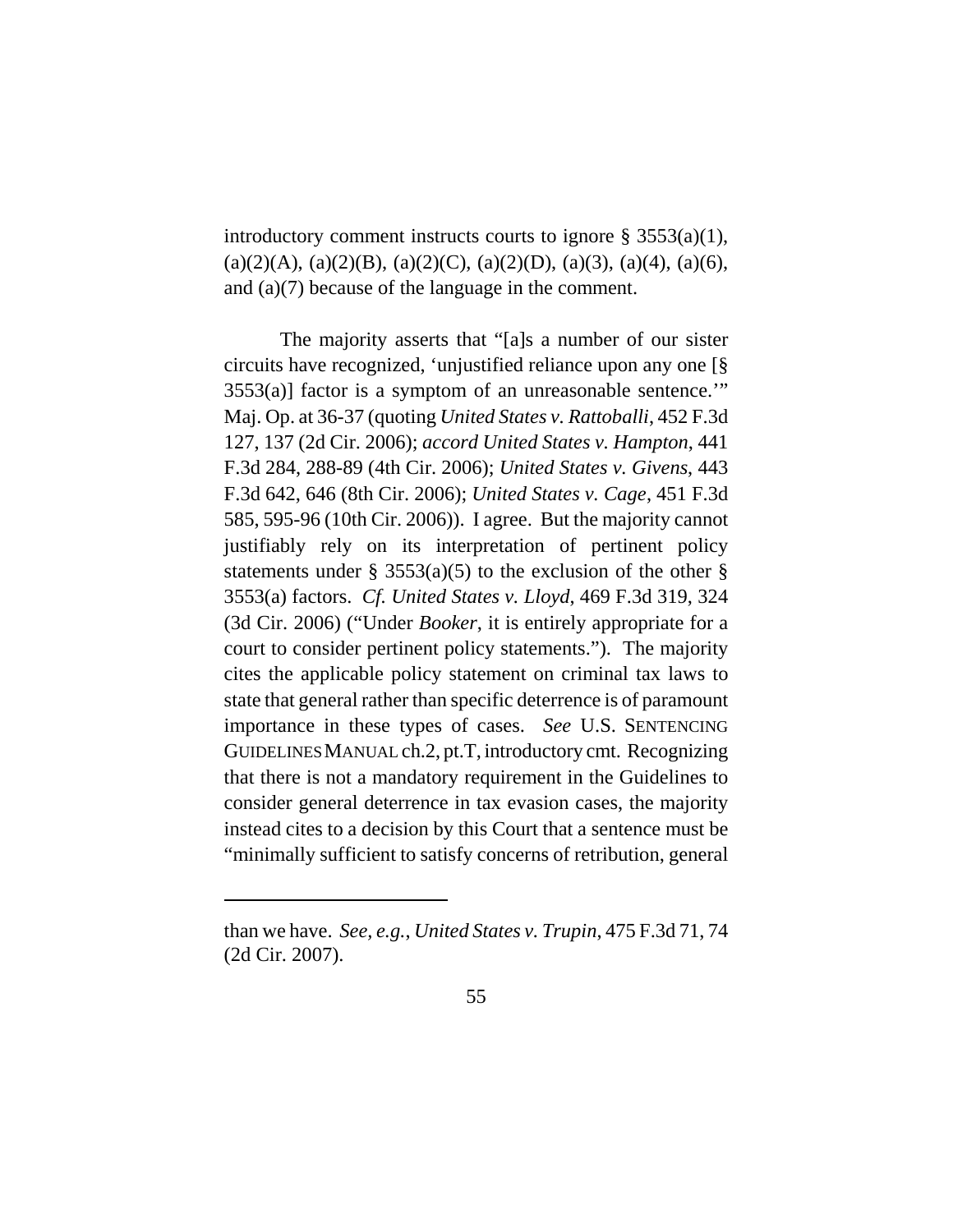deterrence, specific deterrence, and rehabilitation." Maj. Op. at 23 n.9 (quoting *United States v. Serafini*, 233 F.3d 758, 776 (3d Cir. 2000) (quoting *United States v. Kikumura*, 918 F.2d 1084, 1111 (3d Cir. 1990)). *Serafini* dealt with perjury rather than tax evasion, and the quote from *Kikumura* refers to the goals of sentencing generally. *Serafini* and *Kikumura* certainly do not stand for the proposition that a sentencing court must grant paramount importance to the role of general deterrence in tax evasion cases.

In any case, the record before us makes clear that the District Court took all the pertinent factors into account in imposing its sentence, including general deterrence. At the sentencing proceeding, Assistant United States Attorney Conway made several statements indicating that the Government would not be satisfied with a sentence that did not include incarceration. A few examples will give the general tenor of the Government's position:

> 1. "He was willing to cheat his country, the very country that provided him with the opportunities to accumulate the wealth he did out of the money that it was rightfully entitled. At a time when our soldiers are risking their very lives for this country, Mr. Tomko can't even bring himself to pay his country what's rightfully owed."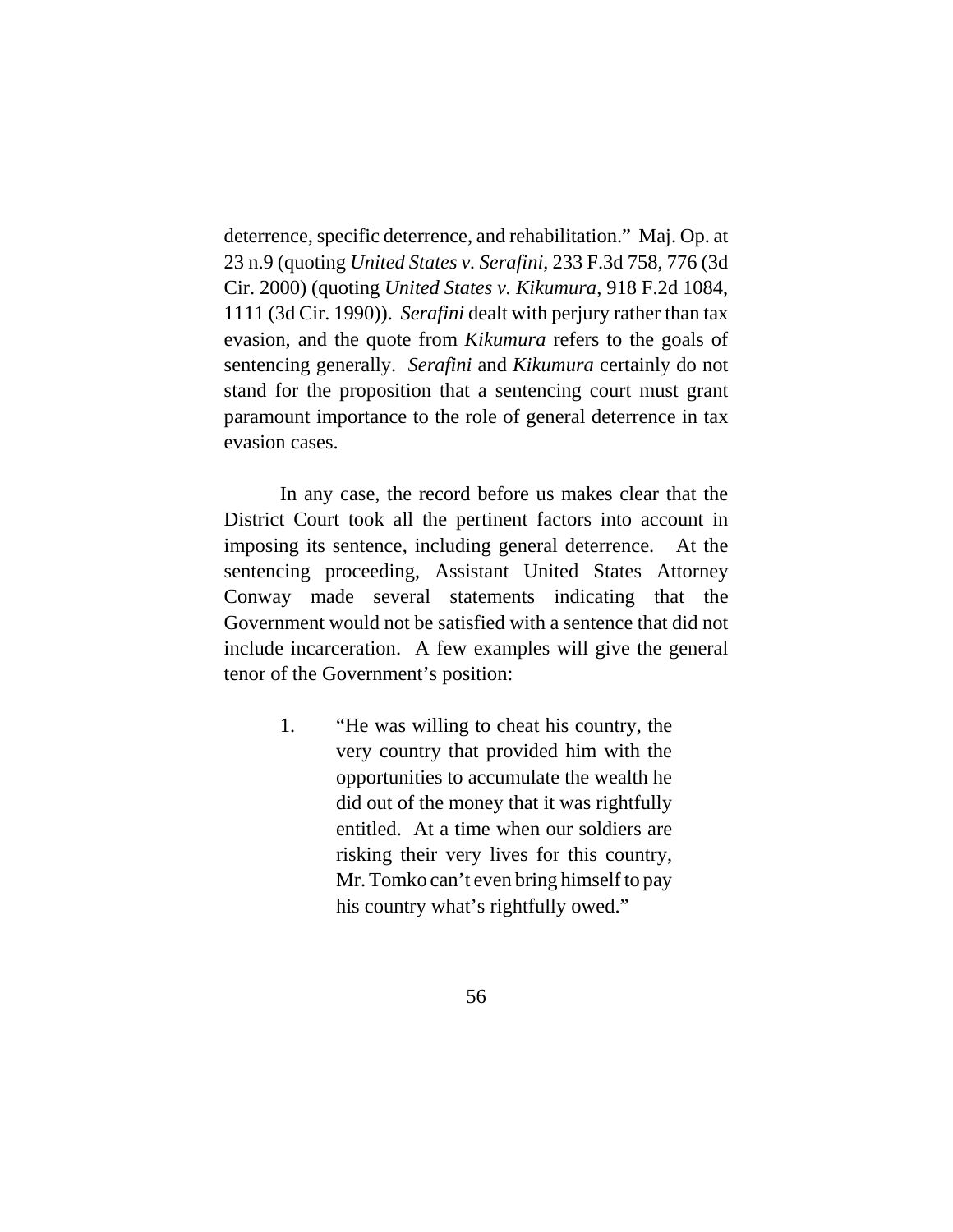- 2. "He was having his country and his fellow citizens subsidize his extravagant lifestyle, and the defense portrays him as some sort of great American. Well, I and my fellow citizens, who actually pay their fair share of their taxes, beg to differ."
- 3. "I know there are a lot of cynical people in our country that talk about – claiming that money can buy you out of trouble, but that's not how the system is supposed to work, not in this country. I hope you reflect how the system really works."
- 4. "A lengthy term of incarceration is also important for something you didn't mention in what you just went through, and that's third party deterrence, particularly in this industry. In this case, if this case is any indication, this contracting industry is riddled, riddled with tax fraud. A sentence of probation tells this industry: Go ahead, cheat on your taxes. If you get caught, you'll have to pay some money, but you won't have to go to prison."
- 5. "Real deterrence is jail."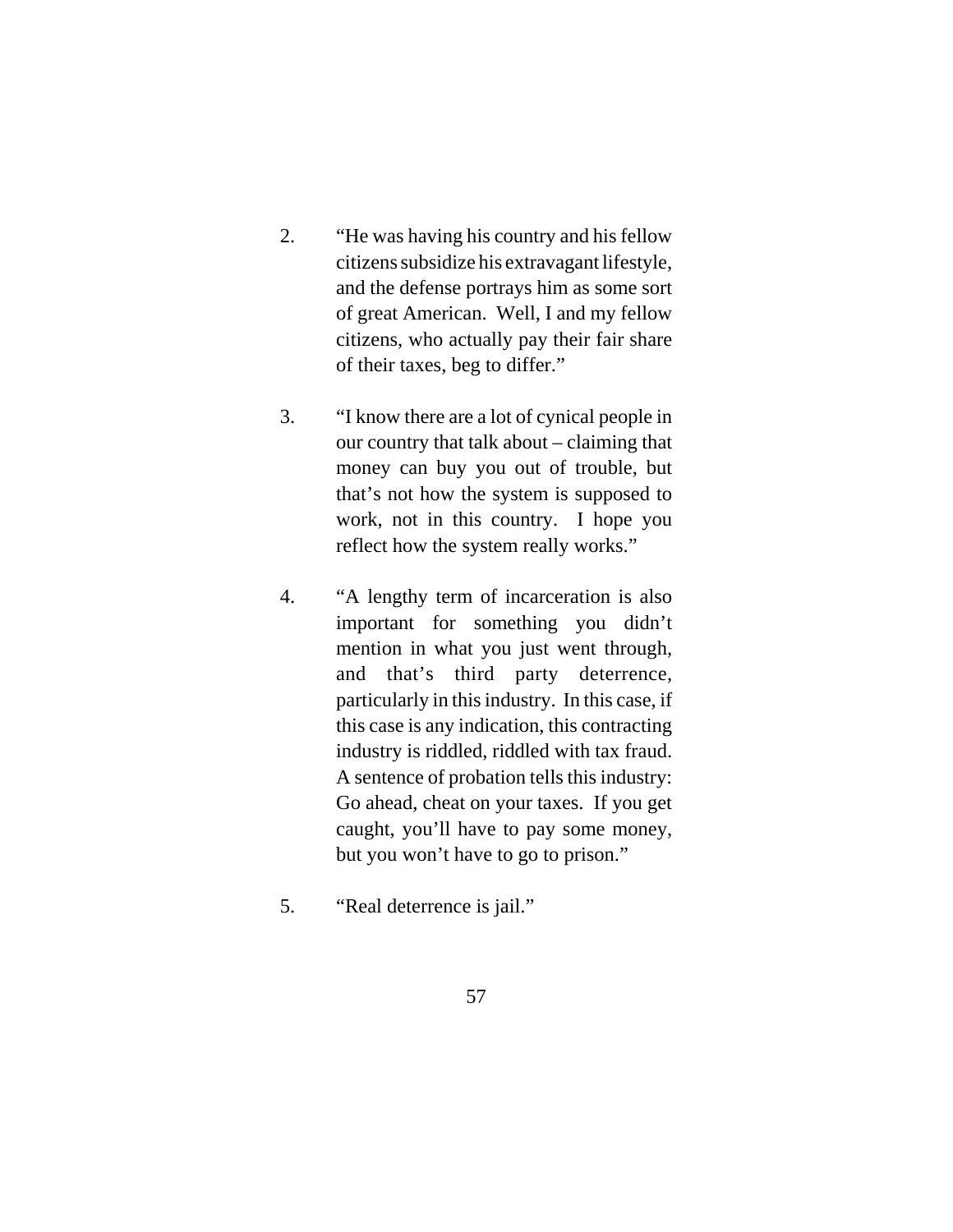6. "Do the necessary and right thing in this case and send this tax cheat to jail."

Almost immediately *after* the Government made these statements, the District Court sentenced Tomko. The Government's statements regarding general deterrence, seen in statements three through six above, were delivered directly in front of the District Court. A sentencing court does not have to "discuss and make findings as to each of the § 3553(a) factors if the *record* makes clear the court took the factors into account in sentencing." *Cooper*, 437 F.3d at 329 (emphasis added) (citations omitted); *see also Rita*, 127 S. Ct. at 2469 (noting that "context and the record make clear that this, or similar, reasoning, underlies the judge's conclusion"). Here, "[t]he record makes clear that the sentencing judge listened to each argument." *Rita*, 127 S. Ct. at 2469.

Further, the District Court noted, soon after the Government made its statements about general deterrence, that it viewed Tomko's sentence as "address[ing] the sentencing goals of punishment, *deterrence* and rehabilitation." *See Rita*, 127 S. Ct. at 2468 ("In our view, given the straightforward, conceptually simple arguments before the judge, the judge's statement of reasons here, though brief, was legally sufficient."). It heard the Government's impassioned plea, considered general deterrence, and handed down Tomko's sentence.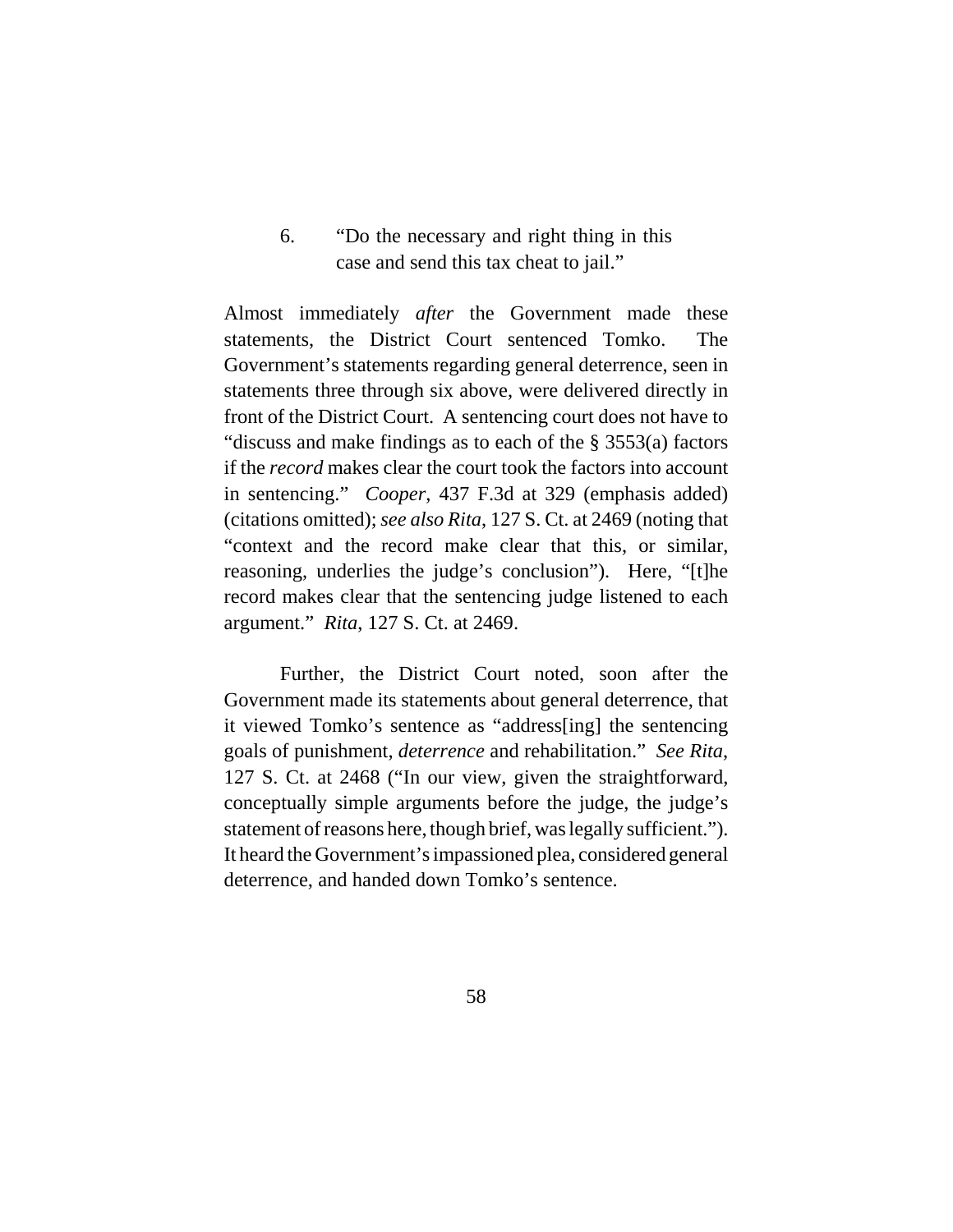I also note that the District Court's fine of \$250,000 was over eight times above the upper end of the Guideline fine range. *See* U.S. SENTENCING GUIDELINES MANUAL § 5E1.2. The District Court stated that the Guideline fine range was insufficient deterrence because of Tomko's wealth. This large fine serves goals of both general and specific deterrence, punishing Tomko individually and also sending a signal to others in Tomko's financial position that a fine far above the Sentencing Guidelines suggestion may follow a guilty plea for tax evasion.20 For these reasons, I believe the District Court took these policy statements into account.

<sup>&</sup>lt;sup>20</sup> The District Court also stated that "I have sentenced him to the period of probation, which I recognize is below the guideline range. I also recognize that the fine is above the guideline range. Given the Defendant's wealth, the guideline range in fines is insufficient deterrence. Therefore, I've done this mitigation of the sentence under the provisions set forth in 18 U.S.C. § 3553 for the reasons I stated. *Taking all these factors into account*, the Court sentences the Defendant to a period of probation, a substantial fine, and allows for repayment to the Internal Revenue Service of his outstanding tax obligation." It is plain that the District Court realized that its sentence fell below the Guidelines range, and that the Court elected to impose this sentence even though the criminal tax laws emphasize general deterrence because of enforcement difficulties.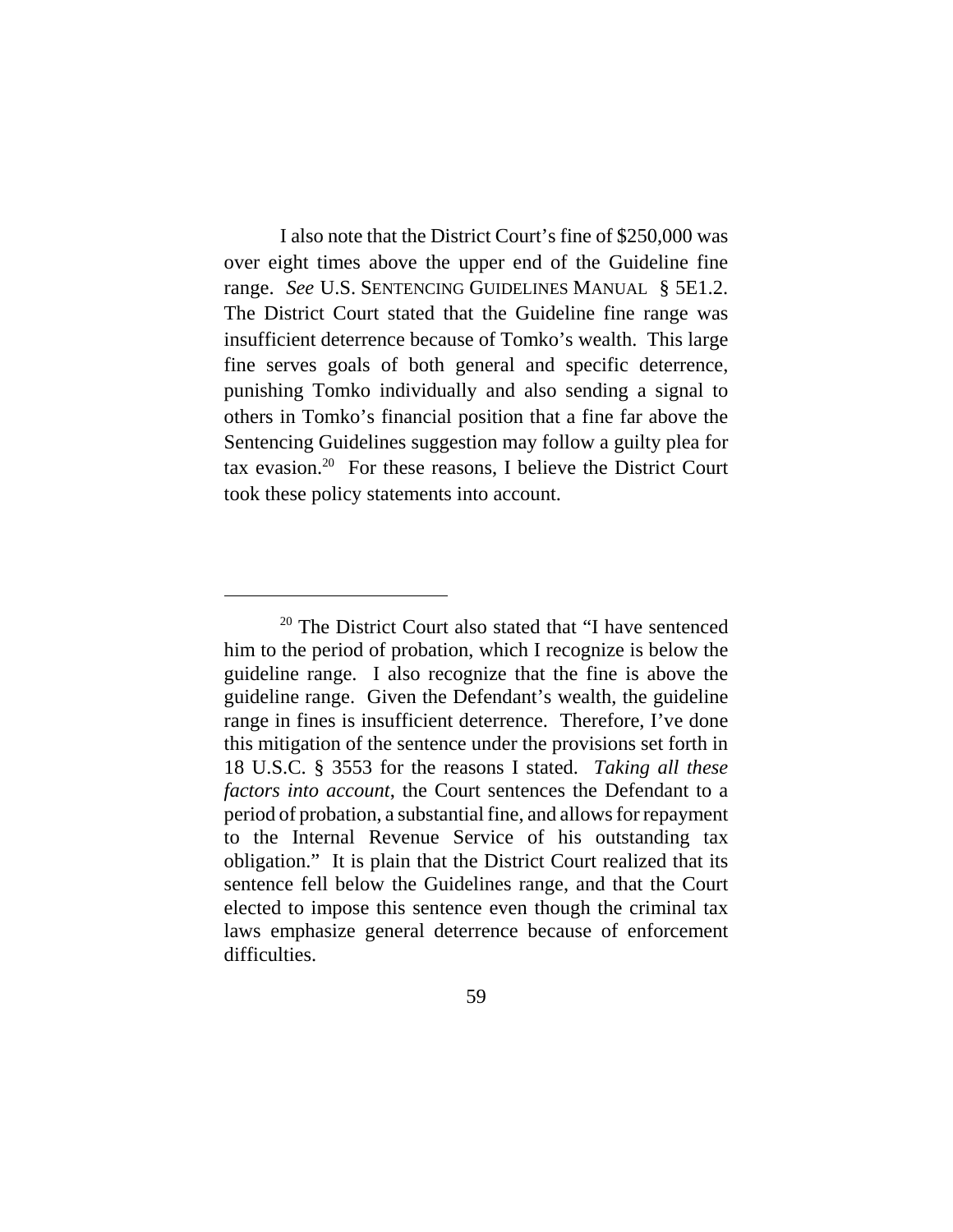Similarly, the District Court properly considered and applied  $\S$  3553(a)(6). The Sentencing Guideline background comment quoted by the majority states, in relevant part, that "[t]his guideline is intended to reduce disparity in sentencing for tax offenses and to somewhat increase average sentence length. As a result, the number of purely probationary sentences will be reduced." U.S. SENTENCING GUIDELINES MANUAL § 2T1.1, cmt. background. The background comment's use of the word "reduce" rather than "eliminate" is telling. The District Court specifically addressed the need for consistent sentencing. The District Court stated: "I recognize the need for consistent sentencing; however, in this case, given the Defendant's lack of any significant criminal history, his involvement in exceptional charitable work and community activity, and his acceptance of responsibility, we find that a sentence that is mitigated by the factors of 3553 [is] warranted." This passage shows that the District Court explicitly considered  $\S$  3553(a)(6), which recognizes "the need to avoid unwarranted sentence disparities among defendants with similar records who have been found guilty of similar conduct." 18 U.S.C.  $\S$  3553(a)(6). The background comment in § 2T1.1 mirrors § 3553(a)(6) in all relevant respects. In sum, even if we were to ignore our precedent and give undue weight to  $\S$  3553(a)(5), the District Court properly considered this factor. *See United States v. Charles*, 467 F.3d 828, 833 (3d Cir. 2006) (stating that the need for consistent sentencing "is just one factor (if relevant) that should be balanced against the others (again, if relevant)"); *United States v. Williams*, 458 F.3d 312, 320 (3d Cir. 2006)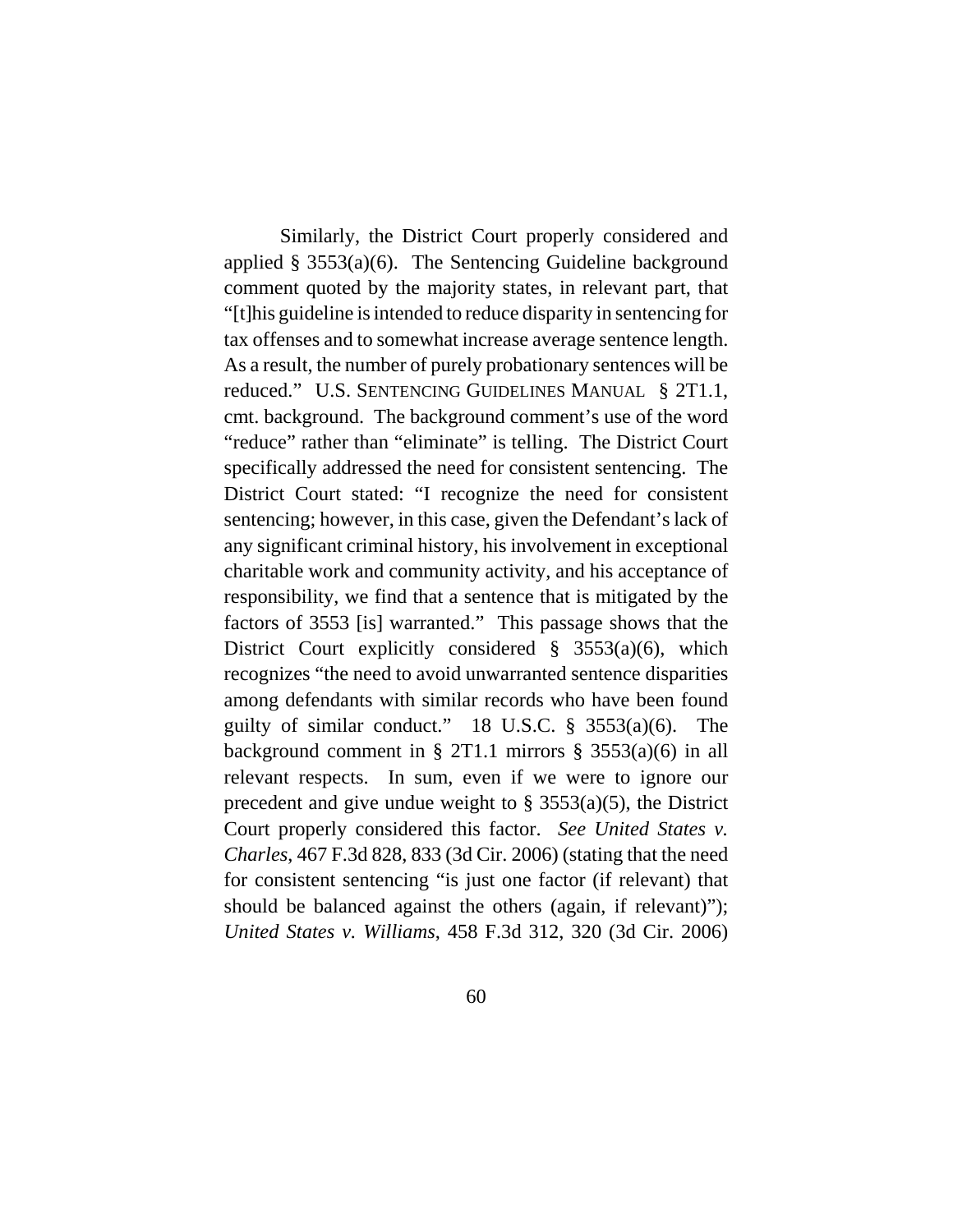("Although the Sentencing Guidelines were designed to limit judicial discretion in sentencing to ensure more uniform sentences, it did not eradicate all judicial discretion."). I also note that an over-reliance on  $\S$  3553(a)(6) necessarily encourages sentencing judges to automatically apply the Guidelines. Such a result renders the Guidelines mandatory and runs afoul of *Booker*.

 We must keep in mind that a reviewing court must "apply a deferential standard" to the sentencing court's application of the factors to the circumstances of the case. *Cooper*, 437 F.3d at 330. The focus on review is not how the appellate court would have applied the  $\S 3553(a)$  factors. Rather, the emphasis must be on "whether the district judge imposed the sentence he or she did for reasons that are logical and consistent with the factors set forth" in § 3553(a). *Id*. at 330 (quotation omitted). This deferential standard recognizes that "the trial court [is] in the best position to determine the appropriate sentence in light of the particular circumstances of the case." *Id*.; *see also Rita*, 127 S. Ct. at 2469 ("The sentencing judge has access to, and greater familiarity with, the individual case and the individual defendant before him than the Commission or the appeals court."). Simply weighing the § 3553(a) factors differently is no ground for vacating a sentence.

For the reasons stated above, I believe that the majority has applied the wrong standard of review to Tomko's sentence. The majority incorrectly draws a sharp line between reviewing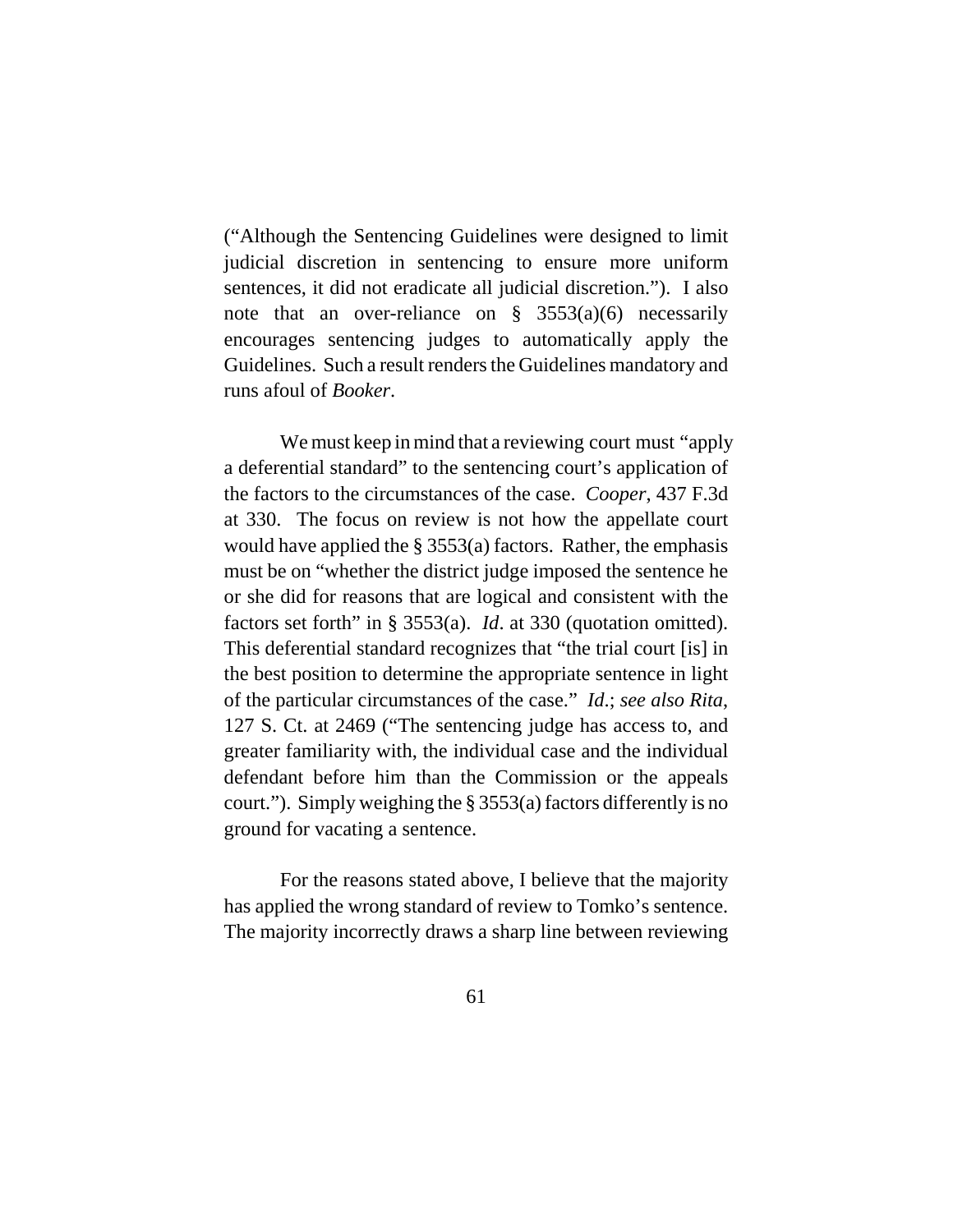a district court's sentence procedurally and reviewing it substantively. As shown by the Supreme Court's recent decision in *Rita*, procedural and substantive review are interconnected in the reasonableness analysis. It is true that Justice Breyer's majority opinion stated in dicta that "[i]n sentencing, as in other areas, district judges at time make mistakes that are substantive. At times, they will impose sentences that are unreasonable. Circuit courts exist to correct such mistakes when they occur." *Rita*, 127 S. Ct. at 2466-67. The majority opinion in *Rita*, though, does not separate process from substance in the same manner as, for example, is done in the Second Circuit. *See, e.g.*, *United States v. Trupin*, 475 F.3d 71, 74 (2d Cir. 2007) ("Although the district court considered the section 3553(a) factors as required by *Booker*, it erred in its conclusion. This case thus turns on the result–the reasonableness of the sentence as a whole–*rather than the process that produced it*." (emphasis added)). The Supreme Court in *Rita* repeatedly stressed the importance of the process by which the sentencing court arrives at its conclusion. Similarly, our Court's jurisprudence, beginning with *Cooper*, stresses meaningful consideration of the § 3553(a) factors and then reasonable application of the factors to an individual defendant. *Cooper*, 437 F.3d at 329-30. As such, the substance of a sentence cannot be divorced from the process by which the district court handed down its sentence. Put differently, as in *Cooper*, an evaluation of the resulting sentence is necessarily and closely linked with the process that the sentencing court used to determine that sentence. At no point do we look at the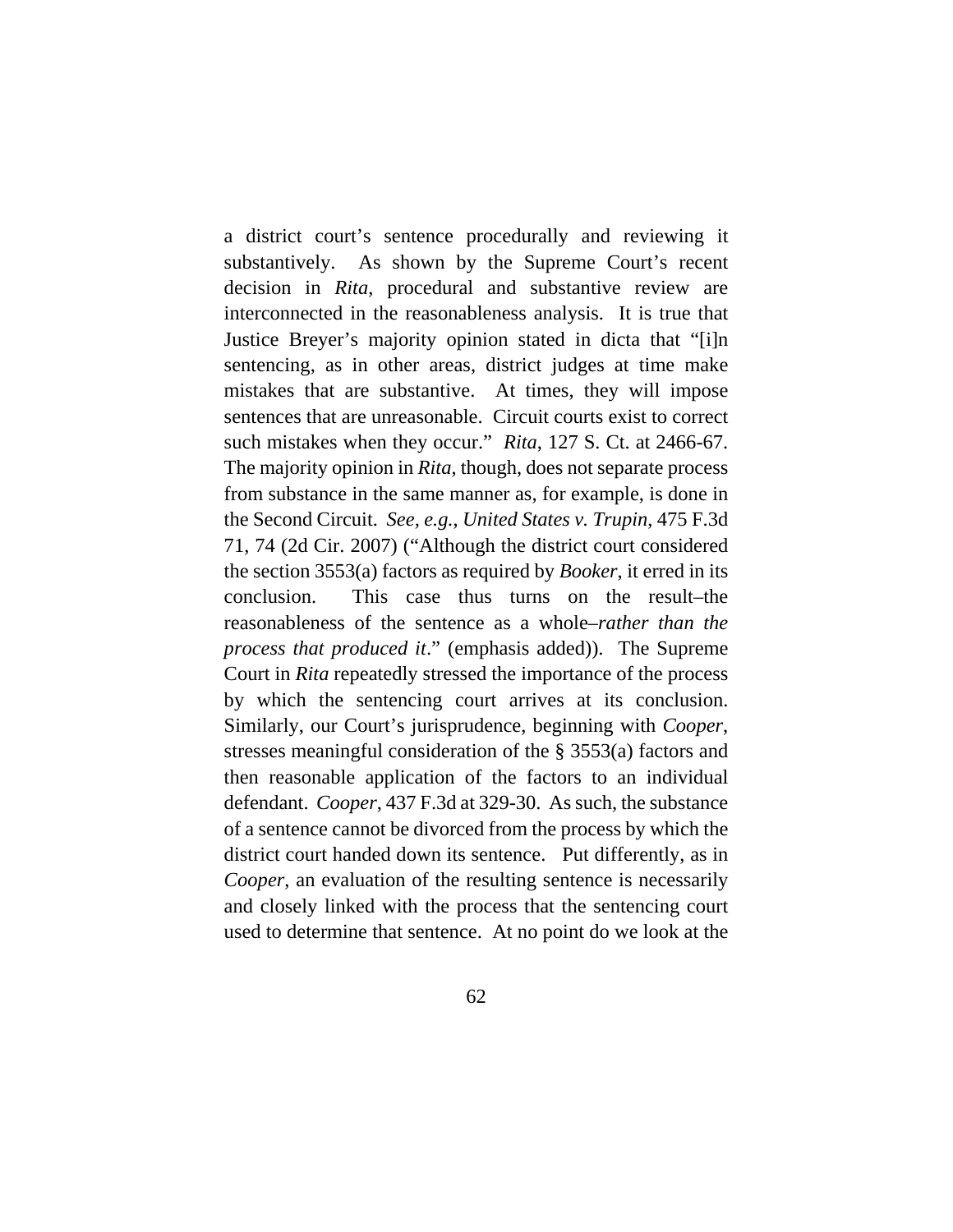resulting sentence in isolation from the process that led to it. The majority has not cited any case from our Court for the propriety of making such a separation, for the simple fact that no such case exists. $21$ 

The extent to which the majority focuses on pure substance can be seen in its repeated references to the need for Tomko to spend time in jail in spite of the District Court's thorough examination of how and why the individualized § 3553(a) factors warranted a 12 month variance from the lower end of the Guidelines. The most logical inference from these

<sup>&</sup>lt;sup>21</sup> I am not even sure that we can legitimately separate process from substance in the sentencing arena. Justice Stevens attempts to do this when, in providing an example of "purely procedural review," he states that "a district judge who gives harsh sentences to Yankees fans and lenient sentences to Red Sox fans would not be acting reasonably even if her procedural rulings were impeccable." *Rita*, 127 S. Ct. at 2473 (Stevens, J., concurring). This contention is effectively rebutted by Justice Scalia, who notes that "'[s]ubstance' and 'procedure' are admittedly chameleon-like terms." *Id*. at 2483 (Scalia, J., concurring in part and concurring in the judgment) (citation omitted). Like Justice Scalia, "my use of the term 'procedure' here includes the limiting of sentencing factors to permissible ones—as opposed to using permissible factors but reaching a result that is 'substantively' wrong." *Id*. It is for this reason that Justice Stevens' Yankees/Red Sox example is inapt. Substance and procedure are interrelated.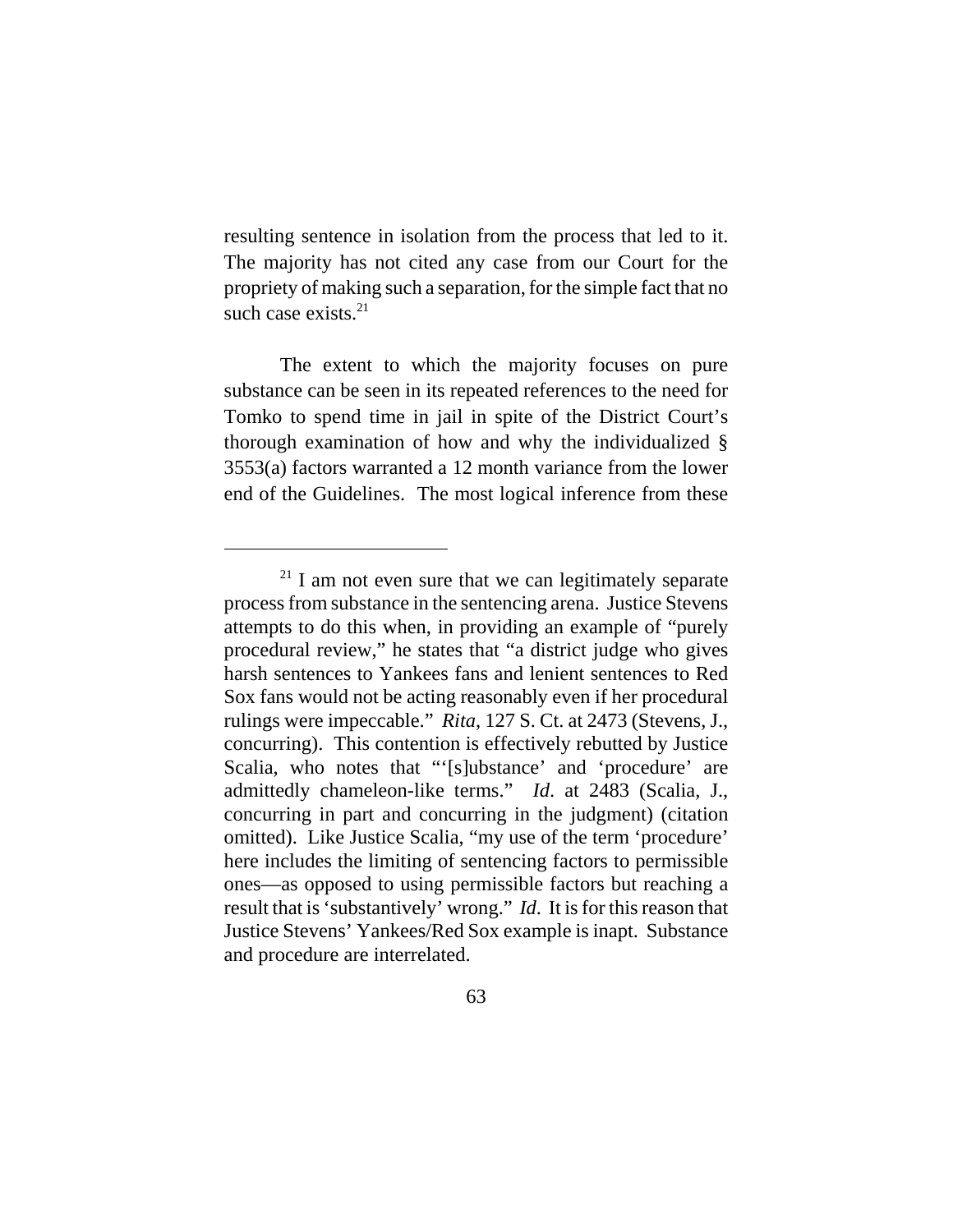references is that it would have been impossible for the District Court in this case to justify the sentence given to Tomko, irrespective of the strength of reasons it provided. I cannot fathom how this conclusion is reconcilable with our post-*Booker* jurisprudence. *See Schweitzer*, 454 F.3d at 204 (noting that a sentence outside of the Guidelines range is not presumptively unreasonable). Such a conclusion, however, is necessary to the majority's conclusion precisely because the District Court gave such explicit consideration to § 3553(a) in imposing Tomko's sentence.

In order for the Guidelines regime to be truly advisory, a District Court must be able to *potentially*, when the proper situation arises, sentence a defendant outside the Guidelines range but within the statutory range. Any other conclusion would alter the statutory sentencing scheme as passed by Congress and interpreted by *Booker*. A secondary effect, of course, is to pressure district courts into either crafting sentences within the Guidelines range or, at a minimum, categorically ignoring substantial upward or downward variances. This situation seems to be contrary to *Rita*'s declaration that courts of appeals may adopt only a "*nonbinding* appellate presumption that a Guidelines sentence is reasonable." *Rita*, 127 S. Ct. at 2466 (emphasis added).

Focusing on substance rather than a combination of substance and process permits the majority to claim that its reasoning is not dependent on the "proportionality principle."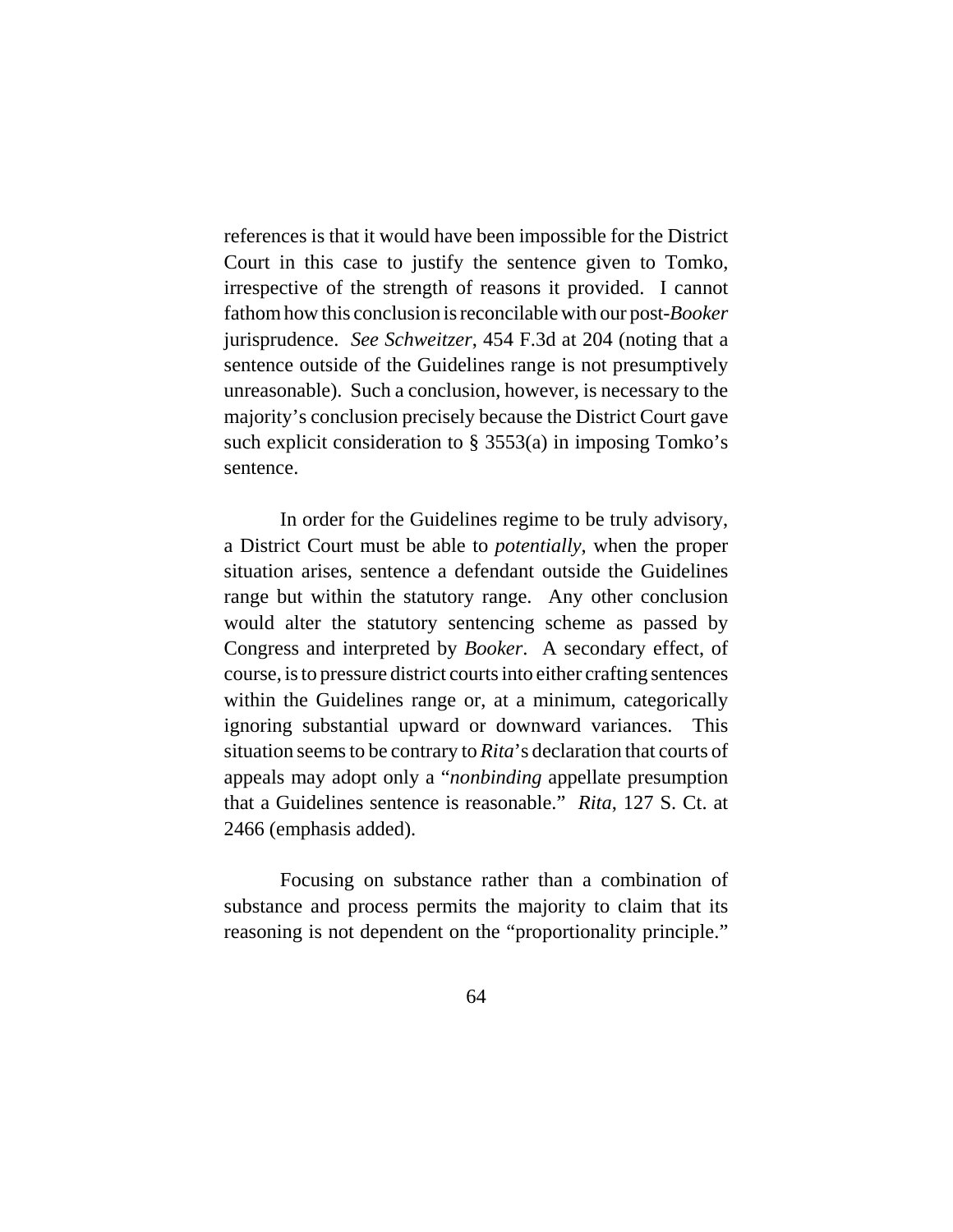Regardless of whether the majority asserts that its reasoning does not depend on the proportionality principle, its overemphasis on Tomko's lack of imprisonment rather than the process used to arrive at the sentence of home confinement, 250 hours of community service, three years of probation, 28 days of in-house treatment for alcohol abuse, and a fine of \$250,000, leads me to the conclusion that the majority has adopted some variant of the proportionality principle that will be taken up next term in *United States v. Gall*. Even if the question presented in *Gall* does not overlap entirely with the legal issues in this case, the *Gall* decision will more than likely influence or possibly control the outcome of this case. This case should be held c.a.v. pending the outcome of *Gall*.

## III.

The precedential effect of the majority's opinion will be to deter District Courts from sentencing a defendant to a withinstatutory but outside-Guidelines range. This "gravitational pull" toward a within-Guidelines sentence, *Rita*, 127 S. Ct. at 2487 (Souter, J., dissenting), is much greater in this case than, for example, a "nonbinding appellate presumption" of reasonableness for a within-Guidelines sentence. *See id*. at 2466. If I were a sentencing judge, I would not know which types of cases fall into the majority's spectrum of cases that are ineligible for substantial variances regardless of the reasons given by that judge.